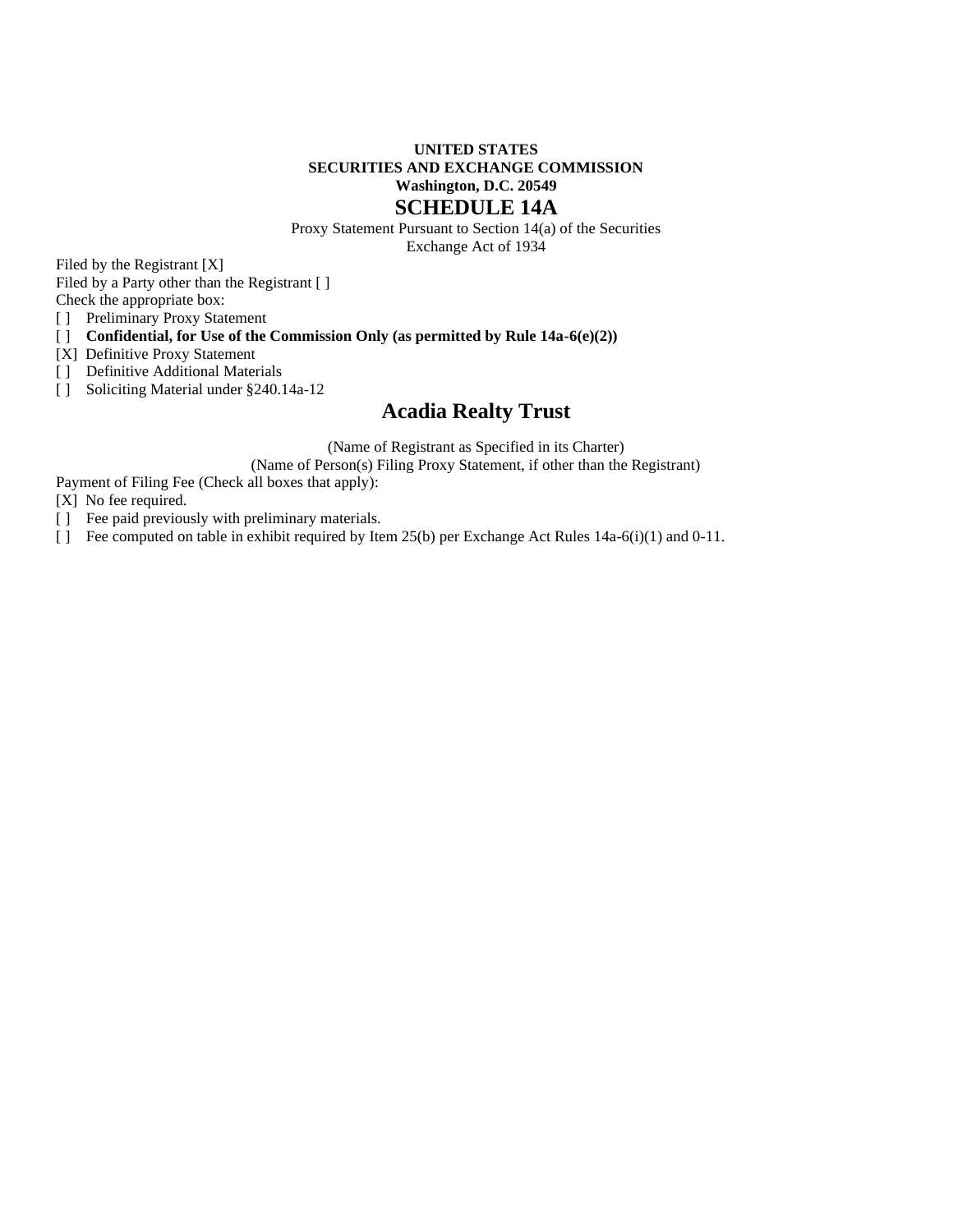

# **NOTICE OF ANNUAL MEETING OF SHAREHOLDERS TO BE HELD ON MAY 5, 2022 TO THE COMPANY'S SHAREHOLDERS:**

Please take notice that the annual meeting of shareholders (the "Annual Meeting") of Acadia Realty Trust, a Maryland real estate investment trust (the "Company", "Acadia", "we", "us" or "our"), will be held on Thursday, May 5, 2022, at 1:00 p.m., EDT time. This year's Annual Meeting will be a completely "virtual meeting" of shareholders. You will be able to attend the Annual Meeting, vote and submit your questions during the Annual Meeting via live webcast by visiting www.virtualshareholdermeeting.com/AKR22. Prior to the Annual Meeting, you will be able to authorize a proxy to vote your shares at [www.proxyvote.com.](http://www.proxyvote.com/) The Annual Meeting will be held for the purpose of considering and voting upon:

- 1. The election of nine Trustees to hold office until the next Annual Meeting and until their successors are duly elected and qualify;
- 2. The ratification of the appointment of BDO USA, LLP as the independent registered public accounting firm for the Company for the fiscal year ending December 31, 2022;
- 3. The approval, on a non-binding advisory basis, of the compensation of Named Executive Officers as disclosed in the Company's 2022 Proxy Statement in accordance with the compensation rules of the Securities and Exchange Commission; and
- 4. Such other business as may properly come before the Annual Meeting or any postponement or adjournment thereof.

The Board of Trustees of the Company recommends a vote "FOR" each of the nominees for election as a Trustee and "FOR" each of proposals 2 through 3. You should carefully review the accompanying Proxy Statement which contains additional information.

The Board of Trustees has fixed the close of business on March 8, 2022 as the record date for the determination of shareholders entitled to notice of, and to vote at, the Annual Meeting and any postponement or adjournment thereof.

By order of the Board of Trustees

A. Be

Jason Blacksberg, Secretary March 25, 2022

**SHAREHOLDERS, WHETHER OR NOT THEY EXPECT TO ATTEND THE VIRTUAL MEETING, ARE REQUESTED TO AUTHORIZE A PROXY TO VOTE THEIR SHARES ELECTRONICALLY VIA THE INTERNET OR BY COMPLETING AND RETURNING THE PROXY CARD, IF YOU REQUESTED PAPER PROXY MATERIALS. VOTING INSTRUCTIONS ARE PROVIDED IN THE NOTICE OF INTERNET AVAILABILITY OF PROXY MATERIALS, OR, IF YOU REQUESTED PRINTED MATERIALS, THE INSTRUCTIONS ARE PRINTED ON YOUR PROXY CARD AND INCLUDED IN THE ACCOMPANYING PROXY STATEMENT.**

**ANY PERSON GIVING A PROXY HAS THE POWER TO REVOKE IT AT ANY TIME PRIOR TO THE MEETING, AND SHAREHOLDERS WHO ATTEND THE MEETING MAY WITHDRAW THEIR PROXIES AND VOTE DURING THE MEETING. IT IS IMPORTANT THAT YOU VOTE YOUR COMMON SHARES. YOUR FAILURE TO PROMPTLY VOTE YOUR SHARES INCREASES THE OPERATING COSTS OF YOUR INVESTMENT.**

**YOU ARE CORDIALLY INVITED TO ATTEND THE VIRTUAL MEETING VIA LIVE WEBCAST BY VISITING**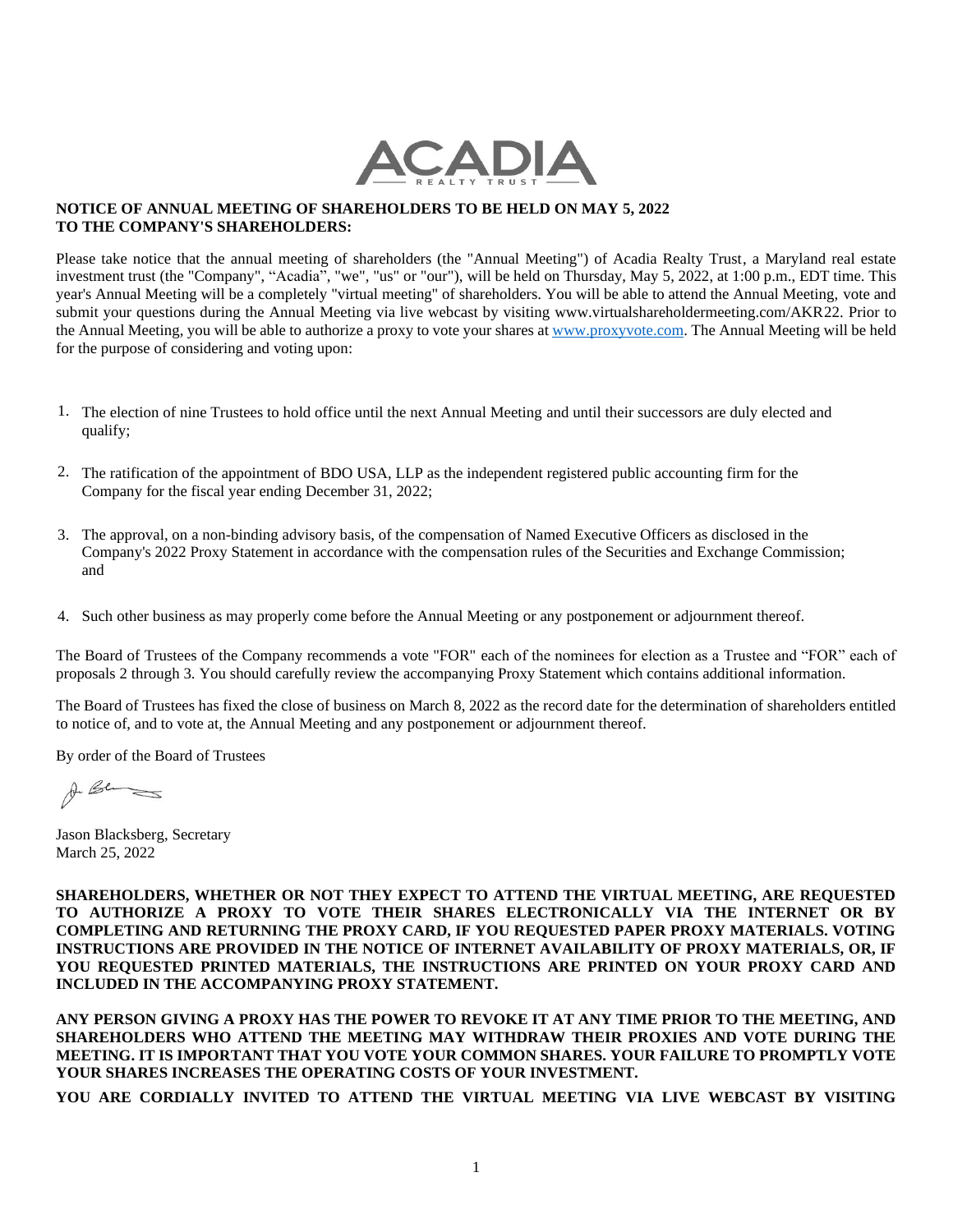# *WWW.VIRTUALSHAREHOLDERMEETING.COM/AKR22***, BUT YOU SHOULD SUBMIT A PROXY BY INTERNET OR MAIL PRIOR TO THE MEETING, WHETHER OR NOT YOU PLAN TO ATTEND.**

## **ACADIA REALTY TRUST 411 THEODORE FREMD AVENUE, SUITE 300, RYE, NEW YORK 10580**

# **PROXY STATEMENT FOR THE ANNUAL MEETING OF SHAREHOLDERS TO BE HELD May 5, 2022**

### **GENERAL INFORMATION**

This Proxy Statement is furnished in connection with the solicitation of proxies by the Board of Trustees (the "Board of Trustees" or the "Board") of Acadia Realty Trust, a Maryland real estate investment trust (the "Company"), for use at the annual meeting of shareholders scheduled to be held on Thursday, May 5, 2022, at 1:00 p.m., EDT time, via live webcast at www.virtualshareholdermeeting.com/AKR22, or any postponement or adjournment thereof (the "Annual Meeting"). This Proxy Statement and accompanying form of proxy were first sent to shareholders on or about March 25, 2022.

### **Important Notice Regarding the Availability of Proxy Materials for the Annual Meeting to be held on May 5, 2022. This Proxy Statement and the Company's 2021 Annual Report to shareholders are available at www.acadiarealty.com/proxy.**

The Company will bear the costs of the solicitation of its proxies in connection with the Annual Meeting, including the costs of retaining a third party that will assist the Company in preparing, assembling and mailing proxy materials and the handling and tabulation of proxies received. In addition to solicitation of proxies by mail, the Board of Trustees, officers and employees of the Company may solicit proxies in connection with the Annual Meeting by e-mail, telephone, personal interviews or otherwise. Trustees, officers and employees will not be paid any additional compensation for soliciting proxies. Arrangements have been made with brokerage firms, custodians, nominees and fiduciaries to forward solicitation materials to the beneficial owners of common shares of beneficial interest of the Company, (the "Common Shares") held of record by such persons or firms with their nominees, and in connection therewith, such intermediaries will be reimbursed for their reasonable out-of-pocket expenses in forwarding the materials.

All properly executed and unrevoked proxies in the accompanying form that are received in time for the Annual Meeting will be voted at the Annual Meeting in accordance with the specification thereon. If no specification is made, signed proxies will be voted "FOR" each of proposals 1 through 3 set forth in the Notice of Annual Meeting.

You may revoke your proxy and reclaim your right to vote:

- by submitting a later-dated proxy either on the Internet or by telephone by following the instructions on your proxy or voting card;
- electronically during the Annual Meeting at www.virtualshareholdermeeting.com/AKR22 when you enter your 16-Digit Control Number, which is available on your proxy card;
- by submitting a later-dated written proxy to the address shown on your proxy or voting card; or
- if you are a holder of record, by (i) delivering by mail to the Company's Corporate Secretary at or prior to the Annual Meeting an instrument revoking your proxy or (ii) delivering a subsequently dated proxy with respect to the same Common Shares to the Company's Corporate Secretary at or prior to the Annual Meeting.

Any written notice revoking a proxy should be delivered at or prior to the Annual Meeting to the attention of the Corporate Secretary, Acadia Realty Trust, 411 Theodore Fremd Avenue, Suite 300, Rye, NY 10580.

The Board of Trustees recommends a vote "FOR" each of the nominees for election as a Trustee and "FOR" each of proposals 2 through 3.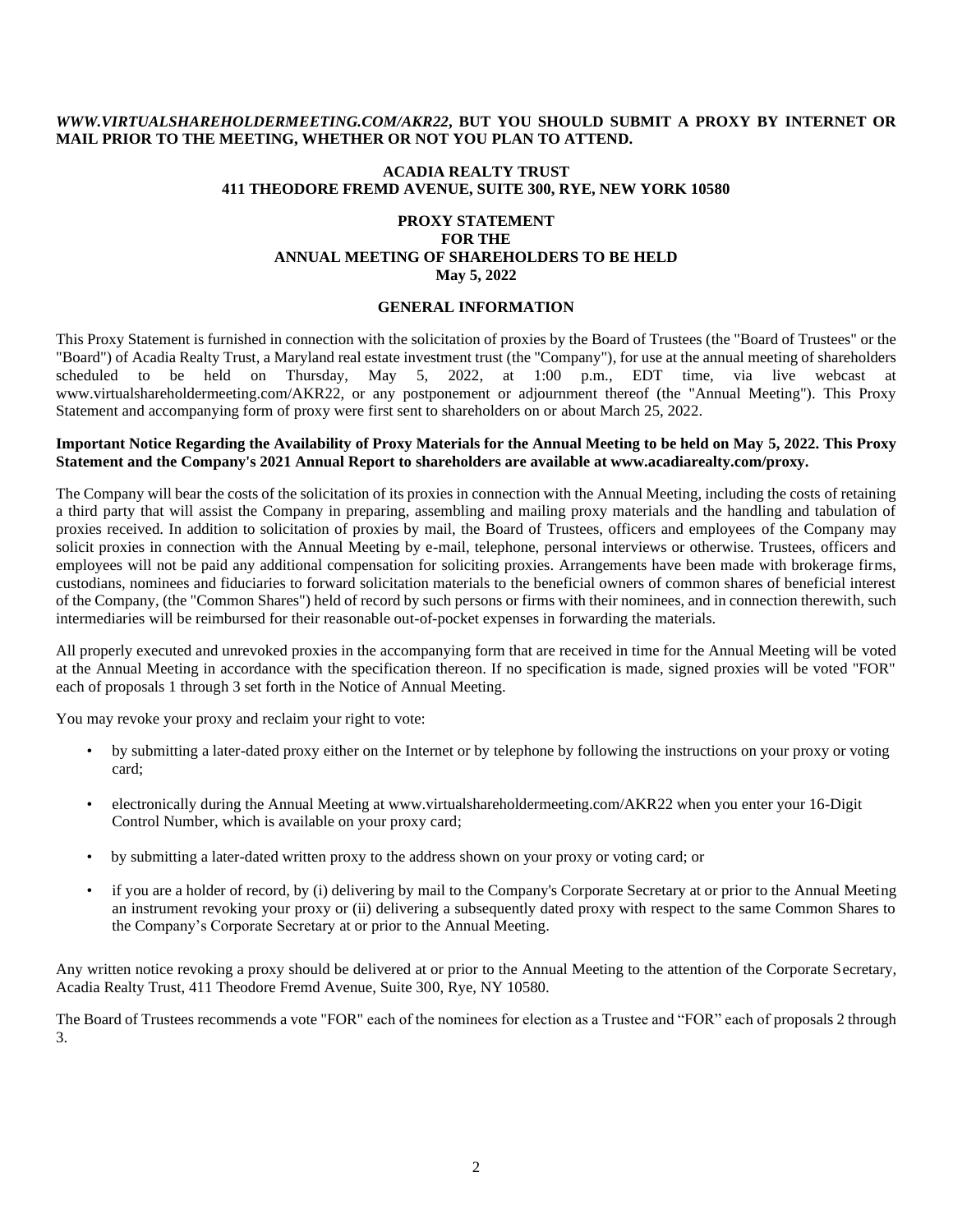# OUTSTANDING SHARES AND VOTING RIGHTS

As of the close of business on March 8, 2022, the record date for the Annual Meeting, there were 93,618,738 Common Shares outstanding. Holders of Common Shares are entitled to one vote for each Common Share registered in their names on the record date. The Board of Trustees has fixed the close of business on March 8, 2022 as the record date for determination of shareholders entitled to notice of, and to vote at, the Annual Meeting. The presence, in person or by proxy, of the holders of Common Shares entitled to cast a majority of all the votes entitled to be cast at the Annual Meeting on any matter will constitute a quorum at the Annual Meeting.

The affirmative vote of a majority of all the votes cast by holders of Common Shares in person or by proxy at the Annual Meeting at which a quorum is present is required for (i) the election of each Trustee, (ii) the ratification of the appointment of BDO USA, LLP as the independent registered public accounting firm for the year ending December 31, 2022, and (iii) the approval, on an advisory (nonbinding) basis of a resolution approving the compensation of the Company's Named Executive Officers. With respect to any of the foregoing, an "affirmative vote of a majority of all the votes cast" means that the number of votes cast "for" such Trustee-nominee or proposal must exceed the number of votes cast "against" such Trustee-nominee or proposal. There is no cumulative voting in the election of Trustees.

With respect to a particular Trustee-nominee or proposal, holders of Common Shares may vote for or against such Trustee-nominee or proposal by marking "FOR" or "AGAINST," respectively, on their proxy. Alternatively, holders of Common Shares may abstain from voting on a particular Trustee-nominee or proposal by marking "ABSTAIN" on their proxy. Proxies marked "ABSTAIN" (or for which no vote is indicated) are included in determining the presence of a quorum for the Annual Meeting. Except with respect to broker nonvotes, properly authorized proxies for which no vote is indicated are treated as votes cast and are voted in accordance with the recommendation of the Board of Trustees as set forth in this Proxy Statement. Proxies marked "ABSTAIN," on the other hand, are not treated as votes cast with respect to proposals 1-3 and thus are not the equivalent of votes for or against a Trustee-nominee or any of the other proposals, as the case may be, and will not affect the vote with respect to these matters.

A "broker non-vote" occurs when a nominee holding Common Shares for a beneficial owner does not vote on a particular proposal because the nominee does not have discretionary voting power with respect to that proposal and has not received instructions with respect to that proposal from the beneficial owner (despite voting on at least one other proposal for which it does have discretionary authority or for which it has received instructions). Broker non-votes, if any, will not be counted as votes cast and will have no effect on the result of the vote, although they will be considered present for the purpose of determining the presence of a quorum. Of the proposals to be voted upon at the Annual Meeting, the only vote that a nominee may cast without receiving instructions from the beneficial owner is the vote to ratify the appointment of the independent registered public accounting firm of the Company for the year ending December 31, 2022. Signed proxies returned without specific voting instructions will be voted "FOR" each of the nominees for election as a Trustee and "FOR" each of proposals 2-3.

# **MATTERS TO BE CONSIDERED AND VOTED ON AT OUR 2022 ANNUAL MEETING**

| Proposal                                                                                                                                     | <b>Board Recommendation</b> | Page |
|----------------------------------------------------------------------------------------------------------------------------------------------|-----------------------------|------|
| <b>Proposal No. 1:</b> Election of Trustees                                                                                                  | <b>FOR each nominee</b>     | Χ    |
| <b>Proposal No. 2:</b> Ratification of Appointment of Independent Registered Public<br>Accounting Firm for the year ending December 31, 2022 | <b>FOR</b>                  | X    |
| <b>Proposal No. 3:</b> Advisory (Non-Binding) Approval of Named Executive Officer<br>Compensation                                            | <b>FOR</b>                  | Х    |

#### **DETAILS REGARDING THE VIRTUAL ANNUAL MEETING**

The Annual Meeting will be held online on Thursday, May 5, 2022, at 1:00 p.m., EDT time, via live webcast. Shareholders of record as of the close of business on March 8, 2022 will be able to attend, participate in, and vote at the Annual Meeting online by accessing [www.virtualshareholdermeeting.com/AKR22](http://www.virtualshareholdermeeting.com/AKR22) and following the log in instructions below. Even if you plan to attend the Annual Meeting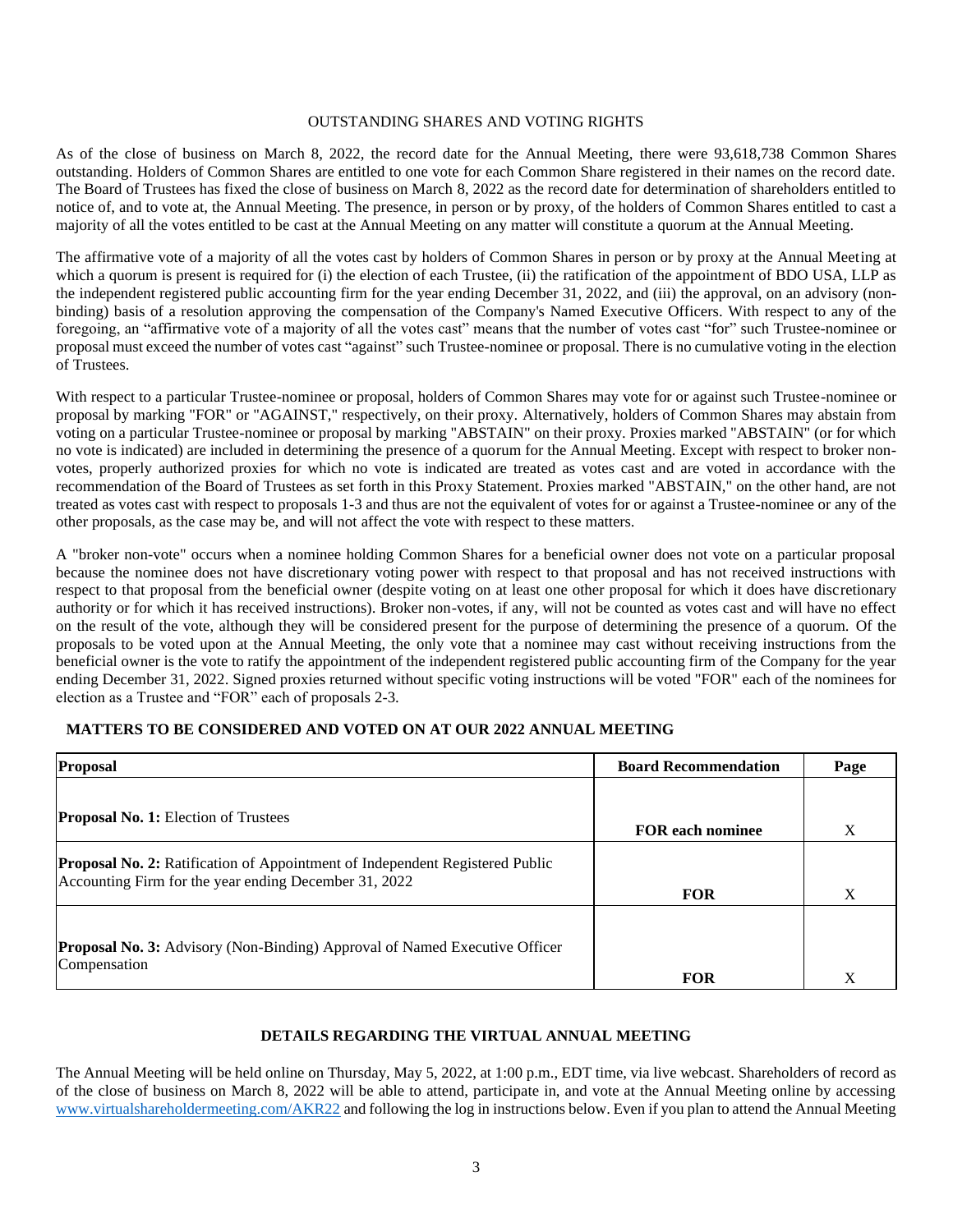online, we recommend that you authorize a proxy to vote your shares as described herein so that your vote will be counted if you decide not to attend the Annual Meeting.

*Access to the Audio Webcast of the Annual Meeting*. The live audio webcast of the Annual Meeting will begin promptly at 1:00 p.m., EDT. Online access to the audio webcast will open approximately 30 minutes prior to the start of the Annual Meeting to allow time for our shareholders to log in and test the computer audio system. We encourage our shareholders to access the Annual Meeting prior to the start time.

*Log in Instructions*. To attend the Annual Meeting, log in at www.virtualshareholdermeeting.com/AKR22. Shareholders will need their unique 16-digit control number, which appears on the front of your voting instrument. In the event that you do not have a control number, please contact your broker, bank, or other nominee as soon as possible and no later than April 29, 2022, so that you can be provided with a control number and gain access to the Annual Meeting. If, for any reason, you are unable to locate your control number, you will still be able to join the Annual Meeting as a guest by accessing [www.virtualshareholdermeeting.com/AKR22](http://www.virtualshareholdermeeting.com/AKR22) and following the guest log-in instructions; you will not, however, be able to vote or ask questions.

*Submitting Questions at the Annual Meeting*. As part of the Annual Meeting, we will hold a live question and answer session, during which we intend to answer questions submitted during the meeting that are pertinent to the Company and the Annual Meeting matters, as time permits. Questions and answers will be grouped by topic and substantially similar questions will be grouped and answered once.

*Availability of live webcast to team members and other constituents*. The live audio webcast will be available to not only our shareholders but also to our team members and other constituents. Such constituents will be able to attend the virtual Annual Meeting by accessin[g www.virtualshareholdermeeting.com/AKR22](http://www.virtualshareholdermeeting.com/AKR22) and following the guest log-in instructions; they will not, however, be able to vote or ask questions.

# **PROPOSAL 1 - ELECTION OF TRUSTEES**

There are nine nominees for election as Trustees, each to serve for a one-year term, expiring at the 2023 annual meeting of shareholders and until their respective successors are duly elected and qualify. Election of each Trustee requires the affirmative vote of a majority of all the votes cast by holders of Common Shares in person or by proxy at the Annual Meeting.

The Company's Declaration of Trust provides that the Board of Trustees may be composed of up to a maximum of 15 members. The Board of Trustees currently consists of nine Trustees, each of whom serves until the next annual meeting of shareholders and until his or her successor is duly elected and qualifies. As stated elsewhere herein, the enclosed proxy will be voted "FOR" the election as a Trustee of each nominee whose name is set forth below unless a contrary instruction is given. All of the nominees currently serve as Trustees of the Company. Management believes that all of the nominees are willing and able to serve the Company as Trustees. If any nominee at the time of election is unable or unwilling to serve or is otherwise unavailable for election, and as a consequence thereof, other nominees are designated, the persons named in the enclosed proxy or their substitutes will have the discretion and authority to vote or refrain from voting for other nominees in accordance with their discretion.

# **Trustee Independence**

With eight independent Trustees out of nine, the Board has satisfied its objective that a majority of the Board should consist of independent Trustees. The Board of Trustees has affirmatively determined that each of Messrs. Crocker, Kellar, McIntyre, Spitz, Wielansky and Zoba, and Mss. Luscombe and Thurber is independent under the listing standards of the New York Stock Exchange. In determining this, the Board of Trustees considered, among others, transactions and relationships between each Trustee or any member of his or her immediate family and the Company and its subsidiaries and affiliates. The Board of Trustees has determined that each member of the Audit, Compensation and Nominating and Corporate Governance Committees is independent under the criteria for independence set forth in the listing standards of the New York Stock Exchange. Upon the election of all nominees, the Company will continue to meet the New York Stock Exchange requirement for a majority of independent Trustees serving on the Board of Trustees.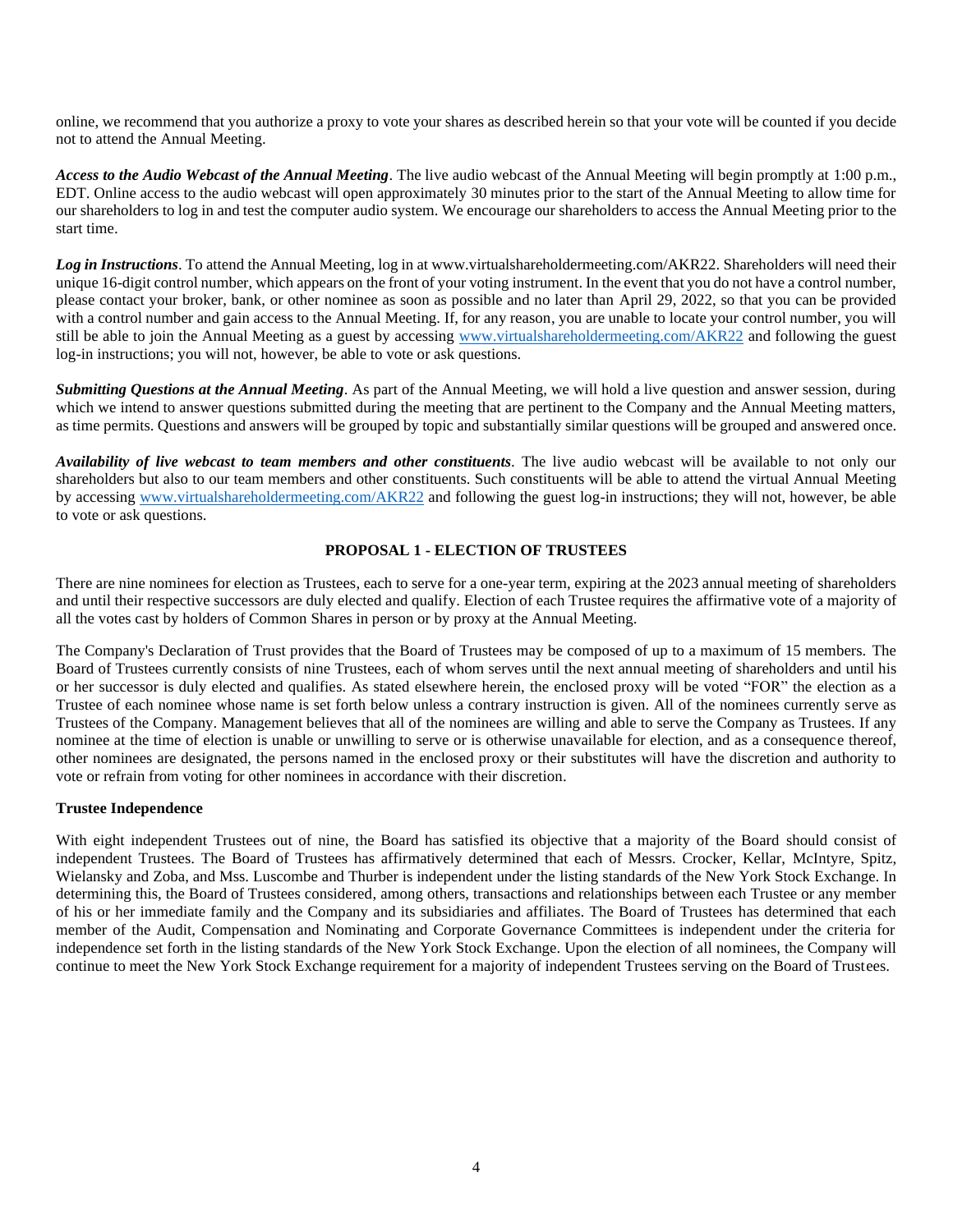## **Nominees for Election as Trustees**

|                       |     |                                |             | <b>Committee Memberships</b> |              |                                           |                                             |  |
|-----------------------|-----|--------------------------------|-------------|------------------------------|--------------|-------------------------------------------|---------------------------------------------|--|
| <b>Name</b>           | Age | <b>Trustee</b><br><b>Since</b> | Independent | Audit                        | Compensation | Nominating and<br>Corporate<br>Governance | <b>Investment/Capital</b><br><b>Markets</b> |  |
| Kenneth F. Bernstein  | 60  | 1998                           | No          |                              |              |                                           | X                                           |  |
| Douglas Crocker II    | 81  | 2003                           | Yes         |                              | X            | X                                         | X(1)                                        |  |
| Lorrence T. Kellar    | 84  | 2003                           | <b>Yes</b>  | X                            | X            |                                           |                                             |  |
| <b>Wendy Luscombe</b> | 70  | 2004                           | Yes         | X                            |              | X(1)                                      |                                             |  |
| Kenneth A. McIntyre   | 61  | 2021                           | Yes         |                              |              | X                                         |                                             |  |
| William T. Spitz      | 70  | 2007                           | Yes         | X                            | X(1)         |                                           | X                                           |  |
| Lynn C. Thurber       | 75  | 2016                           | Yes         | X(1)                         | X            |                                           |                                             |  |
| Lee S. Wielansky      | 70  | 2000                           | Yes         |                              |              |                                           | X                                           |  |
| C. David Zoba         | 70  | 2015                           | Yes         |                              |              | X                                         | X                                           |  |

The table below provides a summary of information about the nominees for election as Trustees of the Company:

Notes:

(1) Chairman of the committee.

### **Kenneth F. Bernstein,** age 60

**Professional Experience:** Mr. Bernstein has been Chief Executive Officer ("CEO") of the Company since January of 2001. He has been the President and a Trustee of the Company since August 1998, when the Company acquired substantially all of the assets of RD Capital, Inc. ("RDC") and affiliates. From 1990 to August 1998, Mr. Bernstein was the Chief Operating Officer of RDC. In such capacity, he was responsible for overseeing the day-to-day operations of RDC, its management companies, and its affiliated partnerships. Prior to joining RDC, Mr. Bernstein was an associate at the New York law firm of Battle Fowler, LLP. Mr. Bernstein received his Bachelor of Arts Degree from the University of Vermont and his Juris Doctorate from Boston University School of Law. Mr. Bernstein sits on the Board of Trustees of the International Council of Shopping Centers and served as its 2017/2018 Chairman. He has previously served as a co-chair of the Board of Governors for the National Association of Real Estate Investment Trusts ("NAREIT"), and currently serves as a Global Governing Trustee of Urban Land Institute ("ULI"). He is also a member of the World President's Organization (YPO-WPO), where he was the founding chairman of the Real Estate Network and currently sits on the Board of Advisors. Mr. Bernstein is a member of the Board of Trustees of Golub Capital.

**Trustee Qualifications**: The Board believes Mr. Bernstein's qualifications to sit on the Board include his extensive real estate, management and board experience. Highlights of these qualifications include Mr. Bernstein's:

- service as President and CEO of the Company for the past 20 years;
- extensive network of contacts in the real estate industry and his leadership positions with various industry and business associations;
- five years of experience as a real estate attorney;
- eight years of experience as the Chief Operating Officer of a private real estate company; and
- three years of experience as the Chief Operating Officer of a public real estate company.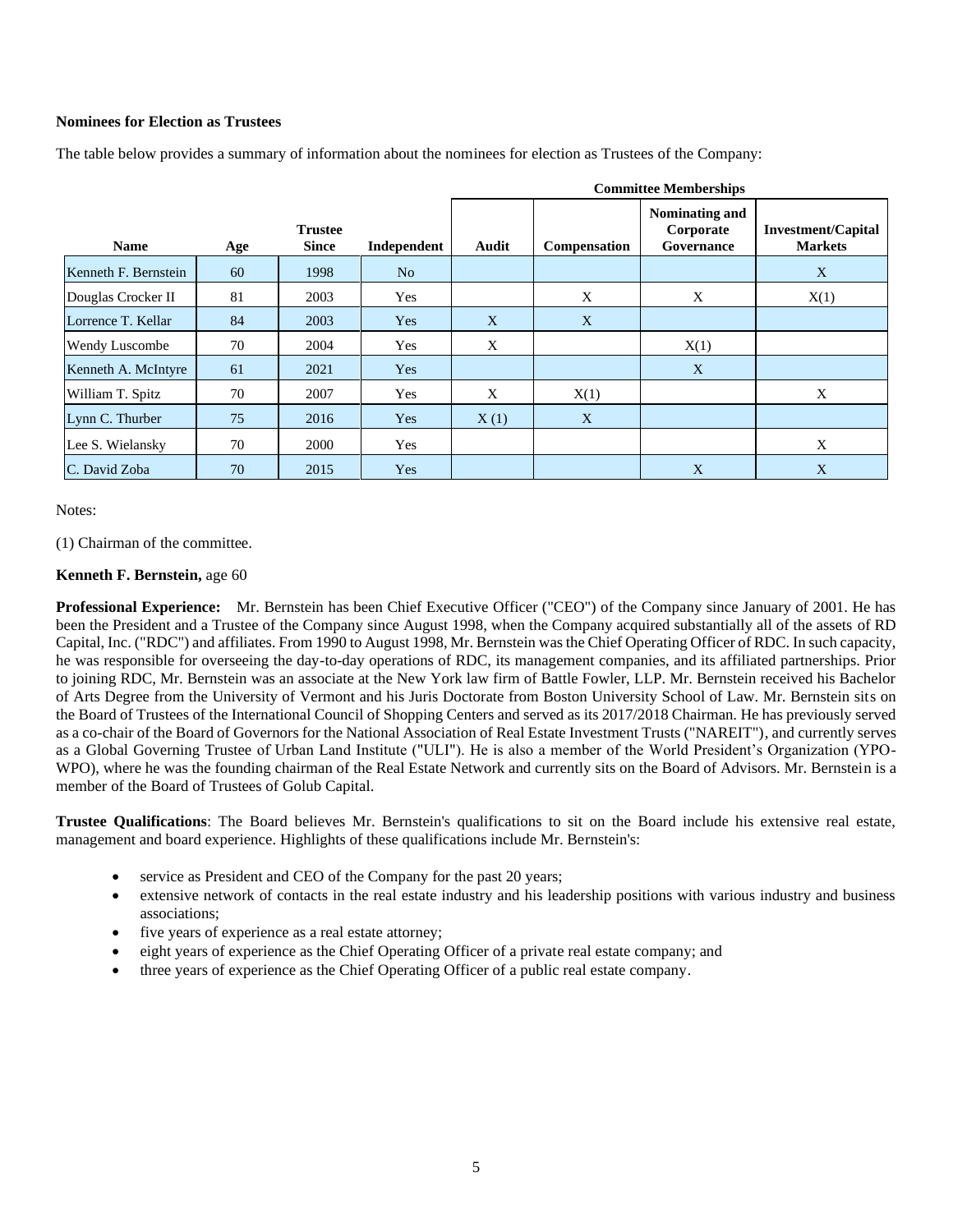## **Douglas Crocker II**, age 81

**Professional Experience:** Mr. Crocker has been a Trustee of the Company since November 2003. Mr. Crocker has been the managing partner of DC Partners LLC since 2013. He was the Chief Executive Officer of Equity Residential, a multi-family residential real estate investment trust ("REIT"), from December 1992 until his retirement in December of 2002. During Mr. Crocker's tenure, Equity Residential grew from 21,000 apartments with a total market capitalization of \$700 million to a \$17 billion company with over 225,000 apartments. Mr. Crocker was also a former Managing Director of Prudential Securities, and from 1982 to 1992 served as Chief Executive Officer of McKinley Finance Group, a privately held company involved with real estate, banking and corporate finance. From 1979 to 1982, Mr. Crocker was President of American Invesco, the nation's largest condominium conversion company, and from 1969 to 1979 served as Vice President of Arlen Realty and Development Company. He is a former member of the board of directors of the real estate investment trust Colony Capital, Inc. In addition, Mr. Crocker serves as a trustee of Milton Academy and the New Bedford Whaling Museum. Mr. Crocker has been a five-time recipient of Commercial Property News' Multifamily Executive of the Year Award, a three time-winner of their REIT Executive of the Year Award, a three-time winner of Realty Stock Review's Outstanding CEO Award, and received NAREIT's 2010 Edward H. Linde Industry Leadership Award. Mr. Crocker is also a member of the NACD.

**Trustee Qualifications**: The Board believes Mr. Crocker's qualifications to sit on the Board include his extensive CEO, board, financial and real estate experience. Highlights of these qualifications include Mr. Crocker's:

- service as CEO of Equity Residential, a publicly traded REIT, for ten years;
- past service on the audit committees of the boards of directors of a number of publicly traded companies; and
- over 40 years of experience in the real estate industry.

### **Lorrence T. Kellar**, age 84

**Professional Experience:** Mr. Kellar has been a Trustee of the Company since November 2003 and is an "audit committee financial expert" as that term is defined by the U.S. Securities and Exchange Commission ("SEC"). Mr. Kellar was Vice President at Continental Properties, a retail and residential developer from November 2002 until his retirement in November 2009. In 2021, he became a Director of Mobil Infrastructure Corporation, a publicly registered, non-listed company specializing in parking facilities. He recently retired as chairman of Multi-Color Corporation and also retired from the boards of Frisch's Restaurant, Inc., and the Spar Group. Prior to joining Continental Properties in 2002, Mr. Kellar served as Vice President of Real Estate with Kmart Corporation from 1996 to 2002. From 1965 to 1996, Mr. Kellar served with The Kroger Co., the country's largest supermarket company, where his final position was Group Vice President of Finance and Real Estate. Mr. Kellar is also a member of the NACD.

**Trustee Qualifications**: The Board believes Mr. Kellar's qualifications to sit on the Board include his extensive real estate development, public company board, asset management and mergers and acquisitions experience, as well as financial expertise. Highlights of these qualifications include Mr. Kellar's:

- over 40 years of real estate operating and development experience;
- extensive experience managing financial functions, including general accounting, audit, finance, and treasury;
- qualification as an "audit committee financial expert" as that term is defined by the SEC;
- service on the boards of directors of nine public companies, including his service as the chair on two of those boards;
- service as chair of both the City of Cincinnati and Kroger pension funds;
- past service as chair of the Bartlett Management Trust mutual fund group; and
- involvement in a number of mergers and acquisitions transactions while with Kroger, U.S. Shoe, BT Office Products International and Multi-Color Corporation.

### **Wendy Luscombe**, age 70

**Professional Experience**: Ms. Luscombe has been a Trustee of the Company since May 2004. Ms. Luscombe has served on the boards of companies in the real estate, mutual fund, reinsurance and manufacturing industries in the US, Europe, and Bermuda. Ms. Luscombe has represented two of the largest European institutional investors in their US real estate and alternative asset strategies. For 11 years, she was CEO of a REIT sponsored by a UK pension fund. Ms. Luscombe is currently actively involved in pursuing her interests in information security, risk management and renewable energy. She has fulfilled the training requirements for CISSP (Certified Information Systems Security Professional) and is understanding renewable energy by living entirely off the grid on solar and geothermal energy sources.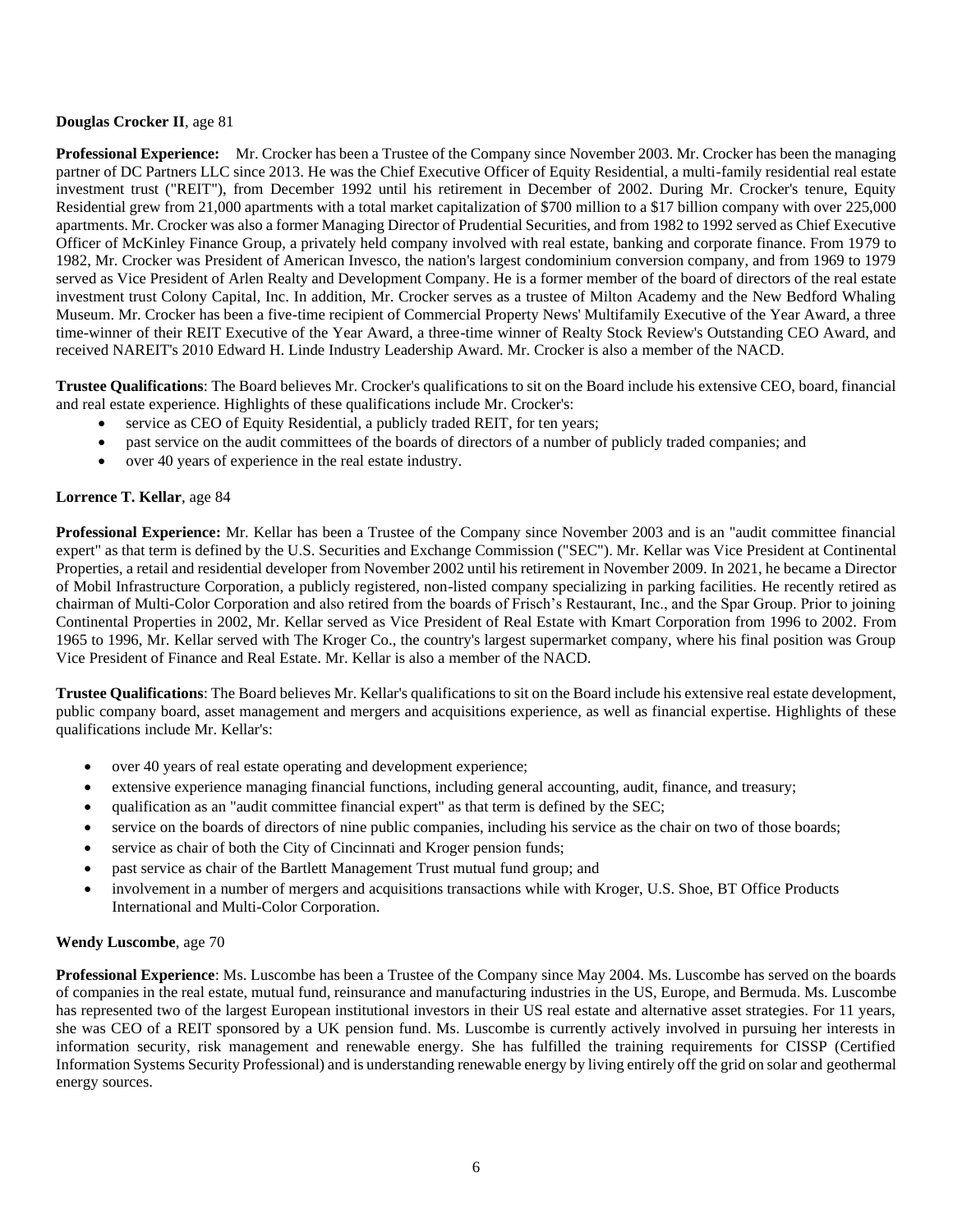**Trustee Qualifications**: The Board believes Ms. Luscombe's qualifications to sit on the Board include her extensive real estate operational background, CEO experience, asset management experience, extensive board service and strong corporate governance, information security and risk management background. Highlights of these qualifications include Ms. Luscombe's:

- experience as the CEO of a public equity REIT in the United States for ten years;
- experience as the CEO of a London-based urban renewal developer for two years;
- experience as the chief investment officer in the United States for a foreign pension fund and a real estate advisor to a UK insurance company;
- experience in a variety of real estate asset types throughout the world, including, among others, regional malls, community shopping centers and mixed use;
- service as an independent director for over 35 years, including service on all board committees including audit, compensation, investment and nominating and corporate governance, including chairmanships of committees and service as co-lead director;
- experience as one of the first governors of NAREIT;
- successful launch of two successful contested REIT takeovers;
- qualification as an "audit committee financial expert" as that term is defined by the SEC;
- experience in risk management and information security; and
- over 45 years of experience in the international real estate industry.

#### **Kenneth A. McIntyre,** age 61

**Professional Experience:** Mr. McIntyre has been a Trustee of the Company since March 2021. Mr. McIntyre has over 25 years of experience in the commercial real estate industry. He is the Chief Executive Officer of the Real Estate Executive Council (REEC), a trade association for minority executives in the commercial real estate industry, and the founder and Managing Principal of PassPort Real Estate, LLC, a New York-based consulting firm focused on commercial real estate, infrastructure and diversity. Mr. McIntyre previously served as the Executive Advisor for the Office of Diversity and Inclusion at the Port Authority of New York and New Jersey, and as the Executive Director for REAP (The Real Estate Associates Program), a non-profit that is focused on increasing the diversity of talent in the commercial real estate industry. Mr. McIntyre was a Senior Vice President and Head of Commercial Real Estate at Hudson City Savings Bank from May 2014 to May 2016. Prior to joining Hudson City Savings Bank, Mr. McIntyre was a Managing Director in MetLife's Real Estate Investments Group, where he was also a voting member of the Investment Committee for Commercial Mortgages. Prior to joining MetLife, Mr. McIntyre held senior origination and relationship management roles at KeyBank, GE Capital, UBS and Chase. Mr. McIntyre is currently a member of the Board of Directors of Newmark Group, Inc. (Nasdaq: NMRK), where he serves as chairperson of the ESG Committee, and is a member of the Audit and Compensation Committees. Mr. McIntyre is also a member of The Real Estate Roundtable, where he serves on the Equity, Diversity and Inclusion Committee. Mr. McIntyre is also a Member of the Board of Governors for the Real Estate Board of New York. In addition, Mr. McIntyre serves on the Boards of the National Jazz Museum of Harlem, the Yorkville Youth Athletic Association, and R\*E\*N\*T, and is a member of the Advisory Board for the Council of Urban Real Estate (CURE, f/k/a African American Real Estate Professionals of New York). Mr. McIntyre earned a B.S. in Economics with a concentration in Finance from Florida A&M University

**Trustee Qualifications**: The Board believes Mr. McIntyre's qualifications to sit on the Board include his executive, financial management, and board experience. Highlights of these qualifications include Mr. McIntyre's:

- role as Chief Executive Officer of REEC;
- former position as Head of Commercial Real Estate at Hudson City Savings Bank;
- former position as Managing Director in MetLife's Real Estate Investments Group;
- service on numerous boards of directors, including another publicly traded real estate company;
- previous service as Executive Advisor for the Office of Diversity and Inclusion at the Port Authority of New York and New Jersey;
- current service as a member of ESG, Audit, and Compensation Board Committees of Newmark Group, Inc.; and
- over 25 years of experience in the commercial real estate industry.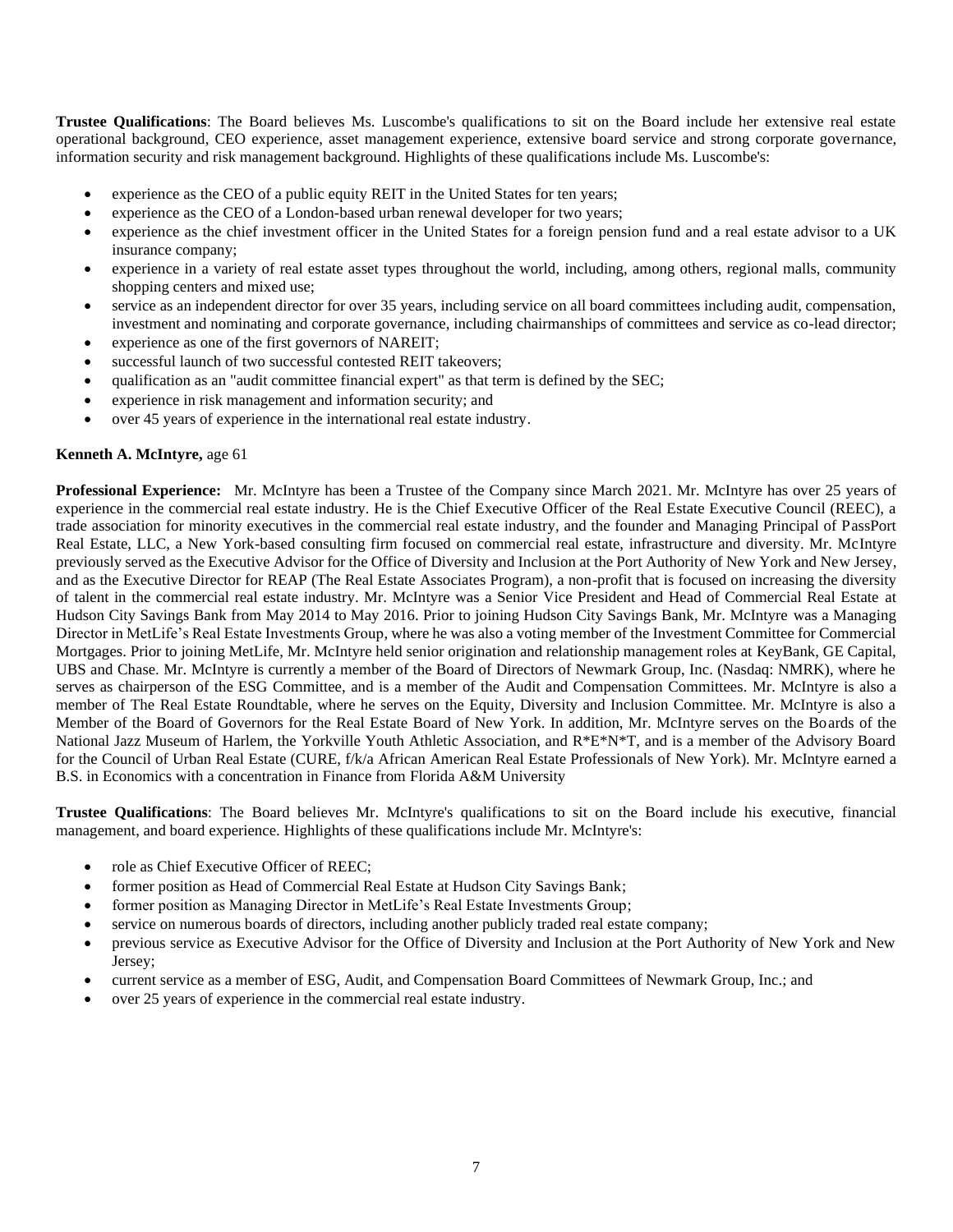### **William T. Spitz**, age 70

**Professional Experience:** Mr. Spitz has been a Trustee of the Company since August 2007. Mr. Spitz is a principal and past Director of Diversified Trust Company, a private wealth management trust company. He served as Vice Chancellor for Investments and Treasurer of Vanderbilt University, Nashville, Tennessee from 1985 to July 2007. As Vice Chancellor for Investments at Vanderbilt, Mr. Spitz was responsible for managing the University's \$3.5 billion endowment. He was also a member of the Senior Management Group of the University, which is responsible for the day- to-day operations of the institution. During his tenure, the Vanderbilt endowment earned returns in the top 10% of a broad universe of endowments for multiple time frames. While at Vanderbilt, Mr. Spitz conducted asset allocation studies and implemented detailed investment objectives and guidelines, developed a comprehensive risk management plan, invested in approximately two hundred limited partnerships in five illiquid assets classes, selected new custodians for both the endowment fund and the University's charitable remainder trusts and implemented a more aggressive approach to working capital management which increased returns by 2% per annum. In addition, Mr. Spitz was also on the faculty of Vanderbilt University as Clinical Professor of Management at the Owen Graduate School of Management. He has also held various high-level positions with successful asset management companies and has served on the boards of several companies, including Cambium Global Timber Fund, The Common Fund, MassMutual Financial, and the Bradford Fund. He has also served on multiple advisory committees, including Acadia's Opportunity Fund Advisory Boards, on which he served from 2001 to July 2007. Mr. Spitz is a published author and frequent speaker at industry conferences and seminars.

**Trustee Qualifications**: The Board believes Mr. Spitz's qualifications to sit on the Board include his asset management experience as well as real estate development, board, fund, and REIT experience. Highlights of these qualifications include Mr. Spitz's:

- former role as Vice Chancellor for Investments and Treasurer of Vanderbilt University for over 20 years;
- former responsibilities managing Vanderbilt University's multi-billion dollar endowment fund;
- high-level positions with successful asset management companies;
- service on the boards of directors of several companies;
- service on multiple fund advisory committees, including, previously, the Company's fund advisory boards;
- involvement in numerous real estate development projects;
- former position as director of a private REIT;
- past service on the audit committee of MassMutual; and
- qualification as a chartered financial analyst.

#### **Lynn C. Thurber**, 75

**Professional Experience:** Ms. Thurber has been a Trustee of the Company since March 2016. Ms. Thurber is past chairman (2007- 2017) of LaSalle Investment Management, a global real estate money management firm with over \$55 billion of assets under management, investing in private real estate as well as publicly-traded real estate companies on behalf of institutional and individual investors. Prior to becoming chairman of LaSalle Investment Management, Ms. Thurber was the Chief Executive Officer of LaSalle Investment Management from March 2000 to December 2006 and co-president from December 1994 to March 2000. Prior to Alex Brown, Kleinwort Benson ("ABKB") Realty Advisors' merger with LaSalle Partners in 1994, Ms. Thurber was Chief Executive Officer of that company. Before joining ABKB in 1992, she was a principal at Morgan Stanley & Co. Ms. Thurber is a part-time employee of LaSalle Investment Management, an independent subsidiary of JLL Incorporated (NYSE:JLL) (2018-Present) for the purpose of serving as chairman of the board of JLL Income Property Trust, an SEC registered, non-traded REIT. Ms. Thurber earned an M.B.A. from Harvard Business School and an A.B. from Wellesley College. Ms. Thurber is a member of the board of Duke Realty Corporation. Ms. Thurber is a trustee and a past global Chairman of ULI-Urban Land Institute. In addition, Ms. Thurber is currently a member of the Wellesley College Business Leadership Council and a member of the board of the Bitterroot Land Trust. Ms. Thurber was the 2013 recipient of the Landauer White award from the Counselors of Real Estate and the 2015 recipient of the Lifetime Achievement Award from the ULI District Council of Chicago.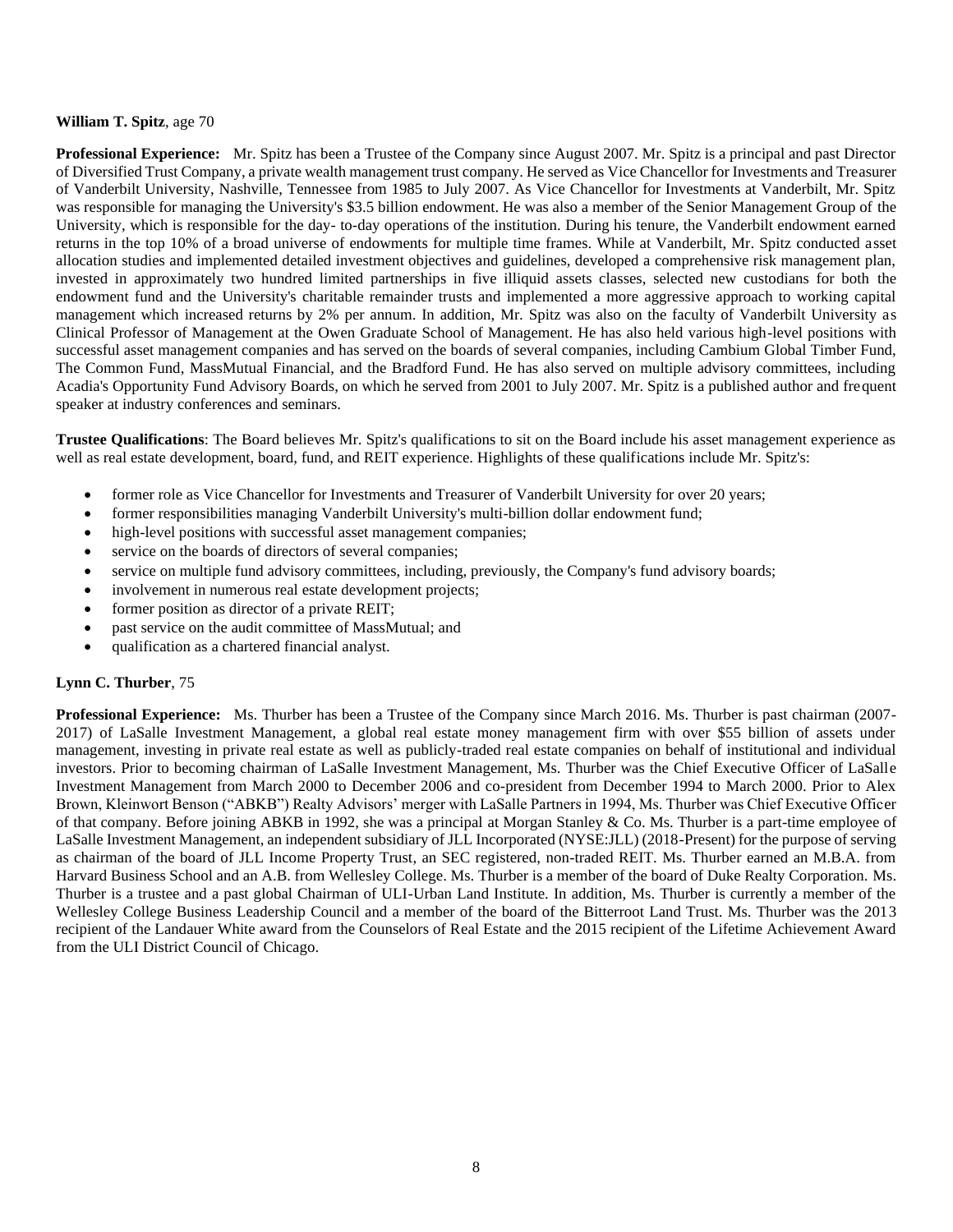**Trustee Qualifications**: The Board believes Ms. Thurber's qualifications to sit on the Board include her extensive real estate investment, capital markets and board experiences. Highlights of these qualifications include Ms. Thurber's:

- experience as CEO, Co-president or Chairman of real estate investment management companies for over 22 years;
- extensive experience investing in and managing real estate properties, including retail shopping centers, neighborhood and community centers and mixed-use properties;
- experience in investing and managing real estate in private fund entities on behalf of institutional investors for 26 years;
- qualification as an "audit committee financial expert" as that term is defined by the SEC;
- current service on one other public REIT board, one SEC registered non-traded REIT, and past service on numerous private real estate fund and company boards;
- service on audit, finance, nominating and compensation committees of real estate company boards; and
- over 40 years' experience in the real estate industry.

# **Lee S. Wielansky**, age 70

**Professional Experience:** Mr. Wielansky has been a Trustee of the Company since May 2000 and the Lead Trustee since 2004. Mr. Wielansky has been Chairman and Chief Executive Officer of Midland Development Group, Inc., which focuses on the development of retail properties in the mid-west and southeast, since May 2003. From November 2000 to March 2003, Mr. Wielansky served as Chief Executive Officer and President of JDN Development Company, Inc. and a director of JDN Realty Corporation through its merger with Developers Diversified Realty Corporation in 2003. He was also a founding partner and Chief Executive Officer of Midland Development Group, Inc. from 1983 through 1998 when the company sold its assets to Regency Centers Corporation. Mr. Wielansky is a member of the Board of Brookdale Senior Living and a member of the NACD.

**Trustee Qualifications**: The Board believes Mr. Wielansky's qualifications to sit on the Board include his real estate development, public company board, fund, asset management and CEO experience. Highlights of these qualifications include Mr. Wielansky's:

- over 38 years of real estate development experience;
- his role in developing over 150 shopping centers;
- his service as Chairman and CEO of Midland Development Group, Inc., which focuses on the development of retail properties in the mid-west and southeast, since May 2003;
- service on the boards of directors of four public companies, including one other current public company directorship;
- service on compensation and audit committees;
- current service as the Lead Trustee of the Company, a position he has held since 2004;
- responsibility for the asset management of 100 properties, accounting for over 11 million square feet;
- former position as CEO of JDN Development Company; and
- former position as Senior Vice President and Director of Regency Centers.

# **C. David Zoba**, age 70

**Professional Experience:** Mr. Zoba has been a Trustee of the Company since August 2015. Mr. Zoba retired on January 31, 2016 from his position as Senior Real Estate Strategy advisor for Gap Inc. that he held since 2015, after having served, since 2009, as Senior Vice President of Global Real Estate and Store Development for Gap Inc., the \$15 billion retailer operating as Gap, Banana Republic, Old Navy, Athleta, Intermix and Outlet Brands. Immediately prior to joining Gap, Inc., Mr. Zoba was Principal and Chief Operating Officer for Steiner + Associates, one of the country's most respected mixed-use retail developers. From November 2004 through April 2006, Mr. Zoba served as President and Chief Operating Officer of Premier Properties, a real estate development company. From 2001 through late 2004, Mr. Zoba worked for Galyan's Trading Company, Inc., where, as EVP, he helped create and launch a specialty sporting goods retailer that later became part of Dick's Sporting Goods. In the mid-1990s, Mr. Zoba was with The Limited (now L Brands) and served as Chief Transaction Attorney, and then expanded his responsibilities significantly to other areas during his seven years there. Mr. Zoba earned his undergraduate degree from Harvard University and attended the London School of Economics for graduate studies. Mr. Zoba has a Juris Doctorate from Case Western Reserve University Law School. Since July 2015, Mr. Zoba has been Chairman (Non-Executive), Global Retail Leasing Board, with Jones Lang LaSalle Incorporated. Mr. Zoba is also a past Trustee of the International Council of Shopping Centers and is a consultant to QC Terme (U.S.) Corp., an Italian based spa and wellness company on their expansion in North America. Mr. Zoba also serves on the Board of PF Baseline Fitness, a franchisee of Planet Fitness and on the Board of WhiteWater Express LLC.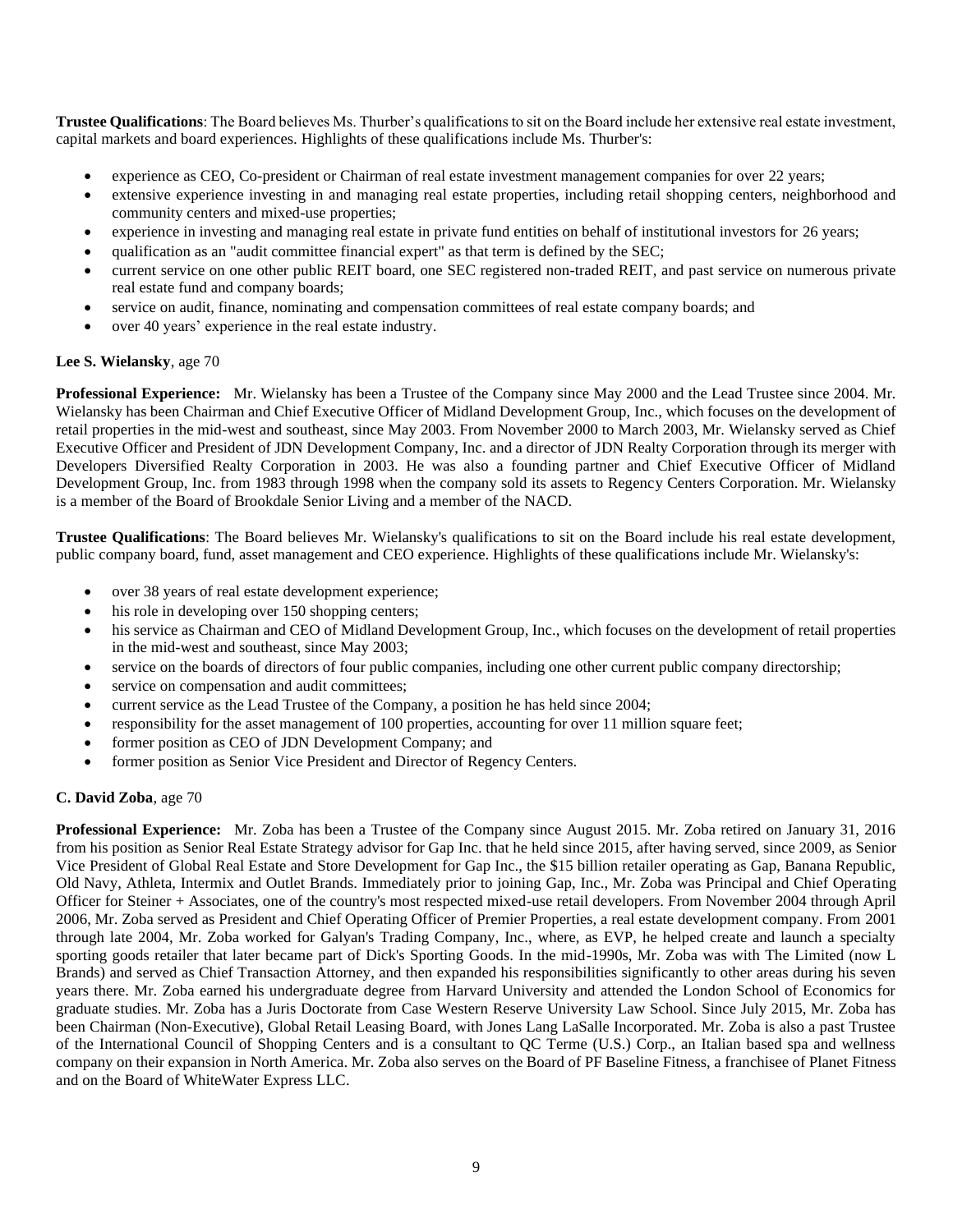**Trustee Qualifications**: The Board believes Mr. Zoba's qualifications to sit on the Board include his extensive retail, real estate and board experiences. Highlights of these qualifications include Mr. Zoba's:

- management of real estate transactions and professionals for Gap Inc.'s 3,300 retail stores operating in 10 countries;
- experience as a chief transaction attorney;
- experience in growing retail brands in both North America and globally;
- service on the boards of directors of several companies; and
- experience in supporting the strategy and growth of the retail leasing business for global real estate services and consulting businesses.

## **Vote Required; Recommendation**

The election to the Board of Trustees of each of the nine nominees will require the affirmative vote of a majority of all the votes cast by the holders of Common Shares in person or by proxy at the Annual Meeting.

### **The Board of Trustees unanimously recommends that the shareholders vote "FOR" the election of each of the nine nominees to the Board of Trustees.**

Unless otherwise indicated by a shareholder on a proxy and except with respect to broker non-votes, shares will be voted "FOR" the election of each nominee.

Because the election of nominees to the Board of Trustees is a non-routine matter under the listing standards of the New York Stock Exchange, brokerage firms, banks and other nominees who hold Common Shares on behalf of clients in "street name" are not permitted to vote such Common Shares if the client does not provide instructions.

For additional information regarding voting requirements, see "Outstanding Shares and Voting Rights" above.

# **PROPOSAL 2 - RATIFICATION OF INDEPENDENT REGISTERED PUBLIC ACCOUNTING FIRM**

The Audit Committee of the Board of Trustees has appointed BDO USA, LLP as the Company's independent registered public accounting firm for the fiscal year ending December 31, 2022 and has directed that the appointment of the independent registered public accounting firm be submitted for ratification by the shareholders at the Annual Meeting.

Shareholder ratification of the appointment of BDO USA, LLP as the Company's independent registered public accounting firm is not required by the Company's Declaration of Trust, Bylaws or otherwise. However, the Audit Committee is submitting the appointment of BDO USA, LLP to the shareholders for ratification as a matter of what it considers to be good corporate practice. Notwithstanding the ratification of, or failure to, ratify the appointment, the Audit Committee of the Board of Trustees in its discretion may direct the appointment of a different independent accounting firm at any time during the year if the Audit Committee determines that such a change would be in the best interests of the Company.

Representatives of BDO USA, LLP, the Company's auditors for the fiscal year ended December 31, 2021, are expected to be present at the Annual Meeting and will have the opportunity to make a statement if such representatives desire to do so and will be available to respond to appropriate questions.

# **Vote Required; Recommendation**

The affirmative vote of a majority of all the votes cast by holders of Common Shares in person or by proxy at the Annual Meeting is required to ratify the appointment of BDO USA, LLP as the independent registered public accounting firm for the fiscal year ending December 31, 2022.

# **The Board of Trustees unanimously recommends that the shareholders vote "FOR" the ratification of BDO USA, LLP as our independent registered public accounting firm for the fiscal year ending December 31, 2022.**

Unless otherwise indicated by a shareholder on a proxy, shares will be voted "FOR" such ratification. Because the ratification of BDO USA, LLP as our independent registered public accounting firm is a routine matter under the listing standards of the New York Stock Exchange, brokerage firms, banks, and other nominees who hold Common Shares on behalf of clients in "street name" may vote such Common Shares if the client does not provide instructions.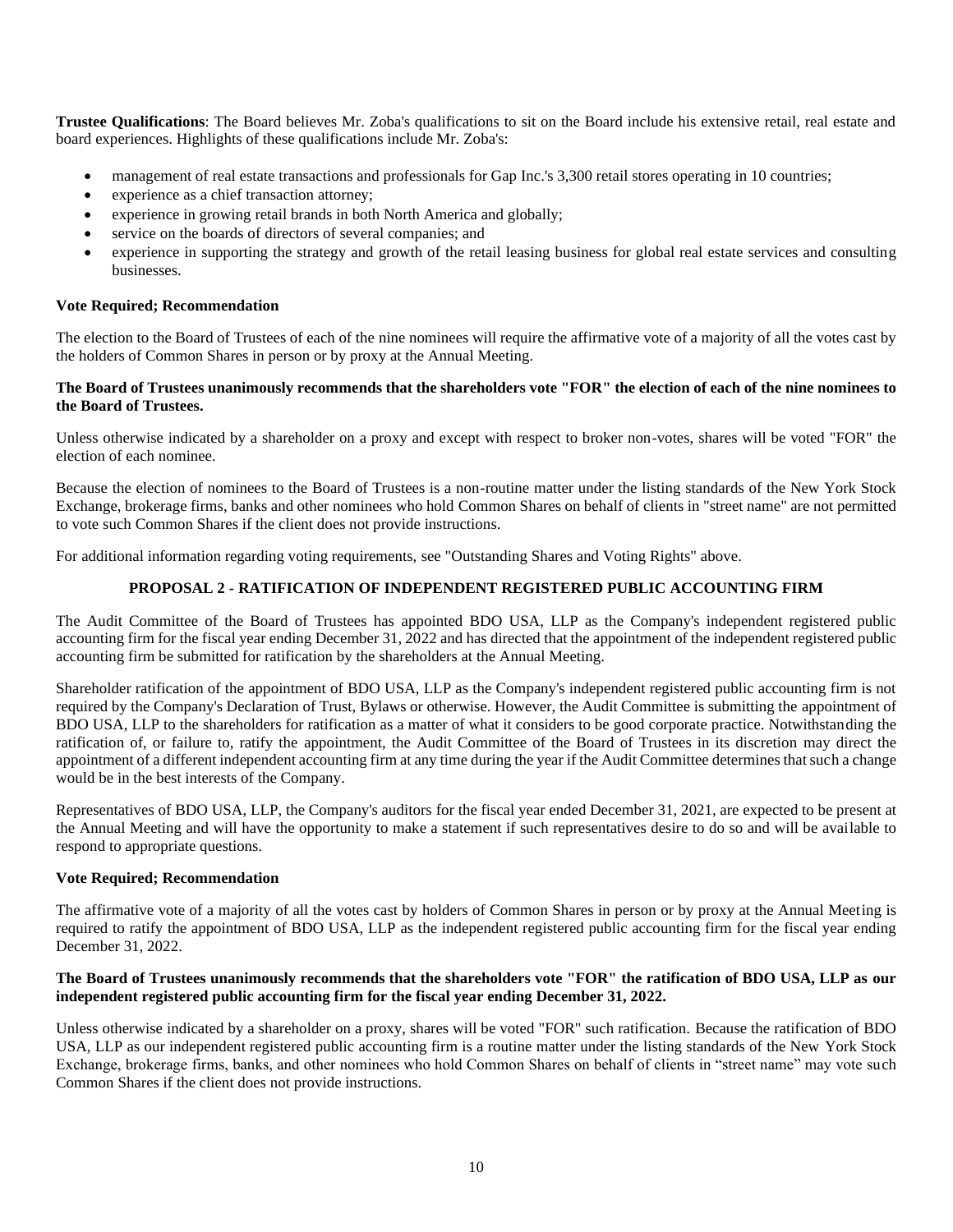For additional information regarding voting requirements, see "Outstanding Shares and Voting Rights" above.

# **PROPOSAL 3 – NON-BINDING ADVISORY APPROVAL OF THE COMPANY'S EXECUTIVE COMPENSATION**

As required under the Dodd-Frank Wall Street Reform and Consumer Protection Act of 2010 (the "Dodd-Frank Act"), the Company is seeking a non-binding, advisory shareholder vote approving the compensation of Named Executive Officers as disclosed in this Proxy Statement in accordance with SEC rules and as discussed in "*Compensation Discussion and Analysis,"* the compensation tables and any related material. This vote is not intended to address any specific item of compensation, but rather the overall compensation of the Company's Named Executive Officers and the policies and practices described in this Proxy Statement.

The Board and management have thoughtfully designed the Company's executive compensation philosophy, policies and programs tailored with the understanding of the Company's business and the strategic mission of the Company.

The Compensation Committee's executive compensation objectives are as follows:

- 1. Motivating the Company's Named Executive Officers to create maximum shareholder value.
- 2. Providing incentives to the Company's Named Executive Officers that reward dedication, hard work and success.
- 3. Providing a compensation program that ensures "pay for performance."
- 4. Aligning the interests of the Company's Named Executive Officers and shareholders as closely as possible.
- 5. Aligning the interests of the Company's Named Executive Officers and the Company's external fund investors as closely as possible.
- 6. Creating the right mix of long-term incentives to motivate and to retain the Company's Named Executive Officers.
- 7. Creating an incentive compensation program that can go beyond the Company's Named Executive Officers and be utilized throughout the organization.

### **Vote Required; Recommendation**

The affirmative vote of a majority of all the votes cast by holders of Common Shares in person or by proxy at the Annual Meeting is required to approve the non-binding advisory resolution approving the Company's executive compensation program for Named Executive Officers as set forth in this Proxy Statement. Because the shareholder vote is advisory, the results will not be binding upon the Board. However, the Compensation Committee will take the outcome of the vote expressed by the shareholders into consideration for future executive compensation arrangements.

### **The Board of Trustees unanimously recommends that the shareholders vote "FOR" the approval, on a non-binding advisory basis, of the Company's compensation program for Named Executive Officers as set forth in this Proxy Statement.**

Unless otherwise indicated by a shareholder on a proxy and except with respect to broker non-votes, shares will be voted "FOR" the approval of the executive compensation.

Because this proposal is a non-routine matter under the rules of the New York Stock Exchange, brokerage firms, banks and other nominees who hold Common Shares on behalf of clients in "street name" are not permitted to vote such Common Shares if the client does not provide instructions.

For additional information regarding voting requirements, see "Outstanding Shares and Voting Rights" above.

# **BOARD OF TRUSTEES**

#### **Trustee Meetings and Attendance**

During 2021, the Board of Trustees held six telephonic meetings, the Audit Committee held five telephonic meetings, the Compensation Committee held six telephonic meetings, the Nominating and Corporate Governance Committee held four telephonic meetings and the Investment/Capital Markets Committee held numerous telephonic discussions to discuss potential transactions. The Board of Trustees believes consistent attendance with a minimum of missed meetings is important in carrying out the responsibilities of being a Trustee. Trustee attendance for Board and committee meetings was 99%.

The Company does not have a formal policy requiring Trustees to be present at the Annual Meeting, although the Company does encourage their attendance. All of the Trustees virtually attended the 2021 Annual Meeting of Shareholders.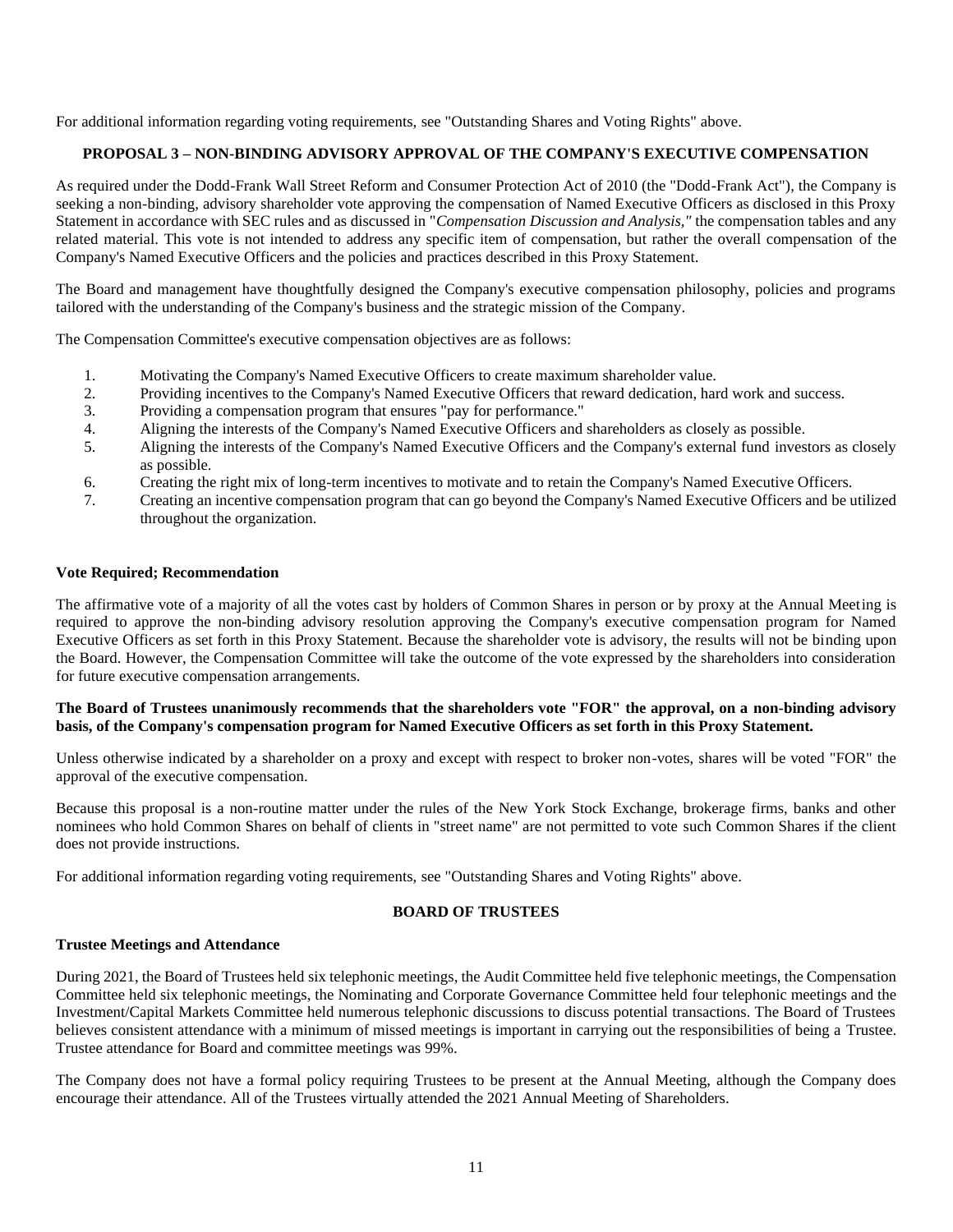### **Board Leadership Structure**

The Board's Lead Trustee and the Company's Chief Executive Officer generally provide leadership of the Board. The Company does not have a chairperson of the Board. Mr. Wielansky, an independent Trustee who serves as a member of the Investment/Capital Markets Committee, has been selected by the Board to serve as the Lead Trustee. The duties of the Lead Trustee include, without limitation, the following:

- to chair and facilitate discussions among the independent Trustees;
- to facilitate communication between the independent Trustees, the Chief Executive Officer and management;
- to facilitate proper flow of information to the Board by reviewing the adequacy and timing of materials in support of management's proposals;
- to assist in the planning and preparation of meetings of the independent Trustees and meetings of the Board, including the preparation of the agendas for such meetings;
- to ensure that members of the Board are contributing to Board discussions as needed;
- to discuss committee structure, including assignments of members and committee chairpersons, with the Nominating and Corporate Governance Committee, as needed;
- to be available to participate in any and all committee meetings, as needed;
- to act, individually or in addition to other Trustees, as the spokesperson of the independent Trustees in matters dealing with external groups: shareholders, creditors, consumer groups, local communities, federal, state and local governments and the press, as appropriate; and
- to carry out other duties as requested by the Chief Executive Officer and Board as a whole, depending on need and circumstances.

The Lead Trustee has final say on the agenda for all Board meetings.

The Chief Executive Officer presides over the regular meetings of the Board of Trustees, calling each meeting to order and leading the Trustees through the agenda items. The Lead Trustee presides over all meetings of non-management Trustees held in executive session. "Non-management" Trustees are all those who are not Company officers and include Trustees, if any, who are not "independent" by virtue of the existence of a material relationship with the Company (although all of the current non-management trustees are also independent). An executive session is held in conjunction with each regularly scheduled Board meeting and other executive sessions may be called by the Lead Trustee in his own discretion or at the request of the Board. The Lead Trustee's responsibilities are more fully described in the Company's Corporate Governance Guidelines, which are available on the Company's website at www.acadiarealty.com in the "Investors - Corporate Governance" section. Please note that the information on, or accessible through, the Company's website is not incorporated by reference in this Proxy Statement.

Because the Chief Executive Officer is the Trustee most familiar with the Company's business and industry and best equipped to effectively identify strategic priorities and lead the discussion regarding the execution of the Company's strategy, he usually leads discussion at Board meetings. Independent Trustees and management have different perspectives and roles in strategy development. The Company's independent Trustees bring experience, oversight and expertise from outside the Company, while the Chief Executive Officer brings company-specific experience and expertise. The Board believes that its leadership structure is appropriate because it results in an appropriate balance between independent leadership through the use of a Lead Trustee and strategic considerations, which result from the Chief Executive Officer leading the discussions on most Board topics.

#### **Committees of the Board of Trustees**

The Board of Trustees has standing Audit, Compensation, Nominating and Corporate Governance and Investment/Capital Markets Committees. Each committee has the authority to obtain advice and assistance from outside legal, accounting or other advisors as deemed appropriate to perform its duties and responsibilities.

The functions of each committee, are detailed in its respective committee charter, which may be found, in addition to the Company's Corporate Governance Guidelines, Code of Business Conduct and Ethics and Whistleblower Policy, on the Company's website at www.acadiarealty.com in the "Investors - Corporate Governance" section. Please note that the information on, or available through, the Company's website is not incorporated by reference in this Proxy Statement. Copies of these materials are also available to shareholders upon written request to the Company's Corporate Secretary, Acadia Realty Trust 411 Theodore Fremd Avenue, Suite 300, Rye, New York 10580.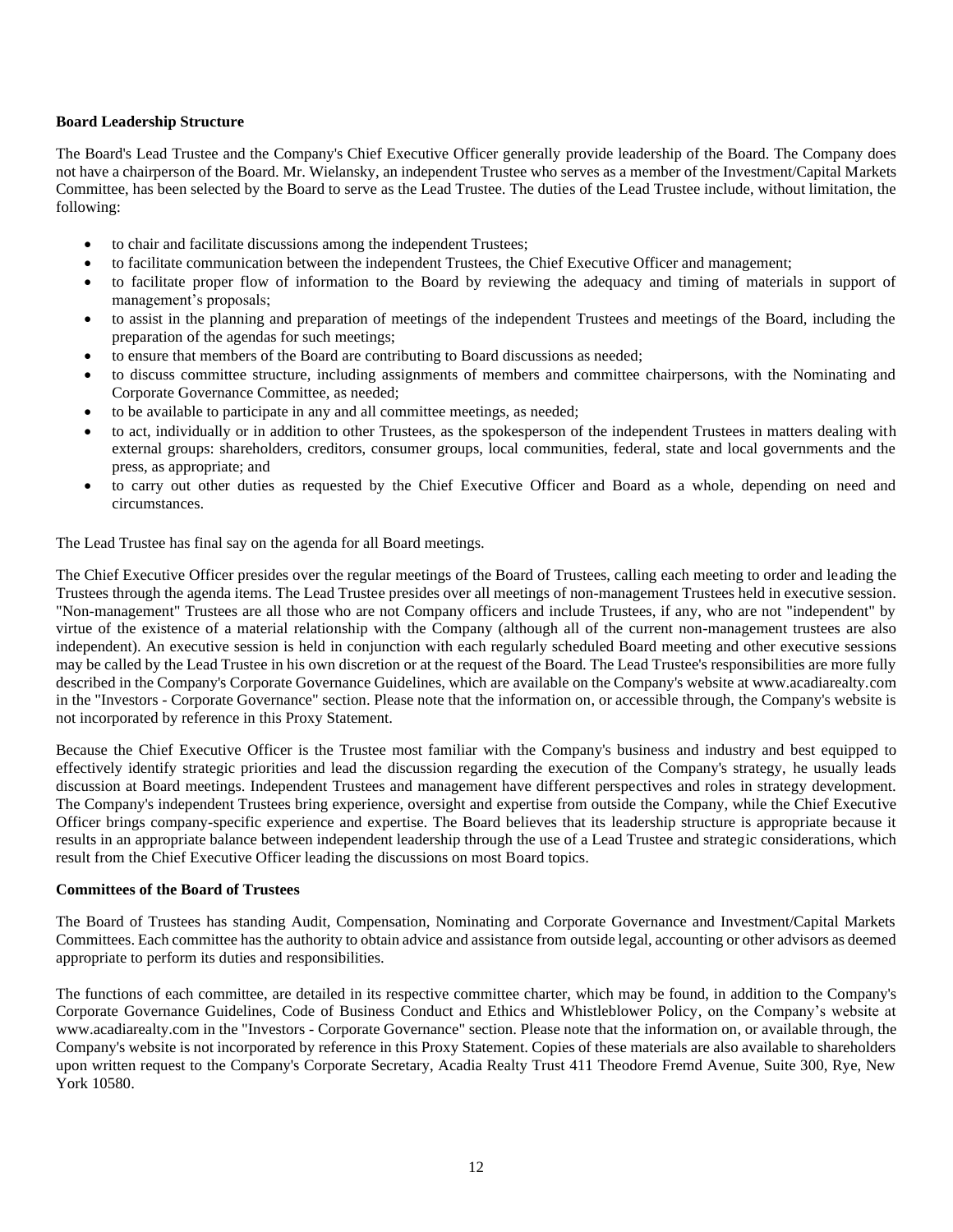#### *Audit Committee*

The Audit Committee has authority to engage the Company's independent registered public accounting firm and review the scope and results of the audit. The Audit Committee examines the accounting practices and methods of control and the manner of reporting financial results. These reviews and examinations include meetings with independent auditors, staff accountants and representatives of management. The results of the Audit Committee's examinations and the choice of the Company's independent registered public accounting firm are reported to the full Board of Trustees. The Audit Committee includes no officers or employees of the Company or any of its subsidiaries.

The Audit Committee Charter requires that the Audit Committee be comprised of at least three members, each of whom is "independent," as defined by the listing standards of the New York Stock Exchange and at least one of whom is an "audit committee financial expert," as that term is defined by the SEC.

The following Trustees are members of the Audit Committee: Ms. Thurber (Chair), Ms. Luscombe, Mr. Spitz and Mr. Kellar. Mr. Kellar and Ms. Luscombe have served as members of the Audit Committee since 2004, Mr. Spitz was appointed a member in 2010 and Ms. Thurber has been on the Audit Committee since 2016. The Board has determined that each of these members meets the independence requirements for members of audit committees prescribed by the listing standards of the New York Stock Exchange. The Board has determined that Mr. Kellar, Ms. Luscombe and Ms. Thurber are each an "audit committee financial expert," as that term is defined by the SEC. See the biographical information in "PROPOSAL 1 - ELECTION OF TRUSTEES" for their relevant experience.

#### *Compensation Committee*

The Compensation Committee is responsible for administering the Company's incentive plan and recommending to the full Board the compensation of the executive officers of the Company. The Compensation Committee, either as a Committee or together with the other independent Trustees (as directed by the Board), is responsible for determining and approving the Chief Executive Officer's compensation level. In addition, the Compensation Committee evaluates the Chief Executive Officer's performance, coordinates and reviews the Company's succession plans related to the Chief Executive Officer and other executive officers and reports the status of such plans to the Board annually.

The Compensation Committee Charter requires that the Compensation Committee be comprised of at least two members, with all committee members being "independent" as defined by the listing standards of the New York Stock Exchange.

The members of the Compensation Committee during the last fiscal year were Messrs. Spitz (Chair), Kellar and Crocker and Ms. Thurber. Mr. Spitz and Mr. Crocker have served as members since 2007, Mr. Kellar has served as a member since 2004 and Ms. Thurber has served as a member since 2016. The Board of Trustees has determined that each of these members is independent within the meaning of the listing standards of the New York Stock Exchange. See "Acadia Realty Trust Compensation Committee Report" below.

For information relating to the compensation consultant hired by the Compensation Committee, see "Role of the Independent Compensation Consultant and Use of Peer Group Data" in "Compensation Discussion and Analysis" below.

### *Compensation Committee Interlocks and Insider Participation*

During 2021, none of the Compensation Committee members (i) were officers or employees of the Company or any of its subsidiaries; (ii) were former officers of the Company or any of the Company's subsidiaries or (iii) had any relationship with the Company requiring disclosure under Item 404 of Regulation S-K. In addition, during the last completed fiscal year, none of the executive officers of the Company served as:

- a member of the compensation committee (or other board committee performing equivalent functions or, in the absence of any such committee, the entire board of directors) of another entity, in an instance where one of such entities' executive officers served on the Compensation Committee;
- a director of another entity, in an instance where one of such entities' executive officers served on the Compensation Committee; or
- a member of the compensation committee (or other board committee performing equivalent functions or, in the absence of any such committee, the entire board of directors) of another entity, in an instance where one of such entities' executive officers served as a Trustee of the Company.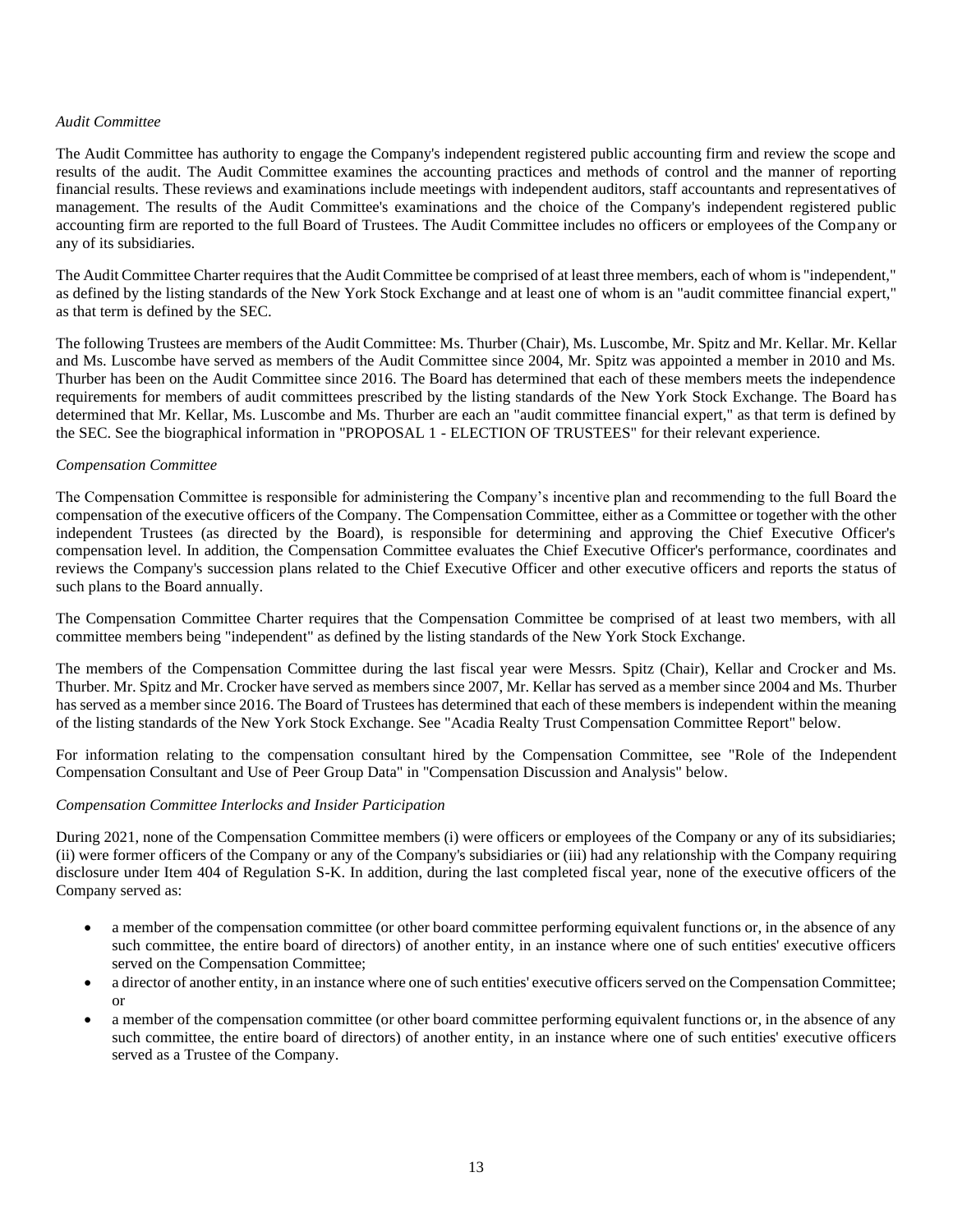#### *Nominating and Corporate Governance Committee*

The Nominating and Corporate Governance Committee is responsible for reviewing the qualifications and performance of the Board of Trustees and recommending nominees for Trustees and Board committee membership to the Board. The Nominating and Corporate Governance Committee is also responsible for recommending to the Board changes in the Company's Corporate Governance Guidelines and overseeing the Company's ESG efforts. The Nominating and Corporate Governance Committee Charter requires the Nominating and Corporate Governance Committee to be comprised of at least two members, each of whom is "independent" as defined by the listing standards of the New York Stock Exchange.

Members of the Nominating and Corporate Governance Committee during the last fiscal year were Ms. Luscombe (Chair), who has served since 2005, Mr. Crocker, who has served since 2005, Mr. Zoba who has served since 2015, and Mr. McIntyre, who has served since 2021. The Board of Trustees has determined that these members are independent within the meaning of the listing standards of the New York Stock Exchange.

The Nominating and Corporate Governance Committee will consider all shareholder recommendations for candidates for the Board of Trustees. All shareholder recommendations should be sent to the Company's Corporate Secretary at Acadia Realty Trust, 411 Theodore Fremd Avenue, Suite 300, Rye, New York 10580, and should include all information relating to such person that is required to be disclosed in a proxy statement for the election of Trustees or is otherwise required pursuant to Regulation l4A under the Securities Exchange Act of 1934, as amended (the "Exchange Act"). Shareholders must also include the nominee's written consent to being named in the proxy statement as a nominee and to serving as a Trustee if elected. Furthermore, the shareholder giving the notice and the beneficial owner, if any, on whose behalf the recommendation is made must include their names and addresses as they appear on the Company's books, as well as the class and number of Common Shares of the Company that they beneficially own. The Nominating and Corporate Governance Committee may identify other candidates, if necessary, through recommendations from Trustees, management, employees or outside consultants. The Nominating and Corporate Governance Committee will review candidates in the same manner regardless of the source of the recommendation. The Committee received no shareholder recommendations for candidates for the Board of Trustees for this Annual Meeting. Under the Company's current Bylaws, if a shareholder wishes to put forward a nominee for Trustee, it must deliver notice of such nominee to the Company's Corporate Secretary not less than 120 days and no more than 150 days prior to the first anniversary date of the proxy statement for the preceding year's annual meeting, provided, however, that in the event that the date of the annual meeting is advanced or delayed by more than 30 days from the anniversary date of the preceding year's annual meeting, notice by the shareholder must be so delivered not earlier than the 150th day prior to such annual meeting and not later than 5:00 p.m., Eastern Time, on the later of the 120th day prior to such annual meeting or the tenth day following the day on which public announcement of the date of such annual meeting is first made. See "Submission of Shareholder Proposals" below.

#### *Trustee Qualifications and Review of Trustee Nominees*

The Nominating and Corporate Governance Committee makes recommendations to the Board of Trustees regarding the size and composition of the Board. The Nominating and Corporate Governance Committee annually reviews the composition of the Board as a whole and recommends, if necessary, measures to be taken so that the Board reflects the appropriate balance of knowledge, experience, skills, expertise and diversity of backgrounds and contains at least the required minimum number of independent Trustees. The Nominating and Corporate Governance Committee is responsible for ensuring that the composition of the Board accurately reflects the needs of the Company to execute its strategic plan and achieve its objectives. In the event the Nominating and Corporate Governance Committee determines that additional expertise is needed on the Board, or if there is a vacancy, the Nominating and Corporate Governance Committee expects to use its network of contacts to compile a list of potential candidates, but may also engage, if it deems appropriate, a professional search firm.

The Company's strategic plan can be summarized in the following broad categories:

- Maintain a strong balance sheet;
- Maintain a strong core portfolio;
- Enhance the Company's external growth platform; and
- Utilize its experienced management team.

In evaluating a Trustee candidate, the Nominating and Corporate Governance Committee considers factors that are in the best interests of the Company, including the knowledge, experience, integrity and judgment of the candidate; the potential contribution of the candidate to the diversity of experience, competencies, and backgrounds, including diversity with respect to race, gender, and geography, required by the Board; the candidate's ability to devote sufficient time and effort to his or her duties as a Trustee; independence and willingness to consider all strategic proposals and oversee the strategic direction of the Company; and any other criteria established by the Board, as well as other core competencies or technical expertise necessary to fill all of the committees of the Board. The Nominating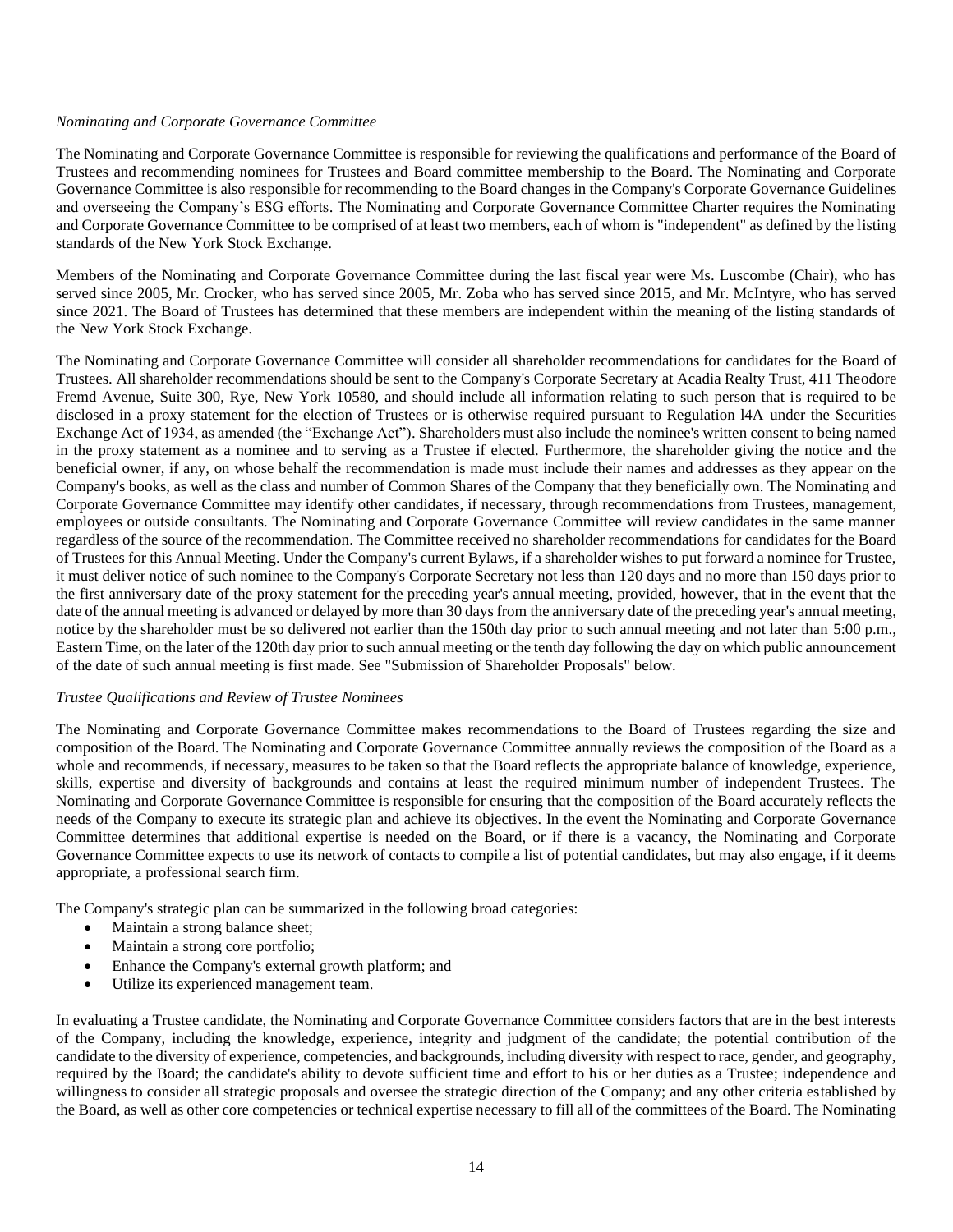and Corporate Governance Committee formally committed in its charter to seek to include candidates with a diversity of race, ethnicity, and gender in the pool from which it selects Trustee candidates.

The Nominating and Corporate Governance Committee will seek to ensure that each nominee meets the foregoing criteria and also brings a strong and unique background and set of skills to the Board, giving the Board, as a whole, competence and experience in a wide variety of areas:

- General real estate experience;
- Real estate investment experience;
- Asset management experience;
- REIT experience;
- Financial expertise;
- Real estate development experience;
- Retail real estate expertise;
- Public company board service;
- Information systems security and cyber risk oversight;
- Corporate governance expertise;
- CEO experience;
- Experience in risk management;
- Experience in mergers and acquisitions; and
- Experience in supporting strategy and growth of the retail leasing business.

# *Investment/Capital Markets Committee*

The Investment/Capital Markets Committee (the "Investment Committee") has been established for the primary purpose of (i) screening all transactions that are within certain defined pre-approval limits to ensure such transactions are within such limits, (ii) acting as the pricing committee for all equity offerings and (iii) for other investments and capital market transactions, exercising such authority as is given to it from time to time by the Board of Trustees.

The Investment Committee Charter requires that it be comprised of at least three members, each of whom is "independent" as defined by the listing standards of the New York Stock Exchange. The Investment Committee Charter also provides that Company's Chief Executive Officer is a member of the Investment Committee by virtue of his executive position. Messrs. Crocker (Chair) and Wielansky have served as the members of the Investment Committee since the 2004 Annual Meeting, Mr. Spitz has served since 2007 and Mr. Zoba has served since November 2015. The Board of Trustees has determined that Messrs. Crocker, Wielansky, Spitz and Zoba are "independent" within the meaning of the listing standards of the New York Stock Exchange.

### CORPORATE GOVERNANCE HIGHLIGHTS WHAT WE DO

The Company regularly monitors developments in the area of corporate governance and seeks to enhance the Company's corporate governance structure based upon a review of new developments and recommended best practices, taking into account investor feedback. We believe that sound corporate governance strengthens the accountability of our Board and management, and promotes the long-term interests of our shareholders. Below are the highlights of our independent Board and leadership practices:

- **Opt-out of Board Self-classification Provisions of Subtitle 8**. We have opted out of the provisions of Subtitle 8 of the Maryland General Corporation Law (often referred to as the Maryland Unsolicited Takeovers Act, or MUTA), the effect of which is that the Company is prohibited, without the approval of shareholders, from classifying the Board, and the Company may only opt back into such provisions with the affirmative vote of a majority of votes cast by shareholders.
- **No Poison Pill**. No Shareholder Rights Plan in effect.
- **Annual Election of Trustees**. Our Board consists of a single class of Trustees who stand for election at each annual meeting.
- **Majority Voting Standard for Trustees with Trustee Resignation Policy**. Our Bylaws include a majority voting standard for the election of Trustees in uncontested elections. Any incumbent Trustee who fails to receive the required vote for reelection must offer to resign from our Board of Trustees.
- **Independent and Diverse Board**. We seek to maintain a diverse Board primarily comprised of independent Trustees who represent a mix of varied experience, tenure, skills and backgrounds, including diversity with respect to race, gender and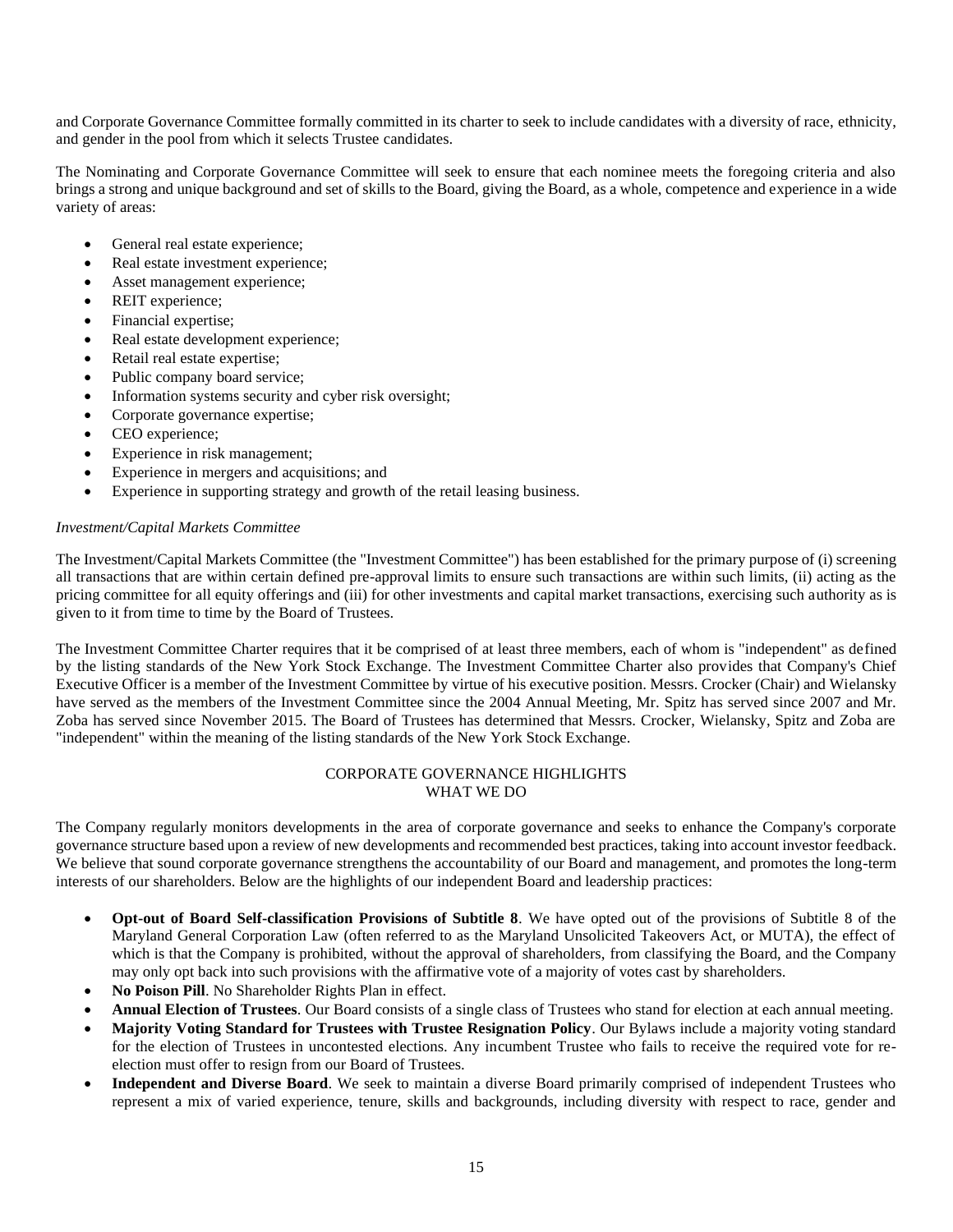geography, to ensure a broad range of perspectives is represented. We appreciate the value of Board diversity because Trustees with varying perspectives and cultural backgrounds improve the quality of dialogue and strengthen decision-making by the Board. In 2021, our Nominating and Corporate Governance Committee formally committed in its charter to seek to include candidates with a diversity of race, ethnicity and gender in the pool from which it selects Trustee candidates. Currently eight of our nine Trustees are independent, including two gender diverse Trustees and one racially and ethnically diverse Trustee, reflecting our continued commitment to creating a balanced Board. All members serving on our Audit, Compensation and Nominating and Corporate Governance Committees are independent.

- **Executive Sessions of our Board**. An executive session of independent Trustees is held at each regularly-scheduled Board meeting.
- **Lead Trustee**. Our Lead Trustee ensures strong, independent leadership and oversight of our Board of Trustees by, among other things, presiding at executive sessions of the non-management Trustees.
- **Board Evaluations**. Our Nominating and Corporate Governance Committee oversees annual evaluations of our Board as a whole, the committees of the Board and each Trustee individually.
- **Regular Succession Planning**. A high priority is placed on regular and thoughtful succession planning for our senior management.
- **Risk Oversight by Full Board and Committees.** A principal function of our Board is to oversee risk assessment and risk management related to our business. Oversight for specific areas of risk exposure is delegated to our Board committees.
- **Code of Ethics**. A robust Code of Business Conduct and Ethics is in place for our Trustees, officers and employees.
- **Clawback Policy**. Our Board has voluntarily adopted a formal clawback policy that applies to cash and equity incentive compensation.
- **Anti-Hedging and Anti-Pledging**. Our Trustees, officers and employees are subject to anti-hedging and anti-pledging policies.
- **Annual Say-on-Pay**. We annually submit "say-on-pay" advisory votes for shareholder consideration and vote.
- **Environmental, Social and Governance ("ESG")**. We strive to conduct our business in a socially responsible manner that balances consideration of environmental and social issues with creating long-term value for our Company and our shareholders.
- **ESG Oversight**. Our Nominating and Corporate Governance Committee oversees our ESG efforts. As tasked in its charter, our Nominating and Corporate Governance is responsible for periodically reviewing our Company's ESG strategy, practices and policies, and receives updates from management regarding our ESG activities. The Nominating and Corporate Governance Committee reports to our Board on our ESG strategy, practices and policies for further discussion and evaluation by the Board, as needed and appropriate.
- **No Over-boarding**. Our Corporate Governance Guidelines limit Trustee membership on other public company boards subject to discretion of our Board.
- **Shareholder-requested Meetings**. Our Bylaws permit shareholders to call a special meeting.
- **Whistleblower Policy**. Our Board of Trustees has adopted a "whistleblower" policy.

# **ENVIRONMENTAL, SOCIAL AND GOVERNANCE ("ESG") ACHIEVEMENTS AND INITIATIVES**

We believe that responsible environmental and social stewardship and ethical corporate governance are an essential part of our mission to build a successful business and create long-term value for our Company and our stakeholders. We have established both ESG and human rights policies. We have a multi-disciplinary ESG Committee, including several senior executives, steering our ESG Program, which is overseen by our Nominating and Corporate Governance Committee. Below are select achievements and initiatives of our ESG Program that illustrate our commitment to ESG principles.

# **REPORTING**

We are committed to providing transparency and quantitative reporting around our ESG performance. Our ESG strategy, qualitative and quantitative goals, and performance are described in more detail in our annual Corporate Responsibility Report which can be found on our website at [https://www.acadiarealty.com/sustainability/environmental.](https://www.acadiarealty.com/sustainability/environmental.%20In%202021) In 2021, we expanded the alignment of our Corporate Responsibility Report with the TCFD and SASB reporting frameworks. Please note that the information on, or accessible through, the Company's website is not incorporated by reference in this Proxy Statement.

# **ENVIRONMENTAL SUSTAINABILITY**

We are committed to understanding the environmental impact of our operations and promoting environmental sustainability while maintaining high standards for our Company and our stakeholders. We have undertaken numerous green initiatives, including the following: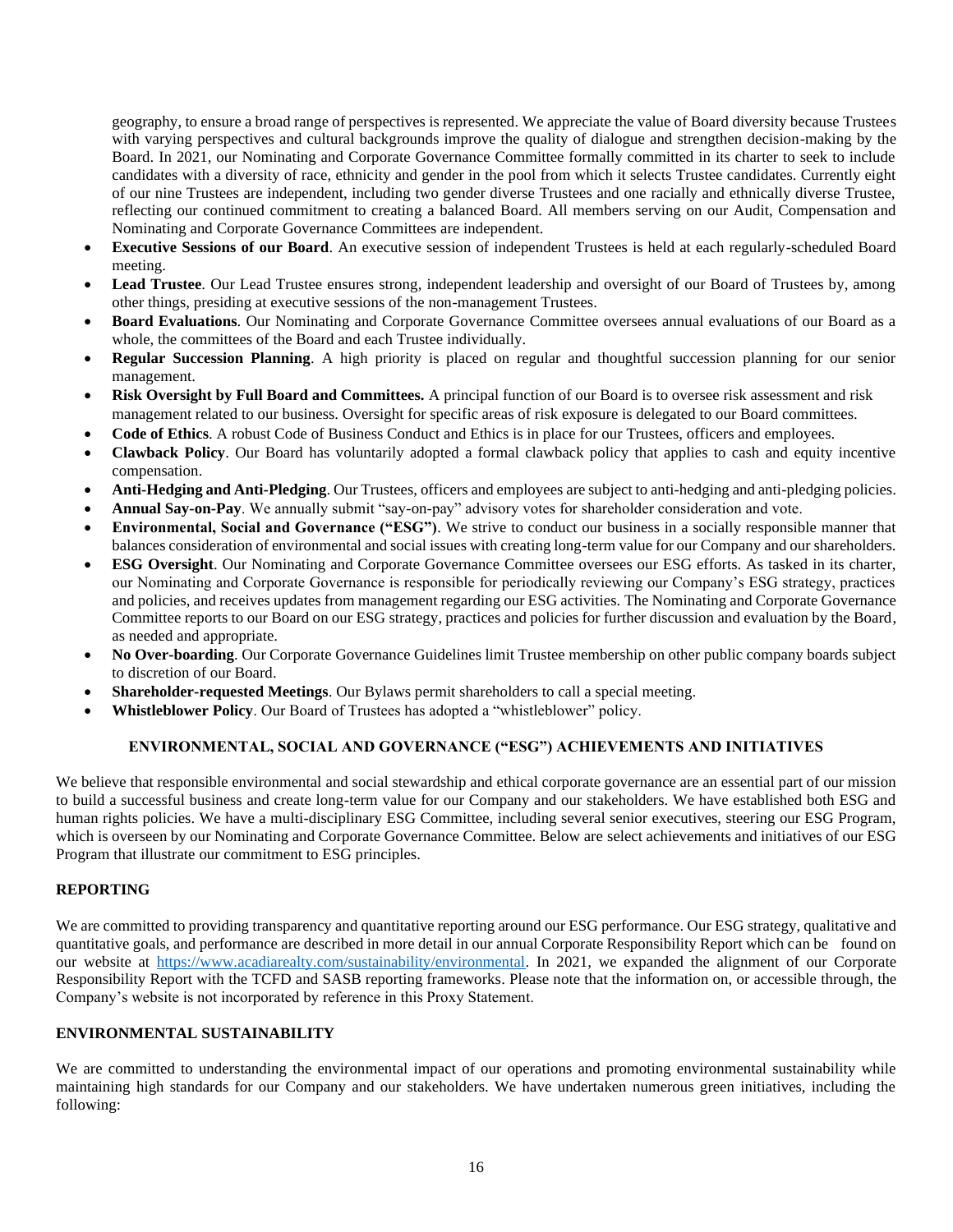- **LED Lighting and Smart Lighting Controls.** Since 2014, we have been upgrading lighting within the parking lots and common areas of our properties to high efficiency LED lighting and installing smart lighting controls to ensure lights are on only when necessary. All existing properties and newly purchased assets are evaluated to determine their suitability for such upgrades. LED lighting and smart lighting controls upgrades are expected to reduce the energy consumption and operational costs of our properties.
- **Sustainable Transportation/Electric Vehicle Charging Stations**. Many of our properties are in mixed-use, urban centers that are highly walkable or bikeable and provide access to public transit and bike racks on site. In locations where personal vehicles are utilized, we seek to provide charging stations for electric vehicles ("EVs") and priority parking for fuel-efficient vehicles and/or carpools. We recognize the shift in personal vehicle transportation towards EVs and its positive impact on reducing greenhouse gas emissions. We expect EV charging stations to be an important amenity for our tenants and their employees and customers in the years to come.
- **Green & Renewable Energy.** While we prioritize minimizing our energy consumption, for the consumption we cannot reduce, we are expanding the procurement of green energy throughout our portfolio. In addition, we are actively evaluating the installation of solar projects and battery storage at select locations within our portfolio, which would promote renewable energy while providing our properties with an additional income stream from project leases.
- **Climate Change.** We are aware of the risk climate change presents to real estate investments generally and of the importance of developing a resilient portfolio in this regard. For standing investments, we analyze climate-related risks and we consider any identified risks as part of our Enterprise Risk Management and budgeting and capital improvements processes. We also assess climate-related risks alongside other risks as part of the due diligence process for acquisitions. Understanding the climate change risk in our portfolio enables us to implement mitigation measures, such as increased insurance and physical measures such as flood barriers and waterproofing systems, as necessary. We are disclosing climate risks in line with the Task Force on Climate-Related Financial Disclosures (TCFD).
- **Water Conservation.** We recognize the importance of reducing water consumption to mitigate burdens on the water supply and municipal wastewater systems, as well as to reduce the costs of operating our properties. Our water management program focuses on monitoring and reducing common area water consumption, while encouraging best water management practices by our tenants. A majority of our properties benefit from the use of a landscape design focused on drought-resistant, native, pollinator-friendly plants that save water. For locations with irrigation, we aim to use smart irrigation systems and utilize apps to remotely control the systems with features like rain sensors and real-time controls. Through the use of submeters at our properties, we provide our tenants with visibility into their water consumption and financial incentives to decrease such consumption, thereby guiding our tenants towards sustainable practices and operational cost savings.
- **Green Leases.** Our standard form of retail lease includes "green" language to align tenant and landlord interests in promoting the sustainability of our properties.
- **Data Collection, Management & Goal Setting.** We managed our energy and water data through U.S. EPA Energy Star Portfolio Manager to make strategic decisions around reduction in consumption at our assets, to set targets and meet our goals.
- **Corporate Office Initiatives.** Our sustainable practices extend to our corporate offices where we have adopted energy reduction, waste management and water conservation initiatives. These initiatives include, for example, installing LED lighting and automatic occupancy sensors for lighting and equipment, recycling programs, implementing electronic communication systems for tenant billing, and using low-flow faucets. Our corporate headquarters are easily accessible by public transit due to their close proximity to two train stations, helping to reduce air pollution and greenhouse gas emissions from employee travel. As a result of sustainability efforts made at our corporate headquarters, we were awarded the Outstanding Achievement in Land Use Award by the Green Business Partnership in 2019.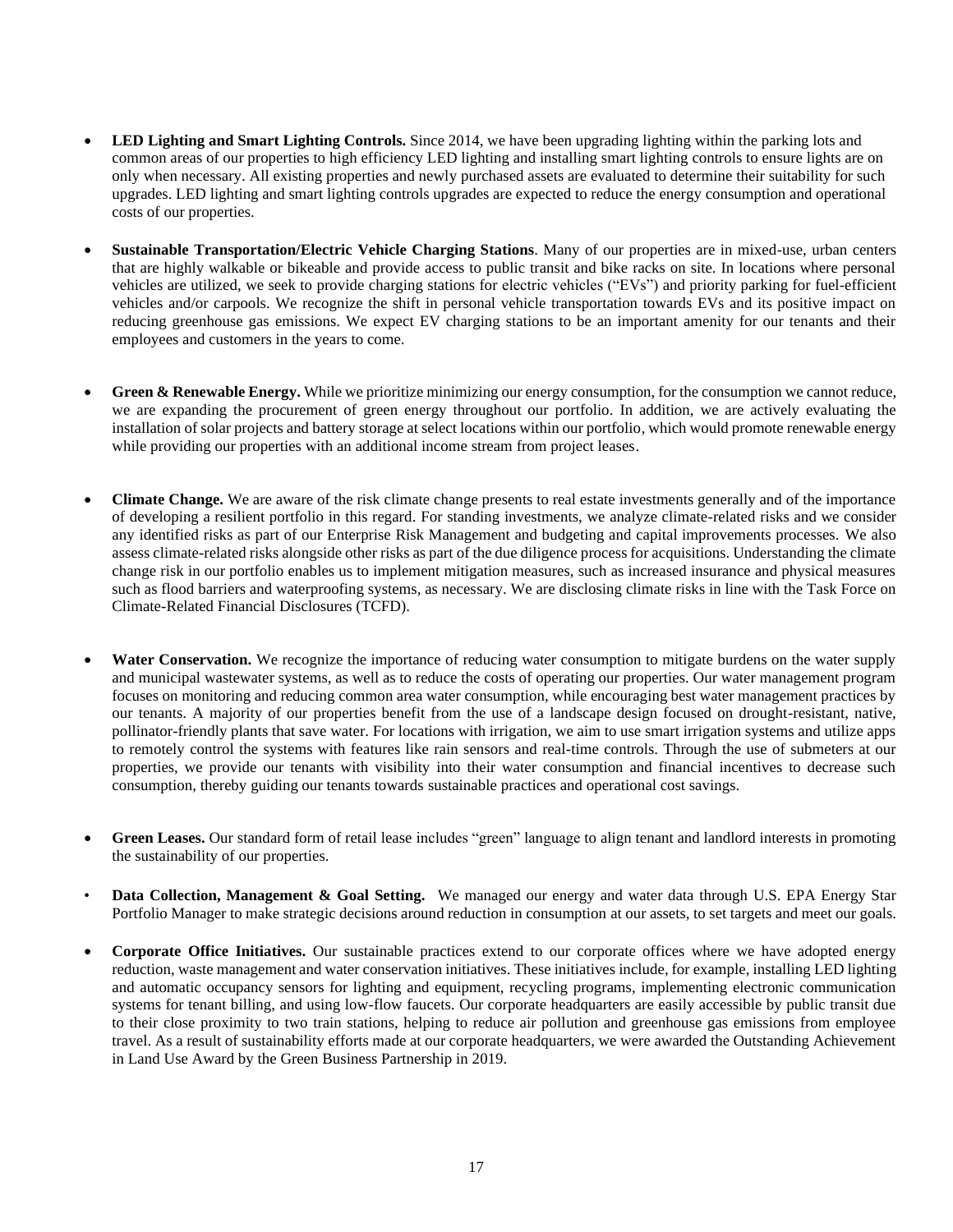# **SOCIAL**

- **Diversity, Equity and Inclusion (DEI).** DEI are fundamental values of our business. We believe that our potential for success is maximized by having a diverse workforce that is reflective of our society and the communities we serve. As of December 31, 2021, gender diverse employees represent 55% of our employees and 30% of our management-level positions, and racially and ethnically diverse employees represent 24% of our employees and 22% of our management-level positions. As of the date of this proxy statement, 33% of our Board of Trustees represents gender, racial and/or ethnic diversity. Led by our DEI Steering Committee, our DEI Program is focused on fostering a professional environment that fully embraces individuals with varied backgrounds, cultures, races, identities, ages, perspectives, beliefs, and values. The four pillars of our DEI Program are awareness, acknowledgment, acceptance and advancement, and a key part of our mission is to raise awareness of systemic inequities and promote initiatives to dismantle any such inequities. Through education and awareness – including compulsory unconscious bias training for all employees – we are working to establish a corporate culture that is characterized by respect and acceptance. In 2021, our DEI Steering Committee hosted regular awareness and education forums on DEI topics related to inclusion, women in the workplace and diversity initiatives. We believe that we have an individual and institutional responsibility to observe, promote and protect DEI principles. As part of our commitment to promoting DEI principles, we signed the CEO Action for Diversity & Inclusion pledge in 2020.
- **Human Capital Management.** We are also committed to the ongoing development and execution of our human capital plan, which seeks to foster a workplace where our employees are treated fairly and are highly motivated to succeed. We were certified as a "Great Place To Work" March 2021-March 2022 by the Great Place to Work Institute, Inc. Through our human capital plan, we promote wellness initiatives, educational programs and leadership training. Our corporate wellness program advocates and provides resources regarding nutrition, exercise, mental health and workplace ergonomics. In 2020, our wellness program adjusted to meet the shifting needs of our employees during the COVID-19 pandemic. We moved certain wellness initiatives online via Zoom, including virtual happy hours and mindfulness sessions to protect and promote our employees' health and wellbeing. We embrace diversity and are committed to providing equal employment opportunities without regard to any actual or perceived characteristic protected by applicable local, state or federal laws, rules or regulations.
- **Health, Safety and Wellbeing.** The health and well-being of our tenants and their employees and customers are important to us. Recognizing the impact of the COVID-19 pandemic on our communities, we have engaged in various philanthropic and community-focused activities, such as sponsoring meals for frontline workers, donating space at our properties for the collection and distribution of personal protective equipment for frontline workers, and making a financial contribution to a public New York City hospital. In addition, we have worked with our tenants throughout the pandemic to offer assistance, accommodating requests for modifications to lease terms, as appropriate, outdoor seating and curbside pick-up areas, and launching a tenant resource website to provide information and support.
- **Community.** As a proud member of the communities where our properties and offices are located, we happily donate our time, money and the use of our properties to local community groups and events.
- **Human Rights.** We follow the UN Guiding Principles on Business and Human Rights and we support the Universal Declaration of Human Rights.

# **GOVERNANCE**

We are dedicated to maintaining a high standard for corporate governance predicated on integrity, ethics, diversity and transparency. All of our board members stand for re-election every year. We seek to maintain a diverse Board primarily comprised of independent Trustees who represent a mix of varied experience, backgrounds, tenure and skills to ensure a broad range of perspectives is represented. In 2021, our Nominating and Corporate Governance Committee formally committed in its charter to seek to include candidates with a diversity of race, ethnicity and gender in the pool from which it selects Trustee candidates. As of the date of this proxy statement, two of our eight independent Trustees represent gender diversity and one independent Trustee represents racial and ethnic diversity.

Additionally, we regularly monitor developments in the area of corporate governance and seek to enhance our corporate governance structure based upon a review of new developments and recommended best practices, taking into account investor feedback. We believe that sound corporate governance strengthens the accountability of our Board and management and promotes the long-term interests of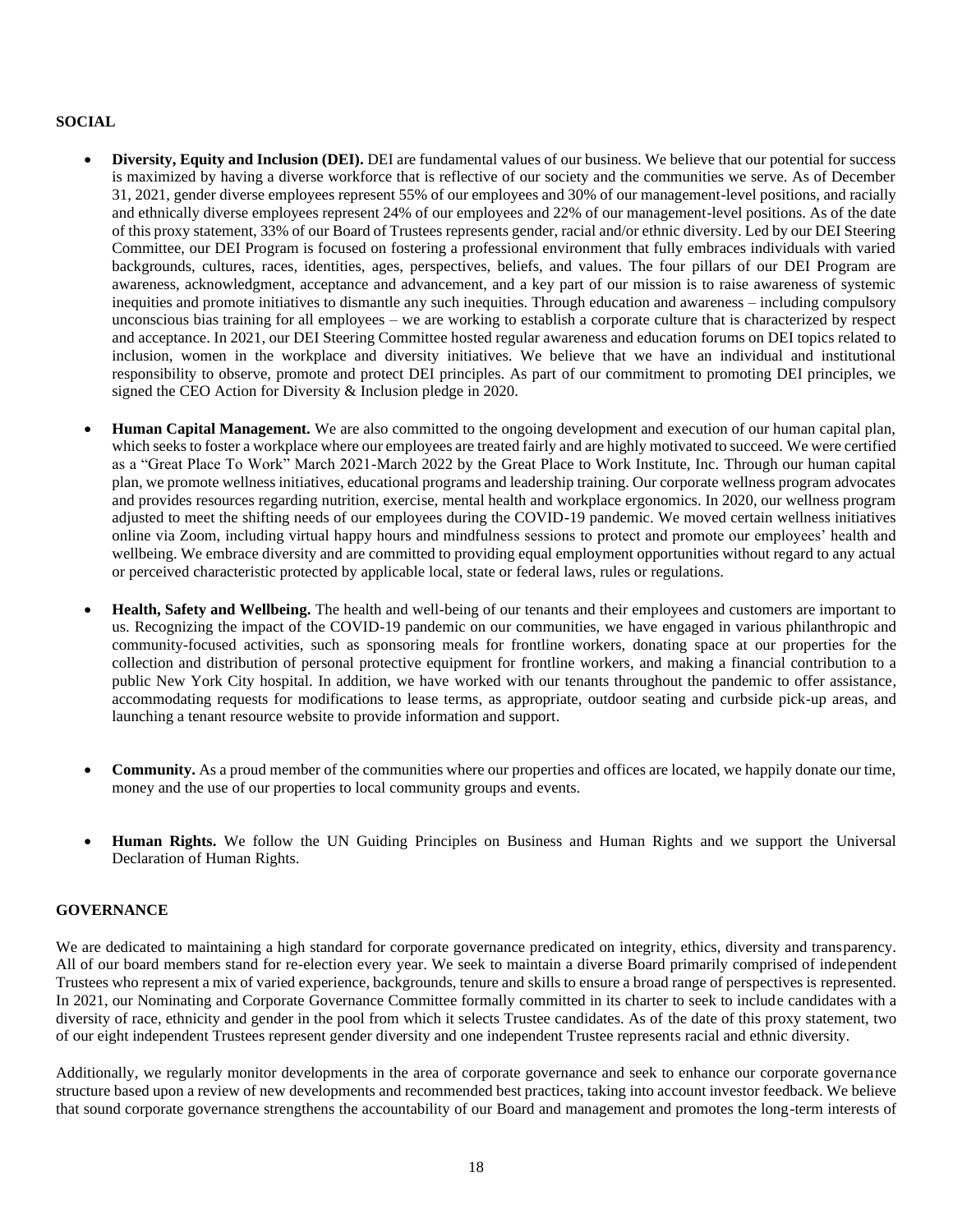our Company and shareholders. Refer to page 16 for an outline of our governance highlights.

Our Corporate Governance Guidelines and associated policies mandate an elevated level of excellence from our Company, our Board and management. Through transparency, alignment of interests, and removal of potential conflicts of interests, we ensure that our decisions and actions advance the interests of our Company, shareholders, employees and other stakeholders.

## **Shareholder Outreach**

Our Board and senior management believe that engaging in shareholder outreach is an essential element of strong corporate governance. We strive for a collaborative approach on issues of importance to investors and continually seek to understand better the views of our investors. Our senior management team engages with our shareholders throughout the year in a variety of forums and discusses, among other things, our business strategy and overall performance, executive compensation program and corporate governance.

### **Communication with Trustees**

You may communicate directly with the Board of Trustees by sending correspondence to the Company's Corporate Secretary at Acadia Realty Trust, 411 Theodore Fremd Avenue, Suite 300, Rye, New York 10580. The sender should indicate in the address whether it is intended for the entire Board, the independent Trustees as a group, or to an individual Trustee. Each communication intended for the Board, the independent Trustees or an individual Trustee received by the Corporate Secretary will be promptly forwarded to the intended recipients in accordance with the sender's instructions.

### **Risk Oversight**

The entire Board and each of its committees are involved in overseeing risk associated with the Company.

### *Financial and Accounting*

The Board and the Audit Committee monitor the Company's financial and regulatory risk through regular reviews with management and internal and external auditors and other advisors. In its periodic meetings with the internal auditors and the independent registered public accounting firm, the Audit Committee discusses the scope and plan for the internal audit and the audit conducted by the independent registered accounting firm, and includes management in its review of accounting and financial controls and assessment of business risks.

#### *Governance and Succession*

The Board and the Nominating and Corporate Governance Committee monitor the Company's corporate governance policies and procedures by regular review with management and outside advisors. The Board and the Compensation Committee monitor CEO succession and the Company's compensation policies and related risks by regular reviews with management and the Committee's outside advisors.

### *Cyber Security*

Cyber security is an integral part of the Board's and the Audit Committee's risk analysis and discussions with management. The Company prides itself on protecting the private and sensitive information of its stakeholders. Those who engage with the Company's technological systems are required to help safeguard the information from unauthorized disclosure, including phishing and hacking. While the Company attempts to mitigate cyber security risks by employing a number of measures, including a dedicated information technology team, employee training and background checks, comprehensive monitoring of the Company's networks and systems and maintenance of backup systems and redundancy along with purchasing available insurance coverage, the Company's systems, networks and services remain potentially vulnerable to advanced threats.

#### *Compensation*

As part of its oversight of the Company's executive compensation program, the Compensation Committee considers the impact of the Company's executive compensation program, and the incentives created by the compensation awards that it administers, on the Company's risk profile. In addition, the Company reviews all of its compensation policies and procedures, including the incentives that they create and factors that may reduce the likelihood of excessive risk taking, to determine whether they present a significant risk to the Company.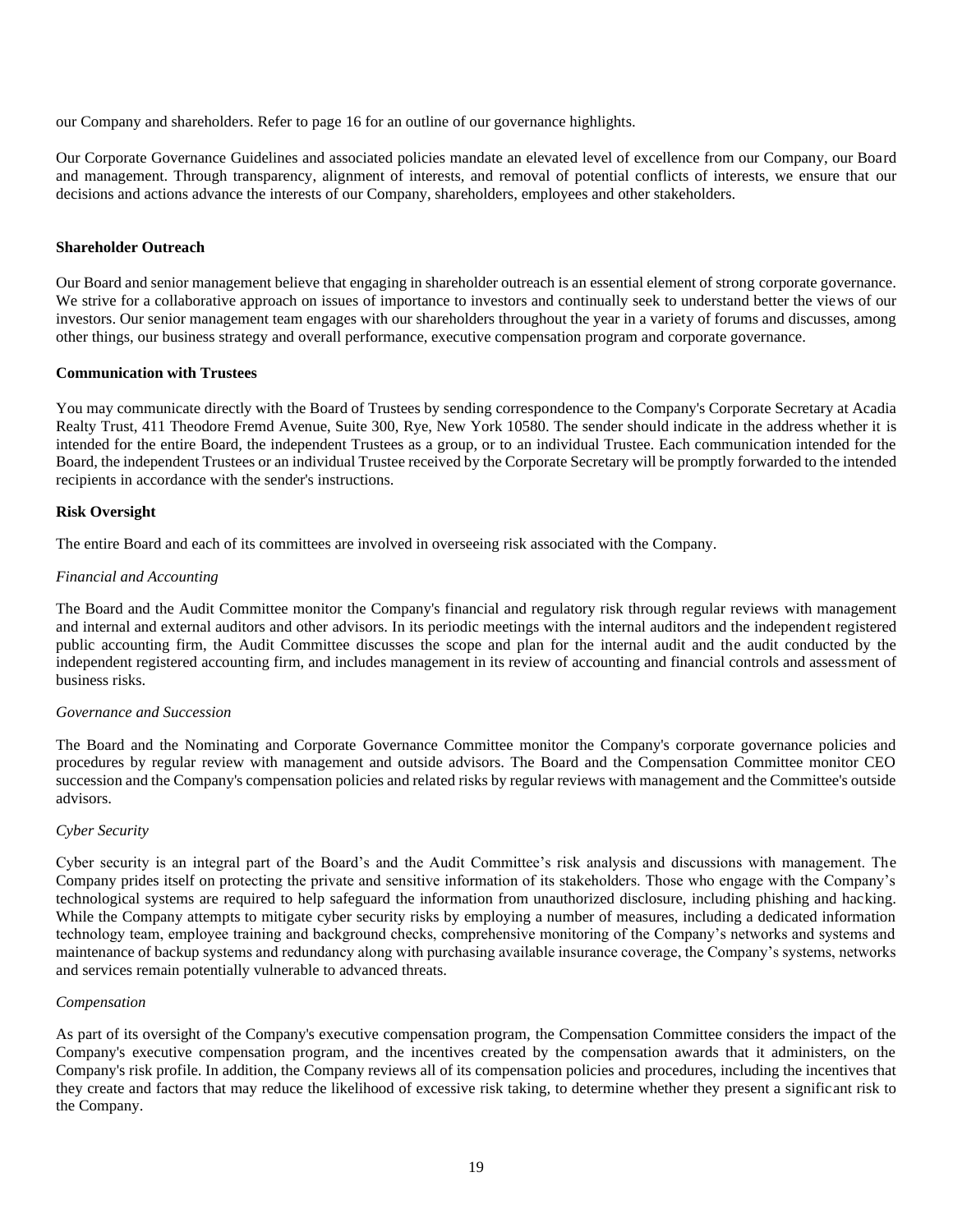## **Code of Business Conduct and Ethics**

The Board adopted a Code of Business Conduct and Ethics, which governs business decisions made, and actions taken by, our Trustees, officers and employees. A copy of the Code of Business Conduct and Ethics is available on our website at [www.acadiarealty.com](http://www.acadiarealty.com/) under the heading "Investors" and subheading "Corporate Governance". Please note that the information on, or available through, the Company's website is not incorporated by reference in this Proxy Statement. We intend to disclose on our website any amendment to, or waiver of, any provision of the Code of Business Conduct and Ethics applicable to our Trustees and executive officers that would otherwise be required to be disclosed under the rules of the SEC or the NYSE.

### **MANAGEMENT**

# **Executive Officers**

| <b>Name</b>          | Age | Office Held                                                                                     | <b>Year First</b><br><b>Became</b><br><b>Officer/Trustee</b> | <b>Term Expires</b>      |
|----------------------|-----|-------------------------------------------------------------------------------------------------|--------------------------------------------------------------|--------------------------|
| Kenneth F. Bernstein | 60  | Trustee, Chief Executive Officer and President                                                  | 1998                                                         | 2022                     |
| John Gottfried       | 50  | Executive Vice President and Chief Financial Officer                                            | 2016                                                         | $\overline{\phantom{0}}$ |
| Joseph Napolitano    | 57  | Senior Vice President and Chief Administrative Officer                                          | 1998                                                         | $\overline{\phantom{0}}$ |
| Jason Blacksberg     | 46  | Senior Vice President, Chief Legal Officer, Chief Compliance Officer and<br>Corporate Secretary | 2014                                                         | $\overline{\phantom{0}}$ |

The executive officers of the Company as of the date of this Proxy Statement are as follows:

**Kenneth F. Bernstein** – biographical information with respect to Mr. Bernstein is set forth under "PROPOSAL 1 - ELECTION OF TRUSTEES," above.

**John Gottfried,** age 50, joined the Company in June 2016 as Chief Financial Officer. Mr. Gottfried is responsible for all accounting, financial reporting, budgeting/forecasting, real estate finance, capital market activities, tax and treasury functions. Mr. Gottfried joined the Company after 18 years at PwC, where he was a Partner and most recently served as the assurance leader of PwC's New York City Real Estate practice. He earned a Bachelor of Science degree in Business Administration from the University of Dayton and is a Certified Public Accountant and a member of the American Institute of Certified Public Accountants.

**Joseph Napolitano**, age 57, has been Senior Vice President and Chief Administrative Officer of the Company since April 2007. He is accountable for managing the Company's property management, human resources, marketing and information technology disciplines. Mr. Napolitano has been with the Company since January 1995, and has 35 years of real estate experience. Mr. Napolitano has a bachelor's degree in Business Administration from Adelphi University, is a Master Human Capital Strategist (MHCS) as certified by the Human Capital Institute, is a Certified Property Manager (CPM) by the Institute of Real Estate Management, and is a Real Property Administrator (RPA) certified by the Building Owners and Managers Institute International. Mr. Napolitano is also a board member for DDI (Developmental Disabilities Institute), a non-profit, multi-site agency serving the special needs of children with Autism and other developmental disabilities.

**Jason Blacksberg**, age 46, has been Senior Vice President and General Counsel for the Company since May 2014, as well as Chief Compliance Officer and Corporate Secretary since 2016. He was promoted to Chief Legal Officer in January 2022. He also maintains oversight of the Company's ESG program. He is accountable for leading and executing the Company's legal strategy and affairs. Prior to joining the Company, Mr. Blacksberg was Senior Vice President of Investments & Assistant General Counsel at the Trump Organization. Prior to joining Trump, Mr. Blacksberg was an Associate at the law firm of Davis Polk & Wardwell. Mr. Blacksberg began his legal career as a law clerk to Chief Judge Marilyn Huff in the U.S. District Court, Southern District of CA. He received his law degree from Georgetown University Law Center and his bachelor's degree from the University of Pennsylvania.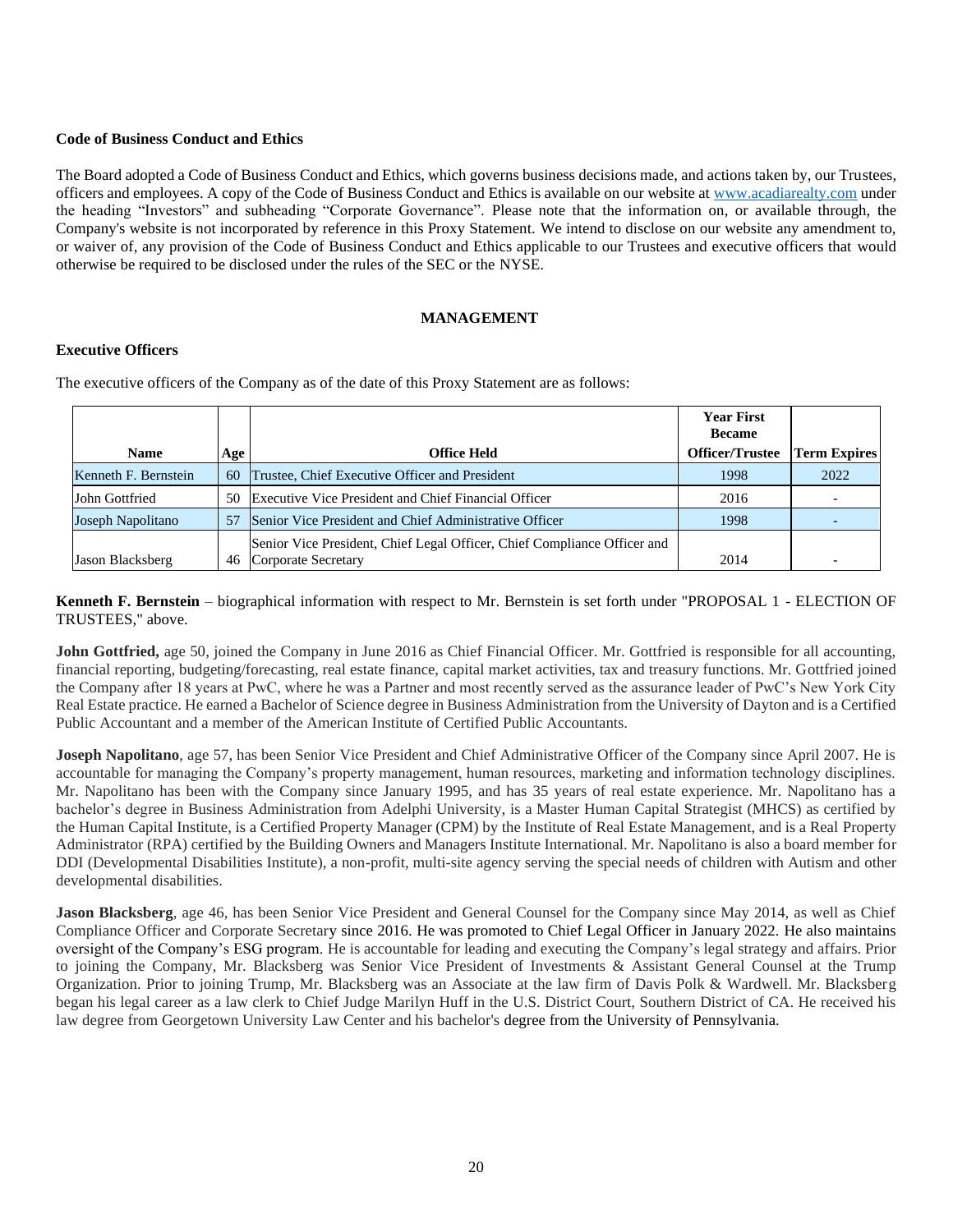## **COMPENSATION DISCUSSION AND ANALYSIS**

The "Compensation Discussion and Analysis" section of this Proxy Statement presents the detailed compensation arrangements for the Company's named executive officers ("NEOs") for fiscal year 2021, which were determined by the Compensation Committee. For the fiscal year ended December 31, 2021, the Company's NEOs and their titles were as follows:

- Kenneth F. Bernstein President and Chief Executive Officer ("CEO");
- John Gottfried Executive Vice President and Chief Financial Officer ("CFO");
- Jason Blacksberg Senior Vice President, Chief Legal Officer, Chief Compliance Officer and Secretary ("CLO");
- Christopher Conlon Former Executive Vice President and Chief Operating Officer ("COO"), who resigned from his position with the Company effective February 11, 2022; and
- Joseph Napolitano Senior Vice President and Chief Administrative Officer ("CAO").

# **Our Distinctive Business Model**

We are an equity REIT focused on delivering long-term, profitable growth via our dual – core and opportunity fund – platforms. We accomplish this goal by building a best-in-class, location-driven core real estate portfolio with meaningful concentrations of assets in the nation's most dynamic urban and street-retail corridors, including those in New York, Chicago, Los Angeles, San Francisco, Washington DC, and Boston. We also manage opportunistic and value-add investments through our series of discretionary, institutional funds.

The Company attributes its success to its distinctive business model and to its uncompromising commitment to three core attributes:

- 1. **Stay focused.** The Company executes its strategy by focusing on four key business strengths: enhancing its core portfolio, maintaining a strong balance sheet, launching profitable external growth initiatives and energizing the Acadia team.
- 2. **Maintain discipline.** The very nature of the Company's business is long-term, with horizons measured in years, not quarters. The Company waits patiently for the right opportunities to present themselves and makes strategic decisions that are driven by its commitment to sustain growth over the long term.
- 3. **Provide value.** The Company believes that the value it consistently creates and delivers is one of the attributes most admired by its varied constituency, consumers who shop in its centers, retailers who lease its properties, loyal shareholders who rely on its expertise, its business partners and the talented employees who are the face of Acadia.

# **2021 Performance Highlights**

In 2021, we delivered strong performance while at the same time continued to successfully navigate the ongoing impact of the pandemic on our operations and assets. Our 2021 financial and operational performance was highlighted by significant growth including:

| FFO per Share Growth<br>(as adjusted) | Core Leased Rate        | <b>Total Shareholder Return</b> | Same-Store NOI Growth                                  |
|---------------------------------------|-------------------------|---------------------------------|--------------------------------------------------------|
| 8%                                    | 93.2%                   | 58.4%                           | 1.5%                                                   |
| Year-Over-Year                        | As of December 31, 2021 | In $2021$                       | Full Year 2021<br>$(5\%$ In The $2^{nd}$ Half of 2021) |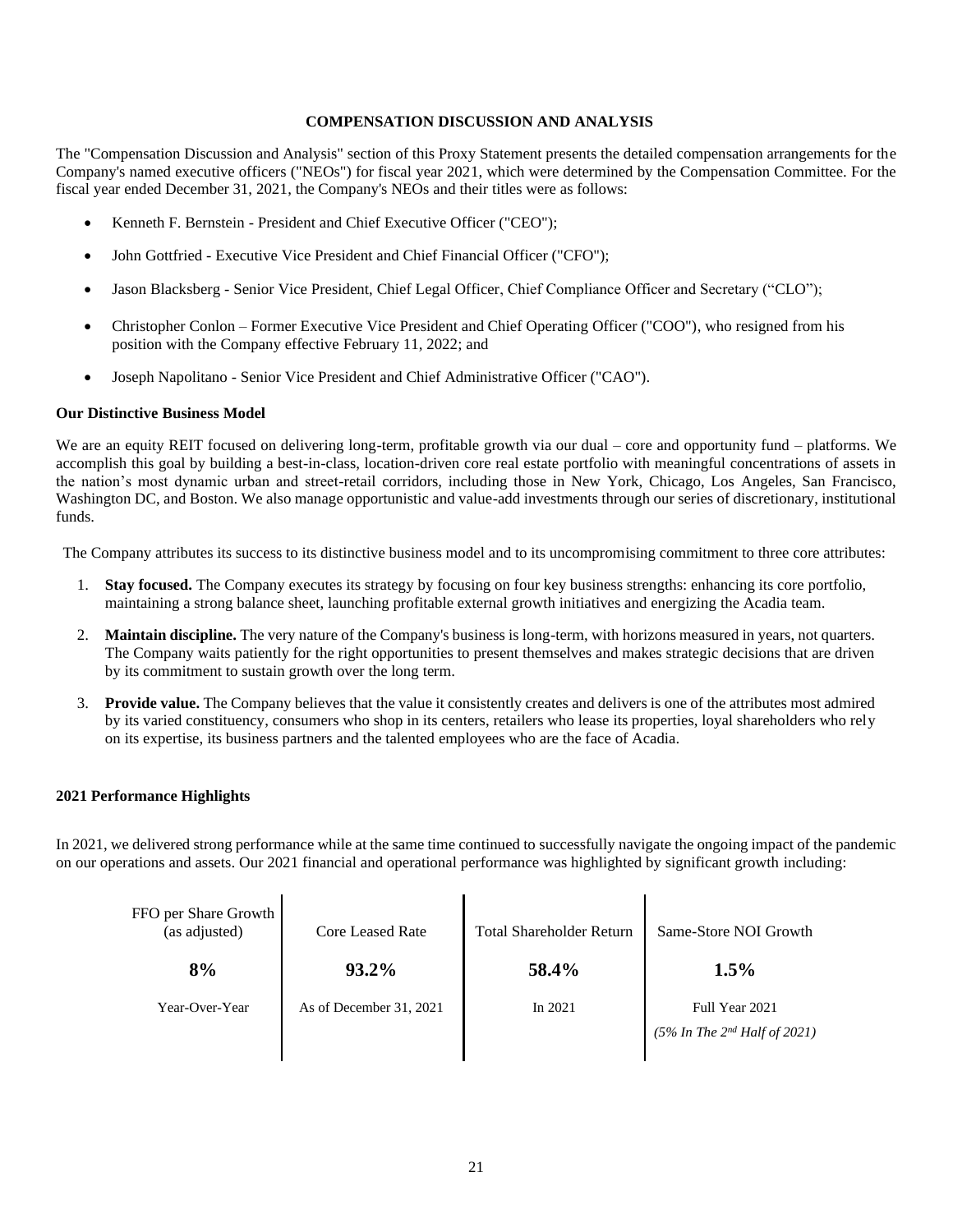Refer to pages 50 and 51 of the Company's Form 10-K as filed with the SEC for the fiscal year ended December 31, 2021 for reconciliations of net income to Same-Store NOI Growth and FFO per Share, respectively.

In addition to the key performance highlights listed above, other key performance indicators of our 2021 success includes:

# *Strategic Transactions*

- Closed on \$84.1 million of acquisitions in our Core Portfolio
- Closed on \$165.4 million in Fund V acquisitions
- Opportunistically sold freestanding property in Bloomfield NJ at a cap rate of 4.5% and used proceeds to pay down debt

# *Balance Sheet*

- Raised gross proceeds of \$114.5 million at an average gross issuance per share price of \$22.50 through the at-the-market equity program
- Increased liquidity with new \$700 million unsecured credit facility
- Lower Debt to Market Capitalization of 36% (as compared to 47% at year-end 2020)
- Lower Net Debt to Adjusted EBITDA Core Portfolio of 6.2x (as compared to 6.5x at year-end 2020)
- Paid quarterly dividends of \$0.15 per share (which was increased by 20% to \$0.18 in February 2022)

# **2021 Compensation Highlights**

The Company's success depends on developing, motivating and retaining executives who have the skills and expertise to lead a REIT that uses both a traditional core portfolio and a fund platform. Our executive compensation program supports this business model and aligns management's interests with its shareholders and fund investors. We believe our compensation program demonstrates a strong pay-for-performance alignment that is consistent with value being created for shareholders given that:

- *Pay-for-Performance Alignment –* Our incentive programs are based on challenging goals and are subject to meaningful changes in payout levels depending on our annual and long-term performance results. Over the past three years, our CEO's annual cash incentives have paid out between 85% to 142% of target and our performance-based long-term incentives for our NEOs have been earned between 0% and 100% of units granted.
	- *2021 Annual Incentive Highlights* For 2021, we used a formulaic cash bonus that was based 60% on corporate financial metrics, 20% on the achievement of other strategic corporate objectives and 20% on individual performance that resulted in above target payouts following our strong 2021 financial results that exceeded expectations.
	- *Performance-Based LTI Awards Highlights* Our 2021 operations improved significantly from 2020, but nonetheless the retail sector continues to face headwinds. While in 2021, we generated a positive return of +58.4% for our shareholders, our stock price has not yet fully recovered from the impact of the pandemic. In accordance with our pay for performance philosophy, our NEOs compensation is materially impacted by our long-term TSR performance and as a result, our executives forfeited significant value and no replacement awards were granted. The 2019 performance-based LTI programs concluded with \$0 earned.
- *Significant Alignment with Stakeholders* Most of the compensation paid to our executives is in the form of equity awards subject to five-year vesting periods (including approximately 85% of our CEO's compensation) tying the majority of executive pay to the Company's long-term Total Shareholder Return ("TSR") performance.
	- 50% of total award granted is in time-based LTIP Units that vest ratably over a five-year period based on continued service, which is significantly longer than the average 3-year period used in the REIT industry. Additionally, our CEO is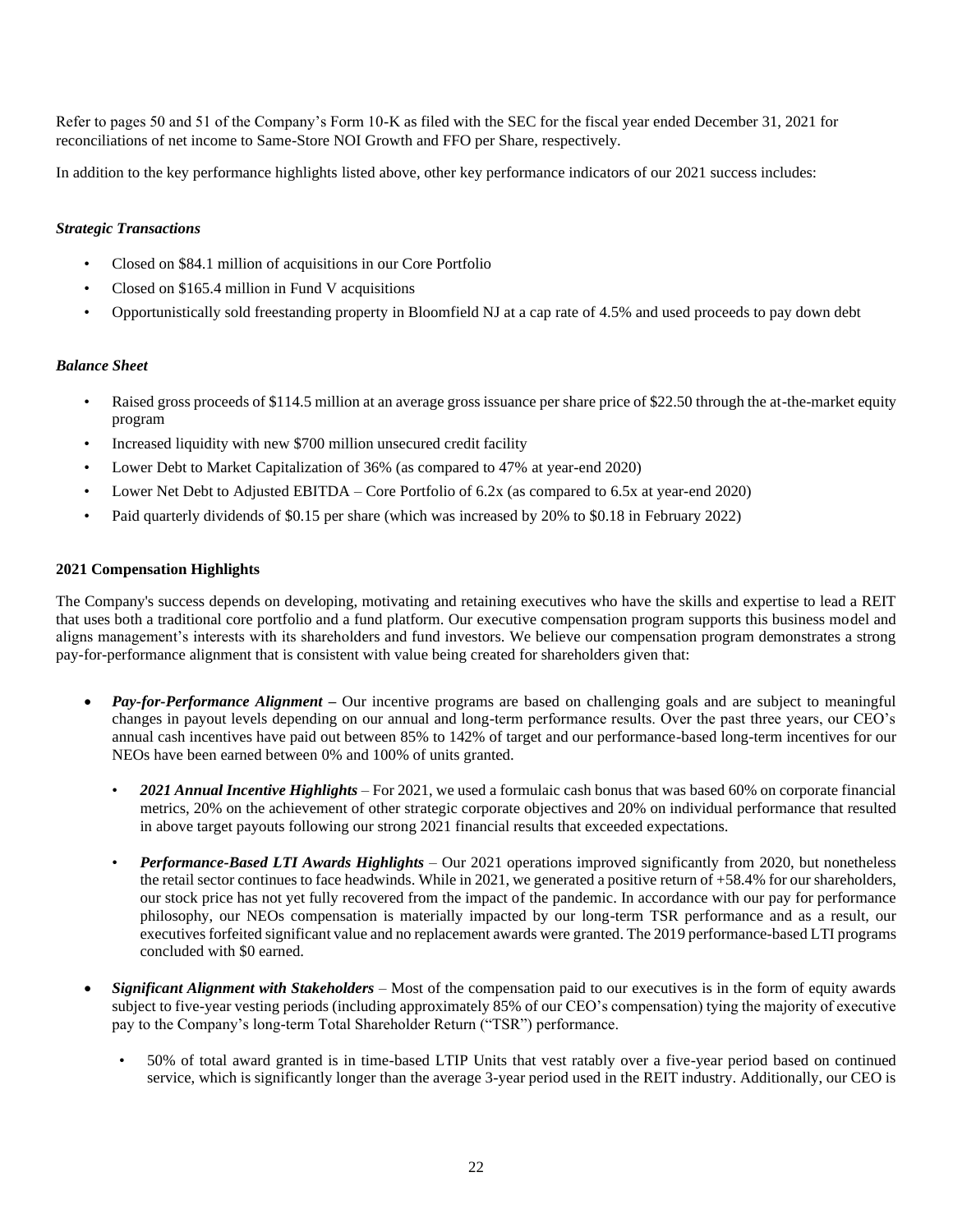subject to an additional 2-year post-vesting holding period on all time-based and performance-based LTIP Units (both grants made in 2020 and 2021).

- 50% of total award granted is in performance-based LTIP Units that only vests if relative TSR goals are achieved. Any earned performance-based LTIP Units are not fully vested until two years following the end of the performance period to further promote retention.
- We also maintain the long-term incentive alignment program to ensure alignment with our fund investors, which is based on the fundamental principle that participants should only realize value if a particular fund has achieved significant success by generating more than a 6% per annum preferred rate of return on its portfolio of investments and typically involves value creation over a seven- to ten-year period.
- *Commitment to Strong Governance*  We are committed to maintaining strong governance features that effectively provide risk oversight of our compensation structure including:
	- Clawback policy for executive officers
	- Share ownership requirements, including 10x base salary for our CEO
	- Anti-hedging and anti-pledging policies
	- Long-term vesting requirements on equity awards
	- Post-vesting holdings requirements for CEO equity awards
	- Caps on annual cash awards and equity award payouts
	- Multiple performance factors tied to our overall business strategy
	- Range of payouts (not all-or-nothing)

#### **Shareholder Say-on-Pay Vote**

At the 2021 Annual Meeting, the Company's shareholders approved, on a non-binding advisory basis, the Company's executive compensation plan with an affirmative vote of approximately 91.6% of the votes cast on the matter, which the Company believes affirms strong shareholder support of its executive compensation program. The Compensation Committee is committed to reviewing the results of the advisory say-on-pay vote, market practices and governance standards on an annual basis and making changes as appropriate.

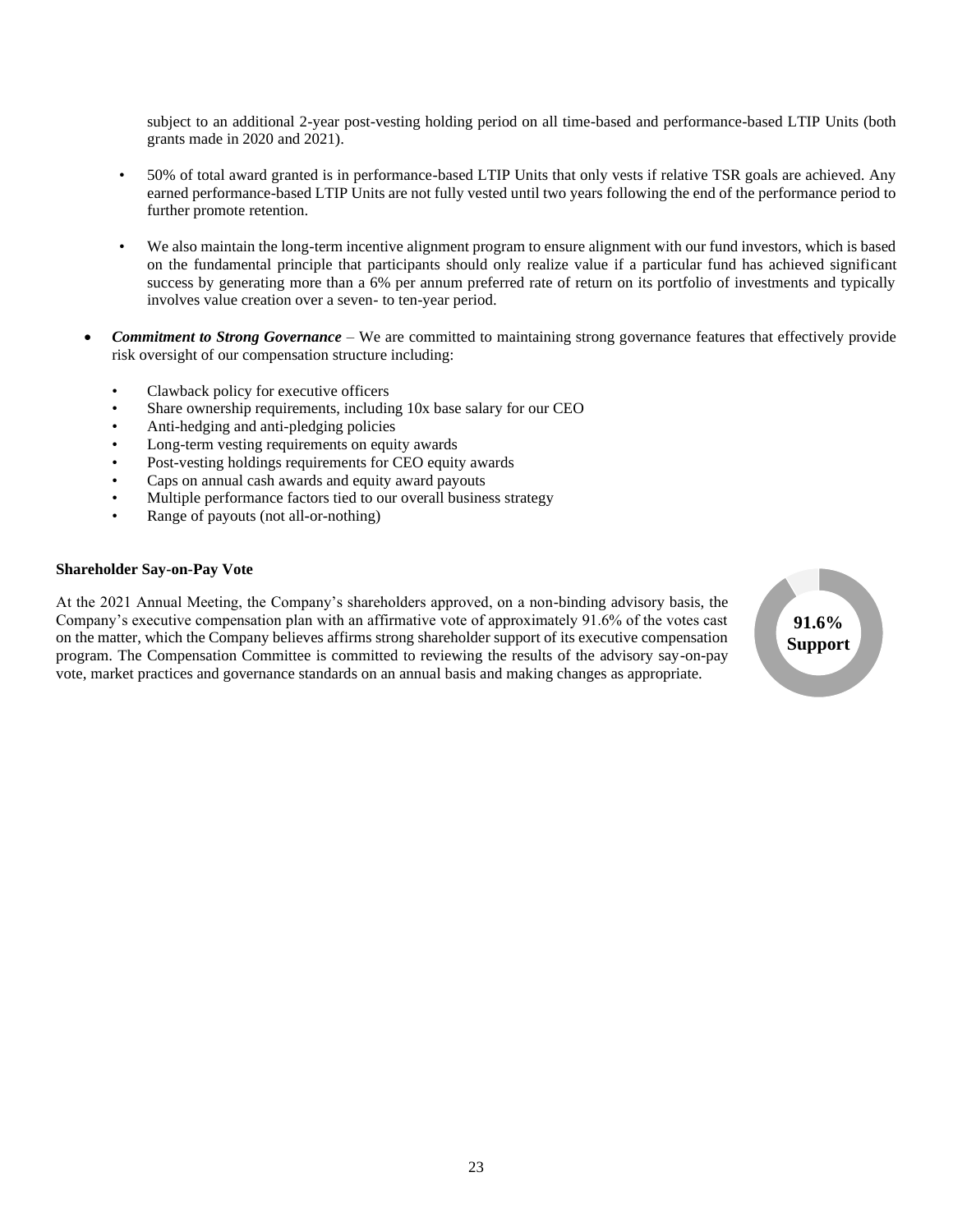### **Compensation Program Objectives**

Our executive compensation program is designed to help the Company achieve the objectives that are reflected in the Compensation Committee's Charter that is available on the Company's website at www.acadiarealty.com in the "Investors - Corporate Governance" section. Please note that the information on, or available through, the Company's website is not incorporated by reference in this Proxy Statement. The Compensation Committee's executive compensation objectives for NEOs are as follows:

- Motivating the Company's NEOs to create maximum shareholder value.
- Providing incentives to the Company's NEOs that reward dedication, hard work and success.
- Providing a compensation program that ensures "pay for performance".
- Aligning the interests of the Company's NEOs and shareholders as closely as possible.
- Aligning the interests of the Company's NEOs and the Company's external fund investors as closely as possible.
- Creating the right mix of long-term incentives to motivate and retain the Company's NEOs.
- Creating an incentive compensation program that can go beyond the Company's NEOs and be utilized throughout the organization.

#### **How We Determine Compensation**

The following sections describe the components of the Company's executive compensation program and the process for determining the compensation of the NEOs. The process includes input from the CEO (except with respect to his own compensation), the Compensation Committee and the Board of Trustees and an objective review of the Company's performance, the individual NEOs performance and the performance of the business unit that reports to each individual NEO. For a discussion of compensation for the members of the Board of Trustees, see "Board of Trustees Compensation" below.

| <b>Compensation Committee</b>                                                                                                                                                                                                                                                                                                                                                                       | <b>CEO</b> and Company Management                                                                                                                                                 | <b>Compensation Consultant</b>                                                                                                                                                                                                                                                           |
|-----------------------------------------------------------------------------------------------------------------------------------------------------------------------------------------------------------------------------------------------------------------------------------------------------------------------------------------------------------------------------------------------------|-----------------------------------------------------------------------------------------------------------------------------------------------------------------------------------|------------------------------------------------------------------------------------------------------------------------------------------------------------------------------------------------------------------------------------------------------------------------------------------|
| • Exercises independent discretion<br>with respect to executive<br>compensation matters<br>• Administers our equity incentive<br>programs, including reviewing<br>and approving equity grants to<br>our NEOs<br>• Recommends individual targets<br>and actual compensation for the<br>executive officers<br>• Evaluates performance,<br>determines, and approves<br>compensation levels for the CEO | • CEO provides input on individual<br>performance and results against<br>key business goals<br>• Provides additional information<br>as requested by the Compensation<br>Committee | • Advises the Compensation<br>Committee on competitive<br>benchmarking on pay levels,<br>practices, and governance trends<br>• Assists with peer group selection<br>and analysis<br>• Reviews and advises on<br>recommendations, plan design<br>and establishing incentive plan<br>goals |

#### *Role of the Compensation Committee*

The Compensation Committee recommends compensation for our NEOs to the full Board and consists of four independent Trustees. The purposes and responsibilities of the Compensation Committee include the following:

- Determine and approve (on its own or together with other independent Trustees) the CEO's compensation level, as well as evaluate the CEO's performance;
- Make recommendations to the Board with respect to the compensation of the executive officers other than the CEO; and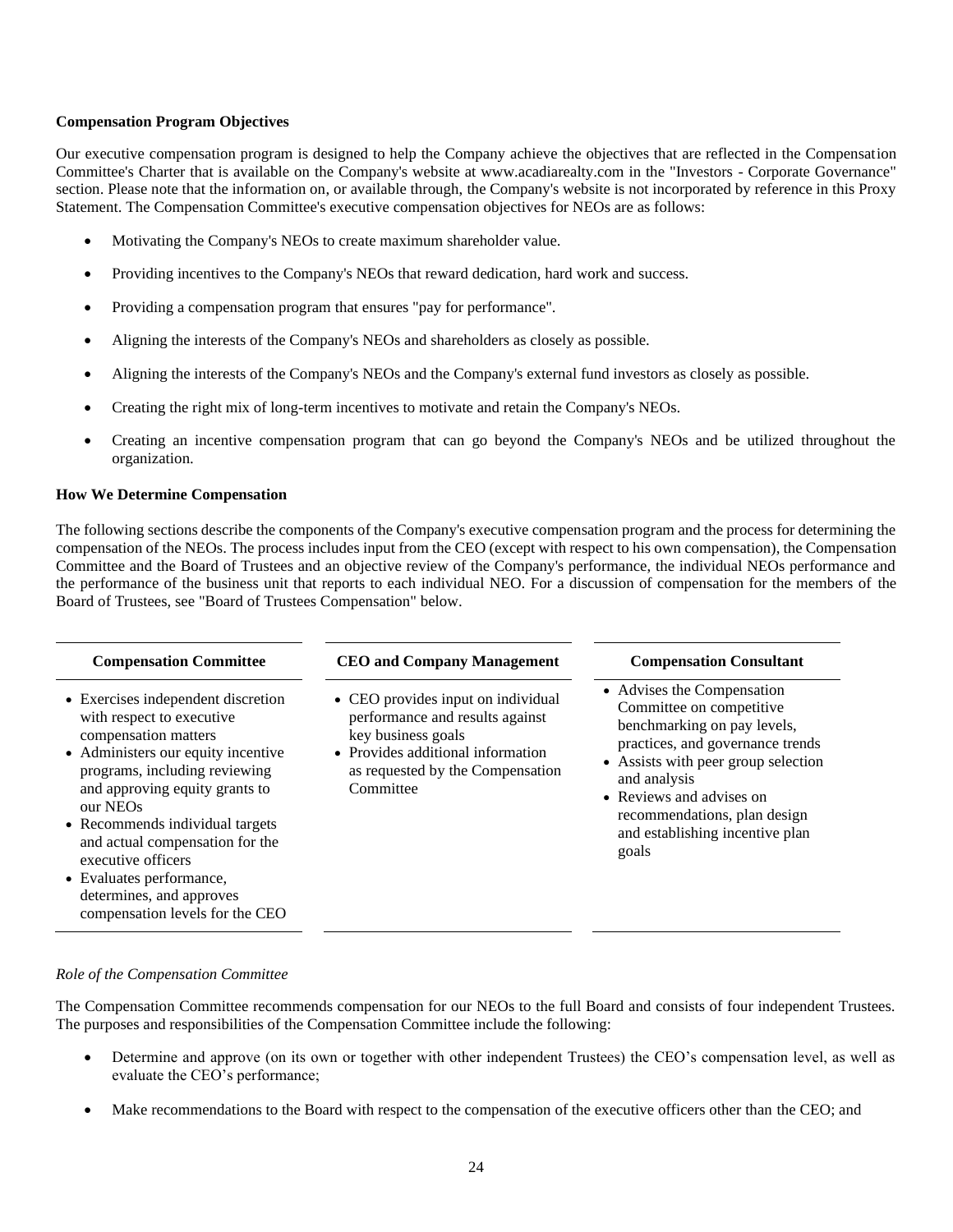• Coordinate and review the Company's succession plans related to the CEO and other executive officers.

# *Role of Management and the Chief Executive Officer in Setting Executive Compensation*

On an annual basis, the Compensation Committee considers market competitiveness, business results, experience and individual performance when evaluating executive compensation. The process includes input from the CEO (except with respect to his own compensation), including recommending for Compensation Committee approval the financial performance goals for annual incentives. Targets are set in order to drive both annual performance and long-term value creation for shareholders. The CEO is subject to the same financial performance goals as other executives, all of which are approved by the Compensation Committee. Upon the recommendation of the Compensation Committee, all final decisions affecting executive compensation are made by the entire Board of Trustees.

# *Role of the Independent Compensation Consultant*

In 2021, the Compensation Committee engaged the services of an outside independent compensation consultant, Ferguson Partners Consulting ("FPC"), to assist it in evaluating the compensation program and determining the appropriate amounts, types and mix of compensation for executive officers in order to achieve the overall objectives as described above. FPC assisted the Compensation Committee in formulating plans for 2022 as well as making decisions with respect to year-end 2021 compensation. The Compensation Committee has the sole authority to retain and terminate the independent compensation consultant and approve fees and other engagement terms. The Compensation Committee has determined FPC is independent from management based upon the consideration of the final rules adopted by the SEC to implement Section 952 of the Dodd-Frank Act.

# *Use of Peer Group Data*

Each year, we review the peer group to determine the appropriateness of each peer company, as well as the peer group in totality. In assessing our peer group, FPC prepared for the Compensation Committee a peer group using the following selection criteria:

- Retail property focus (shopping centers and regional malls); and
- Companies that are approximately no less than one-third (1/3) and no more than 3x the size of the Company in terms of implied market capitalization or total capitalization, and (to a lesser extent) evaluated companies' number of properties and number of employees in evaluating the size and scope of operations.

Based on this assessment, we revised our peer group to remove National Retail Properties, Inc., Urstadt Biddle Properties, Inc., Washington Prime Group Inc., and Weingarten Realty Investors, whose relative size was no longer an appropriate comparisons, and added Agree realty Corporation, Macerich Company, and Phillips Edison & Company whose portfolios include shopping center assets within an appropriate relative size range on an implied equity market capitalization, total capitalization, and on own properties with comparable tenants. For 2021, our executive compensation peer group consisted of the following 14 companies (which peer group the Company carefully selected to include the most similar competitors based on size and asset holdings, so that comparisons of our compensation structure to such peers would be meaningful):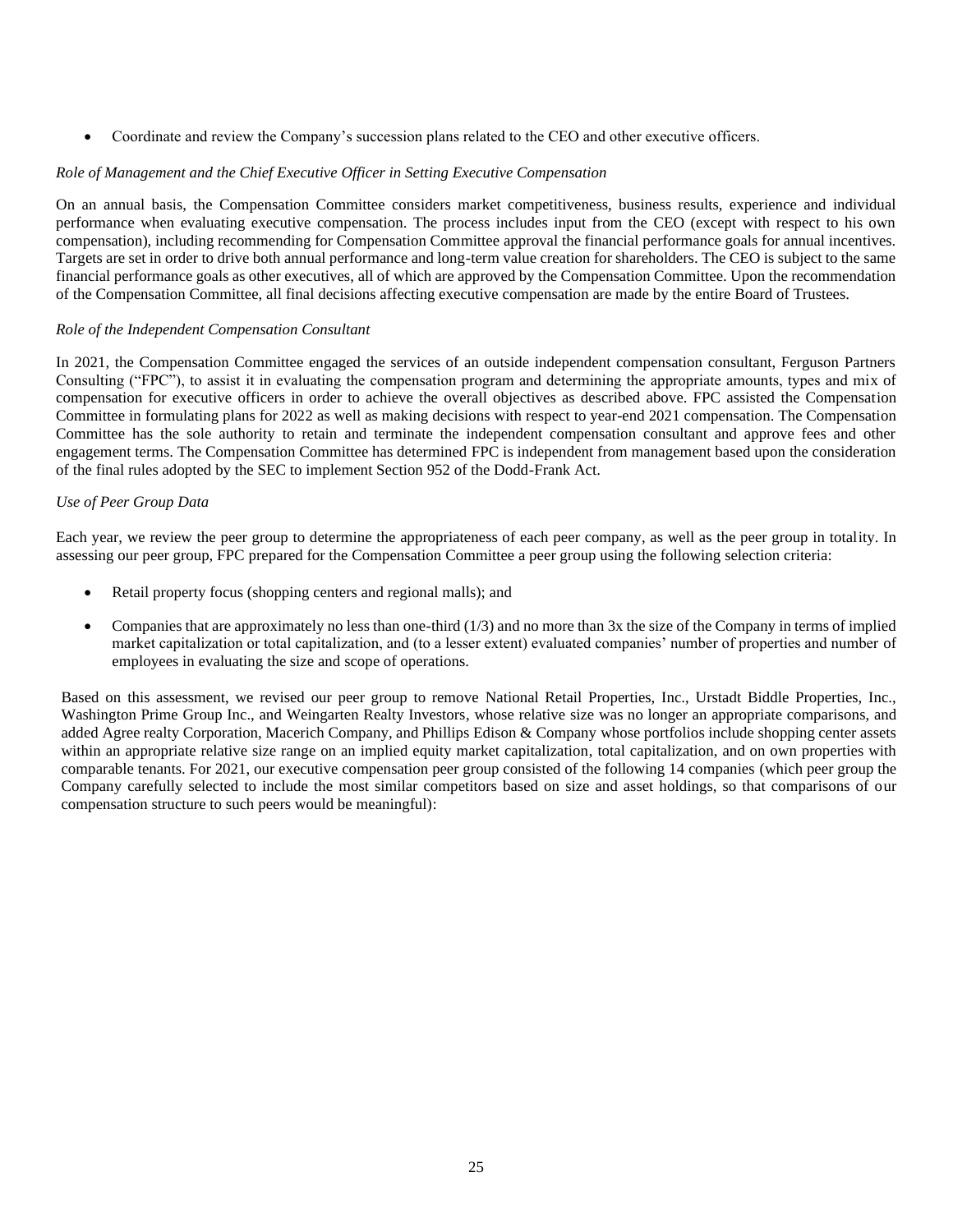



Source: As reported by S&P Global Market Intelligence on May 28, 2021

The Compensation Committee, with the help of our independent compensation consultant, reviews the compensation practices of the Peer Group in order to evaluate market trends and compare the Company's compensation program with its competitors. Based in part on this data and analysis, the Compensation Committee develops a compensation plan that is intended to maintain the link between corporate performance and shareholder returns while being generally competitive within the REIT industry. FPC also reviewed the proposed recommendations made to the Compensation Committee by management and provided commentary regarding the reasonableness of such pay programs and pay level adjustments. While the Compensation Committee does not aim to target any particular peer group percentile, it does review market data for the Peer Group to assess the competitiveness of the pay opportunities. 2021 target compensation for our CEO was slightly below the median of the executive compensation peer group.

# **Elements of Compensation**

The Company's primary components of compensation for its executive officers are base salary, annual incentives, and annual long-term incentive compensation. The Company seeks to maintain a competitive total compensation package that aligns the economic interest of the executives with that of shareholders while maintaining sensitivity to multiple factors including the Company's fiscal year budget, annual accounting cost and the impact to share dilution.

# *Base Salary*

The Compensation Committee reviewed the base salaries of the NEOs and consistent with the Company's philosophy to offer competitive salaries to key executives relative to peers while providing most compensation in the form of variable, at-risk incentives noted the following:

- Base salary represents approximately 25% of total compensation on average (and less than 15% of our CEO's total compensation);
- Our CEO's 2021 salary was below the 25<sup>th</sup> percentile of the Peer Group; and
- Other NEO's base salaries are generally closer to the median of our Peer Group and are also calibrated based on internal equity factors.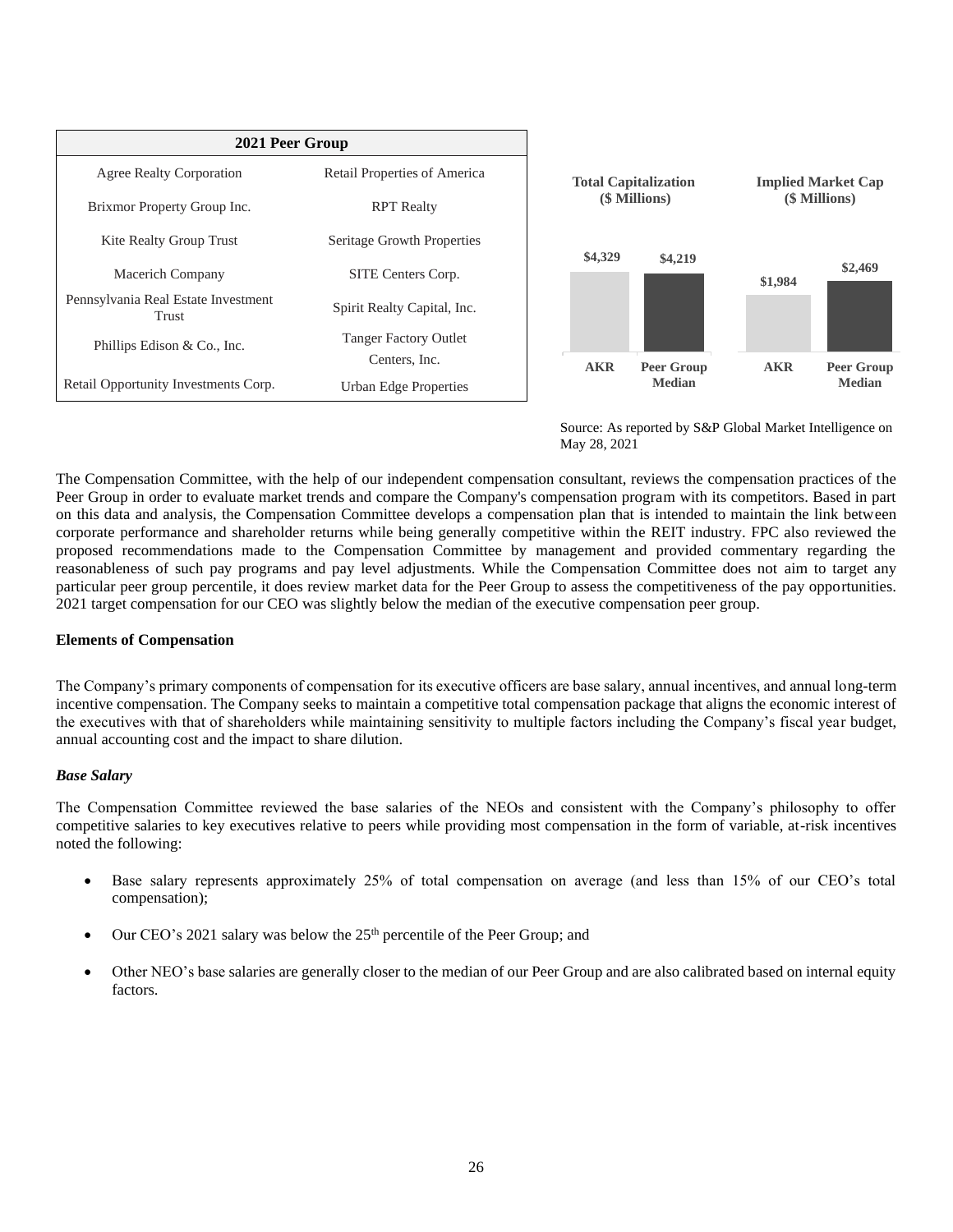The Compensation Committee recommended, and the Board of Trustees (in Mr. Bernstein's case, solely the independent Trustees) approved base salaries in early 2021, as follows:

| <b>Named Executive Officer</b>       | <b>2021 Base</b><br><b>Salaries</b> | <b>2020 Base</b><br><b>Salaries</b> | % Change |
|--------------------------------------|-------------------------------------|-------------------------------------|----------|
| Ken Bernstein, President & CEO       | \$700,000                           | \$700,000                           | $0\%$    |
| John Gottfried, EVP & CFO            | 463,000                             | 463,000                             | $0\%$    |
| Jason Blacksberg, SVP & CLO          | 445,000                             | 445,000                             | $0\%$    |
| Christopher Conlon, Former EVP & COO | 457,000                             | 457,000                             | $0\%$    |
| Joseph Napolitano, SVP & CAO         | 365,000                             | 365,000                             | $0\%$    |

### *Annual Incentives*

Each executive's annual incentive opportunity is based upon threshold, target and maximum percentages of base salary and were set at a level that would provide NEOs with varying total cash compensation contingent on Company and individual performance. The threshold, target and maximum percentages of base salary for our NEO's in 2021 remained unchanged follows:

| <b>Executive</b>               | <b>Threshold</b> | <b>Target</b> | <b>Maximum</b> |
|--------------------------------|------------------|---------------|----------------|
| Ken Bernstein, President & CEO | 100%             | 175%          | 250%           |
| John Gottfried, EVP & CFO      | 25%              | 75%           | 125%           |
| Jason Blacksberg, SVP & CLO    | 37.5%            | 75%           | 125%           |
| Christopher Conlon, EVP & COO  | 50%              | 125%          | 200%           |
| Joseph Napolitano, SVP & CAO   | 25%              | 75%           | 125%           |

### *2021 Annual Incentive Measures*

In early 2021, the Compensation Committee recommended, and the Board of Trustees (in Mr. Bernstein's case, solely the independent Trustees) approved an annual incentive program that was based on the following goals, with actual results achieved in 2021 shown for each measure:

| Performance Criteria <sup>(1)</sup>                                                                                                                                          | Weighting | <b>Threshold</b> | <b>Target</b> | <b>Maximum</b> | <b>Actual Results</b> |
|------------------------------------------------------------------------------------------------------------------------------------------------------------------------------|-----------|------------------|---------------|----------------|-----------------------|
| FFO/share                                                                                                                                                                    | 20%       | \$0.92           | \$0.97        | \$1.01         | \$1.05                |
| Leased Rate – Core Portfolio                                                                                                                                                 | 20%       | 87.0%            | 89.0%         | 91.0%          | 93.2%                 |
| Leverage – Net Core Debt/EBITDA                                                                                                                                              | 15%       | 7.75x            | 7.25x         | 6.75x          | 6.40x                 |
| Acquisition Activity (in \$mm)                                                                                                                                               | 5%        | \$50.0           | \$150.0       | \$250.0        | \$247.9               |
| Executing the Strategic Plan<br>Maintain a high-quality core portfolio of<br>retail assets<br>Maintain a disciplined growth strategy<br>that enables opportunistic investing | 20%       | 1.00             | 3.00          | 5.00           | 3.00<br>(see below)   |
| Individual                                                                                                                                                                   | 20%       | 1.00             | 3.00          | 5.00           | See Below             |
| <b>Total</b>                                                                                                                                                                 | $100\%$   |                  |               |                |                       |

(1) The annual incentive plan is predominantly based on the achievement of objective Company financial performance goals. The objective financial measures are set based on our annual budgets and are consistent with market expectations. For 2021, the target ranges for FFO/share, Core Portfolio leased rate, and acquisition activity were consistent with the Company's internal budgets with targets set at the midpoint of the ranges. Core Debt to EBITDA was consistent with our investment strategy and within acceptable leverage expectations in the retail REIT industry, which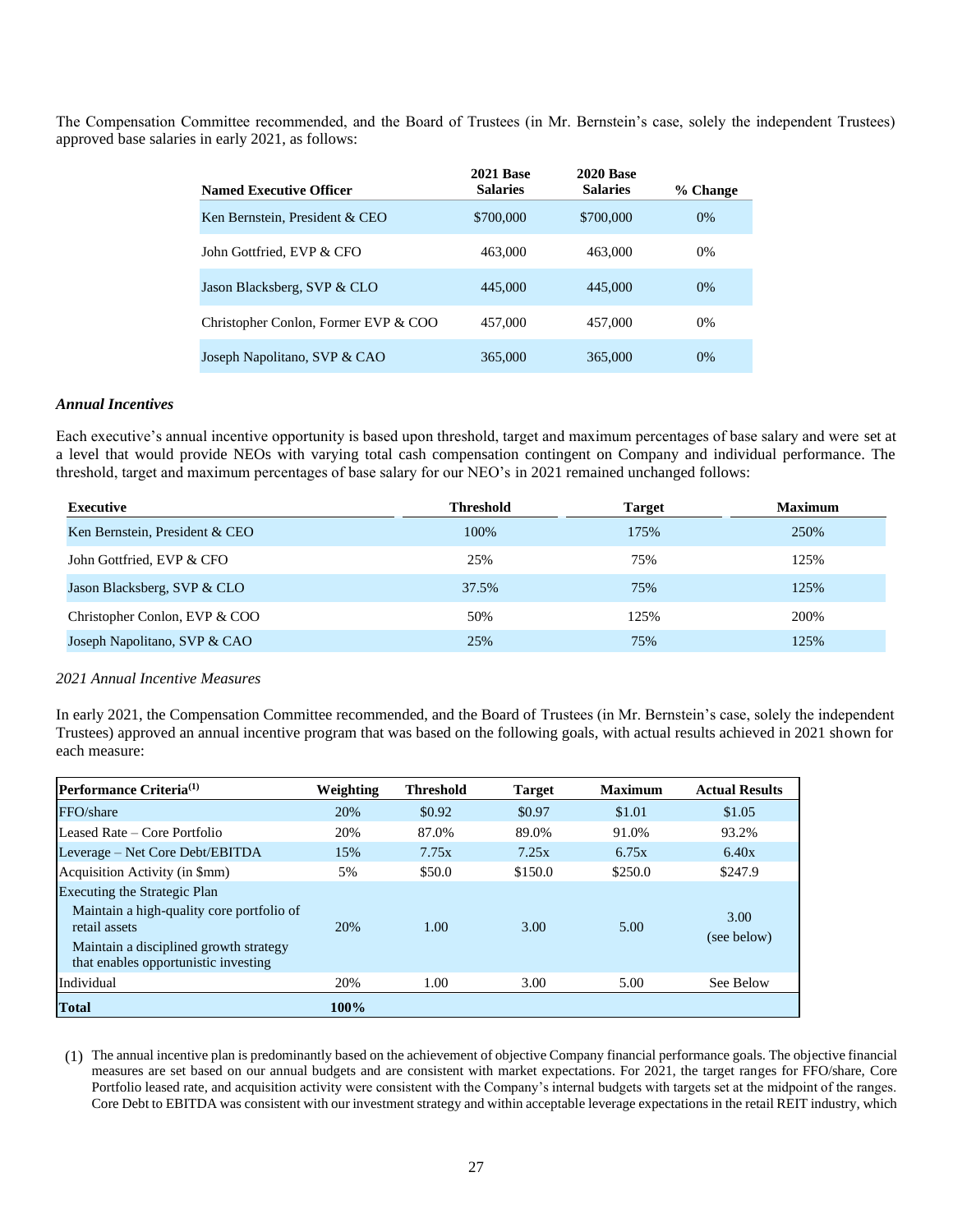### is subject to change on an annual basis.

# *Executing the Strategic Plan Measure*

In early 2021, the Compensation Committee recommended, and the Board of Trustees (in Mr. Bernstein's case, solely the independent Trustees) approved the company's strategic goals for 2021. The strategic goals are structured to provide our management with the flexibility to assess and best execute the strategic plan given the unpredictable nature of the retail sector. However, the assessment of their success in maintaining the strategic goals is based on measurable achievements and tangible results. The Company's achievement of the 2021 strategic performance goals is outlined below and resulted in a 3.0 out of 5 rating:

| 2021 Strategic Goal                                                            | <b>Related Accomplishments</b>                                                                                                                                                                                                                                                                                                                                                                                                                                                                                                                              |
|--------------------------------------------------------------------------------|-------------------------------------------------------------------------------------------------------------------------------------------------------------------------------------------------------------------------------------------------------------------------------------------------------------------------------------------------------------------------------------------------------------------------------------------------------------------------------------------------------------------------------------------------------------|
| Maintain a high-quality core portfolio<br>of retail assets                     | Executed several key leases in 2021 in our urban markets including expansion of YSL on Rush St. in<br>Chicago (June 2021) and new leases with Watches of Switzerland on Spring St. in Soho (March<br>2021), The Real Real on Greenwich Ave in Greenwich Ave in Greenwich, CT (January 2021) and J.<br>Crew on W Diversey Pkwy in Chicago (April 2021)<br>• Core Portfolio occupancy remains strong with 93.2% leased as of December 31, 2021<br>• Suburban leases being executed at net effective rates that generally exceed our pre-COVID<br>expectations |
| Maintain a disciplined growth strategy<br>that enables opportunistic investing | Closed on \$84.1 million in acquisition in our Core Portfolio<br>Closed on \$165.4 million in Fund V acquisitions following no acquisitions in 2020<br>Opportunistically sold a freestanding property in Bloomfield NJ at a cap rate of 4.5%                                                                                                                                                                                                                                                                                                                |
|                                                                                | Closed on \$60.1 million of Fund dispositions                                                                                                                                                                                                                                                                                                                                                                                                                                                                                                               |

# *Individual Performance Measures*

In early 2021, the Compensation Committee recommended, and the Board of Trustees (in Mr. Bernstein's case, solely the independent Trustees) approved individual performance measures for the 2021 annual incentive program. The individual performance component comprised 20% of the CEO's total cash bonus award. The Compensation Committee concluded that the CEO merited an individual performance ranking of 3.5 based on its assessment of performance against his pre-established individual goals set in early 2021 as follows:

- Ensuring the Company's long-term financial stability by raising new sources of capital, and by preserving & expanding the Company's liquidity position
- Developing short & long-term incentives consistent with the current economic environment and forecasts
- Success in interfacing with Board of Trustees to develop Company strategy to ensure shareholder value is maximized over the long-term
- Stewardship at the top of the organization, and success in interfacing with major institutional investors and JV partners

The individual performance component of the 2021 annual incentive program comprised 20% of the other NEOs' total annual incentive opportunity. These goals were established at the beginning of the year and vary for each NEO based on the different Company disciplines for which each NEO was responsible. The CEO evaluated each of the other NEOs relative to their individual goals and determined that Messrs. Gottfried, Blacksberg, Conlon and Napolitano earned an overall score of 3.4, 3.2, 3.2 and 3.3, respectively.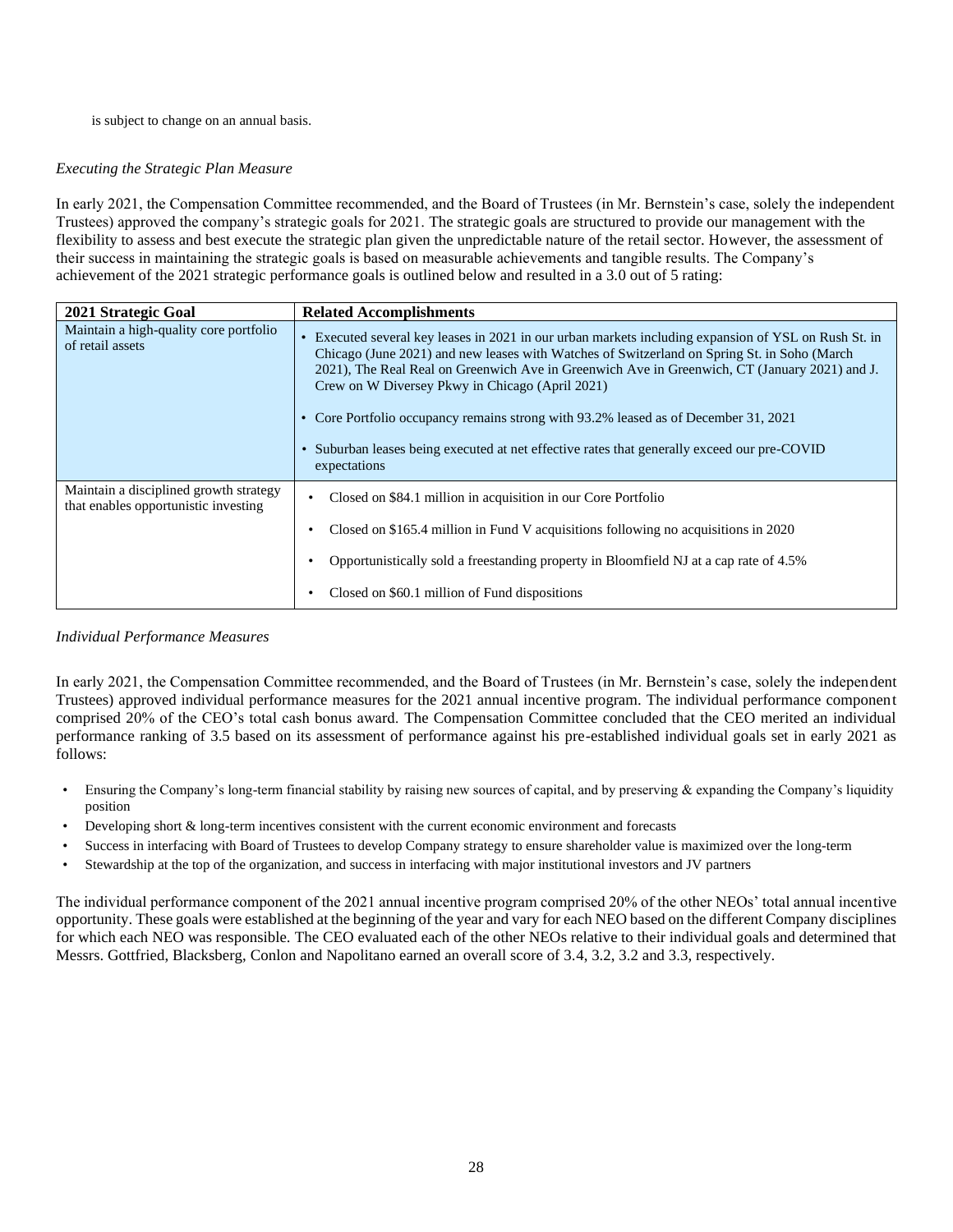### *2021 Annual Incentives Payouts*

On February 18, 2022, the Board of Trustees approved annual cash incentives payable at or above each NEO's target discussed above as follows:

| <b>Named Executive Officer</b>          | 2021 Target Cash<br><b>Bonus</b> | 2021 Amount<br><b>Earned</b> |
|-----------------------------------------|----------------------------------|------------------------------|
| Ken Bernstein, President & CEO          | \$<br>1,225,000                  | \$<br>1,565,699              |
| John Gottfried, EVP & CFO               | 347,250                          | 494,588                      |
| Jason Blacksberg, SVP & CLO             | 333,750                          | 470,910                      |
| Christopher Conlon, Former EVP &<br>COO | 571,250                          | 782,967                      |
| Joseph Napolitano, SVP & CAO            | 273,750                          | 388,077                      |

### *Bonus Exchange Program*

Consistent with the Company's long-standing policy adopted by the Board of Trustees and the Company's focus on creating long-term shareholder value, the Company's NEOs have the option of exchanging all or a portion of their cash bonus for restricted share units or LTIP Units. The LTIP Units granted in lieu of the cash bonus are subject to a long-term five-year ratable vesting period and are granted based on a 20% discounted share price. The Compensation Committee believes that this deferral feature reinforces a long-term focus and promotes the retention of our management team and is appropriate relative to other REITs that utilize similar bonus deferral programs (the median discount used by other REITs is 20% based on an average three-year vesting period as compared to our program that provides for the same 20% discount but uses a longer five-year vesting period).

Furthermore, the 20% discounted value is factored into each NEO's pay opportunity to ensure that the deferral feature would not result in compensation in excess relative to our peers.

Based on the election of each of the NEOs, the 2021 annual incentives were paid as follows:

|                                      |                      | <b>Elective LTIP</b> |
|--------------------------------------|----------------------|----------------------|
| <b>Named Executive Officer</b>       | $\text{Cash }^{(1)}$ | Units $(2)$          |
|                                      |                      |                      |
| Ken Bernstein, President & CEO       | \$                   | \$<br>1,957,124      |
|                                      |                      |                      |
| John Gottfried, EVP & CFO            |                      | 618,235              |
|                                      |                      |                      |
| Jason Blacksberg, SVP & CLO          |                      | 588,638              |
|                                      |                      |                      |
| Christopher Conlon, Former EVP & COO | 782,967              |                      |
|                                      |                      |                      |
| Joseph Napolitano, SVP & CAO         |                      | 485,096              |

Notes:

(1) Amount reflects the amount elected in cash.

(2) Amount reflects the amount elected in LTIP Units on February 18, 2022, inclusive of the additional value in connection with the 20% discounted share price. These awards are reported in the Summary Compensation Table for 2022.

#### *Long-Term Incentives*

The Compensation Committee and the Board of Trustees continue to emphasize long-term performance in the form of:

Time-Based Restricted Share Units or LTIP Units;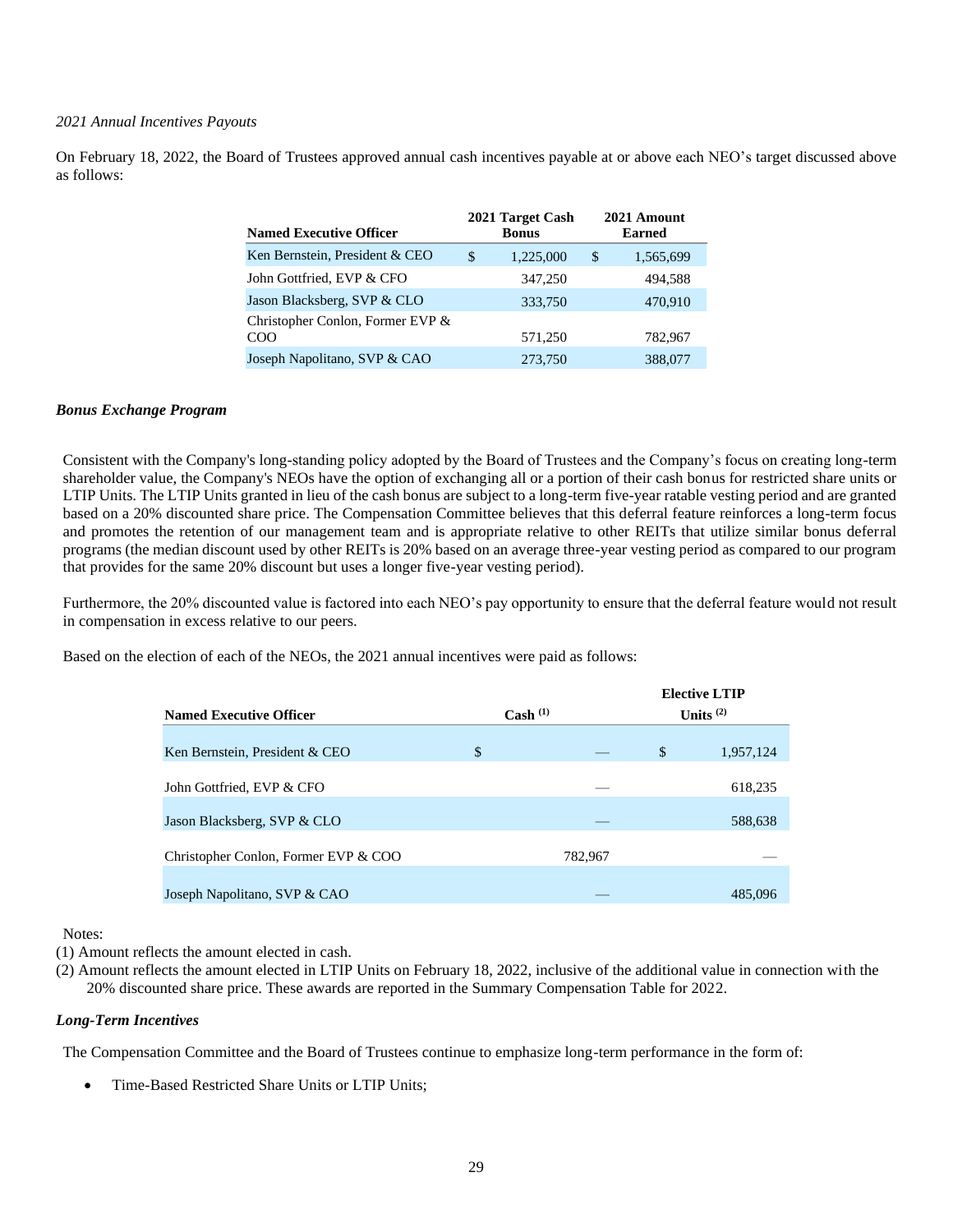- Performance-Based Restricted Share Units or LTIP Units; and
- The Long-Term Investment Alignment Program.

In keeping with the long-term, highly technical and cyclical nature of the Company's business, the Compensation Committee places significant emphasis on a long-term approach to executive compensation while balancing the short-term needs of its executives. The Company's long-term incentives are intended to (i) retain its management team through the inclusion of vesting provisions, (ii) emphasize share ownership, (iii) create direct alignment with shareholder interests, and (iv) motivate management to focus on sustained Company performance.

## *Annual Equity Compensation Awards*

Equity compensation is a critical component of our executive compensation program that directly aligns our NEOs' long-term interests with our shareholders and provides additional retention for our executives. Our 2021 annual equity awards were determined based on the following considerations: (i) long-term incentives are designed to provide long-term alignment with our shareholders over a fiveyear period (or seven years for our CEO, inclusive of the mandatory post-vest holding period) and (ii) half of the value is at-risk based on our total shareholder return performance over a three-year period (plus an additional two-year vesting period). The Compensation Committee determined that the program was achieving our objectives to create direct alignment with shareholder interests and emphasize share ownership with the value of historical equity awards being meaningfully impacted by the Company's share price performance on both an absolute and relative basis.

Accordingly, in February 2022, the Compensation Committee determined that maintaining the current long-term incentive program was appropriate and the Board of Trustees, in consultation with FPC, awarded equity grants for each NEO with 50% of the value granted in the form of time-based Restricted Share Units or LTIP Units and the remaining 50% of the value granted in the form of three-year performance-based Restricted Share Units or LTIP Units.

In determining the value of the 2021 awards (granted in February 2022), the Compensation Committee considered the following key factors:

- The Company's financial and operational performance, including the Company-performance factors set forth above in "2021 Performance Highlights";
- The role and responsibilities of the individual;
- Individual performance; and
- Prevailing market practices based on market data provided by FPC with respect to our Executive Compensation Peer Group.

Based on this assessment, the Compensation Committee approved the following amounts:

| <b>Executive</b>          |   | <b>Approved 2021 LTIP</b><br>Unit Grant <sup>(1)</sup> |
|---------------------------|---|--------------------------------------------------------|
| Ken Bernstein             | S | 3,200,000                                              |
| John Gottfried            |   | 775,200                                                |
| Jason Blacksberg          |   | 400,000                                                |
| <b>Christopher Conlon</b> |   |                                                        |
| Joseph Napolitano         |   | 350,000                                                |

#### Notes:

(1) Represents the approved value of 2021 equity awards (which were granted on February 18, 2022 for the previous year's performance).

The total annual equity compensation awards are comprised of two components as follows:

#### *Time-Based Long-Term Incentives*

The time-based long-term incentives represent 50% of the annual equity award granted to each NEO and were issued in the form of Restricted Share Units or LTIP Units. These shares vest ratably over five years for each of the NEOs.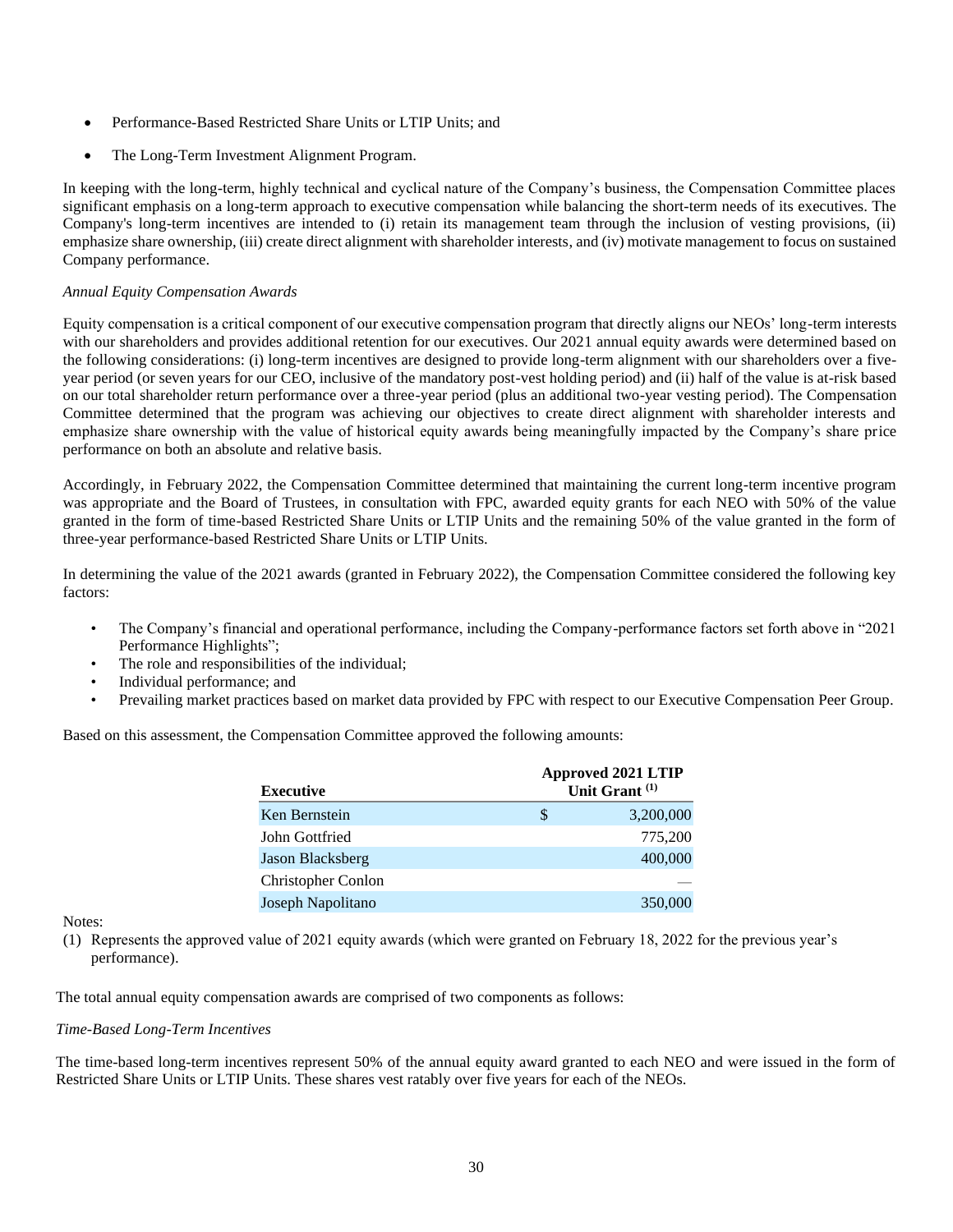Restricted LTIP Units are similar to Restricted Share Units but unlike Restricted Share Units, provide for a quarterly partnership distribution in a like amount as paid to holders of common partnership units in Acadia Realty Limited Partnership, the Company's operating partnership. The Restricted LTIP Units are convertible into common partnership units and, ultimately, Common Shares upon vesting.

To promote further retention and emphasis on long-term performance, our CEO's time-based equity awards are also subject to an additional two-year post-vest holding period.

# *Performance-Based Long-Term Incentives*

The remaining 50% of the annual equity award is granted in performance-based Restricted Share Units or LTIP Units that may be earned based on the Company's attainment of specified relative TSR hurdles.

The performance hurdles and levels of opportunity for performance-based LTIP Units granted in 2022 (for 2021 performance) earned over a cumulative three-year performance period are as follows:

|           | Three-Year Relative TSR <sup>(1)</sup>      |                          |  |  |  |  |  |  |  |
|-----------|---------------------------------------------|--------------------------|--|--|--|--|--|--|--|
| Level     | <b>Relative TSR</b><br>Hurdles (Percentile) | <b>Payout Percentage</b> |  |  |  |  |  |  |  |
| Threshold | $25th$ Percentile                           | 50%                      |  |  |  |  |  |  |  |
| Target    | $50th$ Percentile                           | 100%                     |  |  |  |  |  |  |  |
| Maximum   | 75 <sup>th</sup> Percentile                 | 200\%                    |  |  |  |  |  |  |  |

Notes:

(1) In the event the Relative TSR percentile falls between the  $25<sup>th</sup>$  percentile and the  $50<sup>th</sup>$  percentile, Relative TSR vesting percentage is determined using a straight-line linear interpolation between 50% and 100% and in the event that the Relative TSR percentile falls between the 50<sup>th</sup> percentile and 75<sup>th</sup> percentile, the Relative TSR vesting percentage is determined using a straight-line linear interpolation between 100% and 200%.

Two-thirds (2/3) of the performance-based LTIP Units will vest based on the Company's TSR for the three-year forward-looking performance period ending December 31, 2024 relative to the constituents of the NAREIT Retail Shopping Center Index and one-third (1/3) on the Company's TSR for the three-year forward-looking performance period as compared to the constituents of the NAREIT Retail Index (both on a non-weighted basis). If the Company's performance fails to achieve the aforementioned hurdles at the culmination of the three-year performance period, all performance-based shares will be forfeited.

Consistent with our Company's focus on long-term value creation, any earned performance-based shares vest 60% at the end of the three-year performance period, with the remaining 40% of shares vesting ratably over the next two years. Beginning with awards granted in 2021 for 2020 performance, our CEO's performance-based equity awards, if earned, will be subject to an additional 2-year post-vest holding period.

#### *Status of Performance-Based Long-Term Incentives*

Below is a snapshot of the status of our recently completed and outstanding performance-based awards as of December 31, 2021, which demonstrates the alignment of our NEOs' compensation with our TSR performance:

| Status as of December 31, 2021  | <b>Performance Period</b> | Award        |
|---------------------------------|---------------------------|--------------|
| 18% of Target Earned            | $1/1/2018 - 12/31/2020$   | 2018 Award   |
| 0% Earned                       | 1/1/2019 - 12/31/2021     | 2019 Award   |
| <b>Tracking Below Threshold</b> | $1/1/2020 - 12/31/2022$   | $2020$ Award |
| <b>Tracking Above Target</b>    | $1/1/2021 - 12/31/2023$   | 2021 Award   |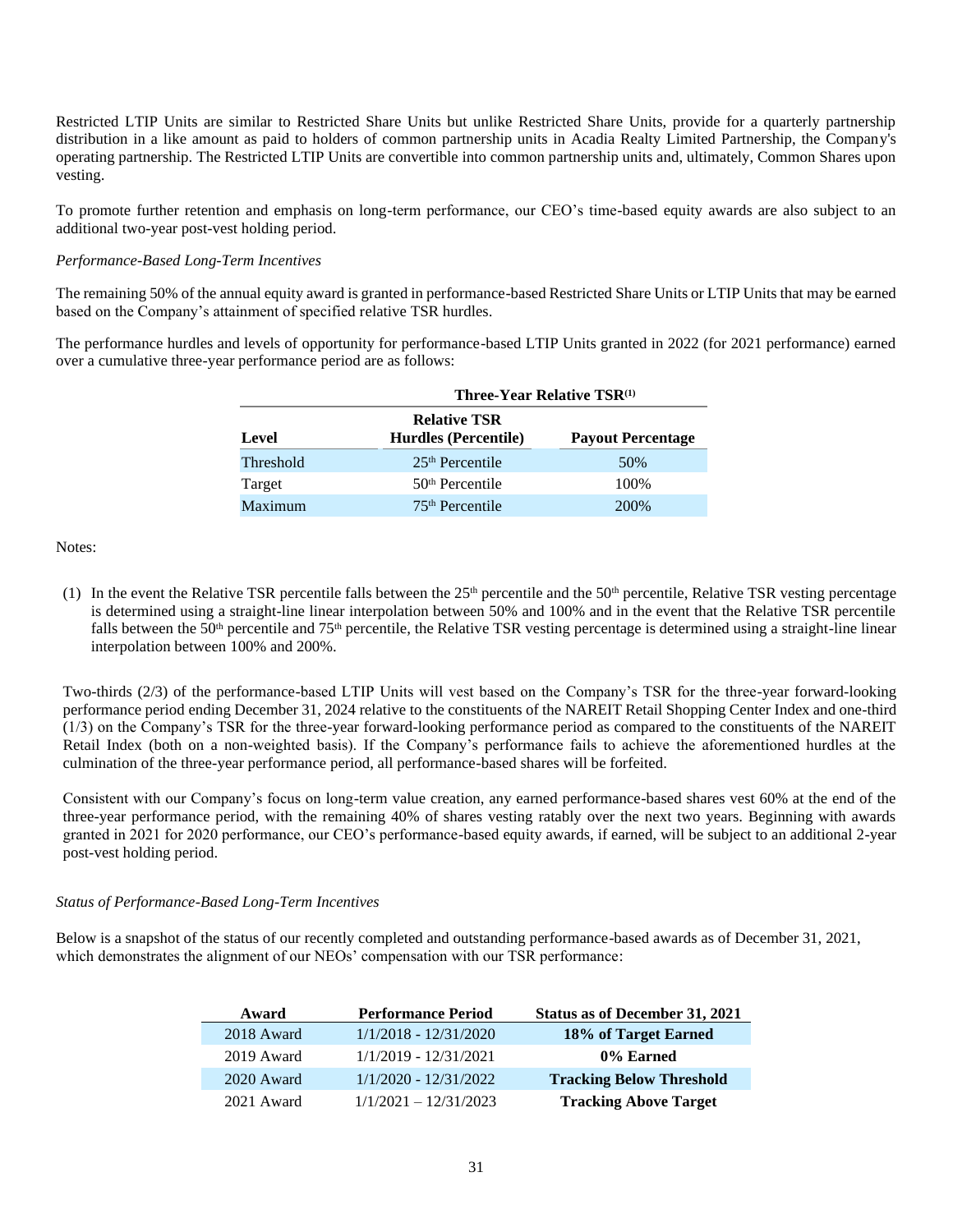### *Long-Term Incentive Alignment Program*

In 2009, the Compensation Committee and Board of Trustees approved the Company's Long-Term Incentive Alignment Program (the "Program"), a multi-year performance-based compensation program designed to provide an incentive for high, long-term performance by motivating management to create shareholder value by increasing earnings through the profitable management of investment funds and joint ventures. The Program is designed to accomplish the following:

- Reward management for true, long-term performance and not simply for making investment decisions without consideration of actual value realized;
- Motivate management to deliver superior returns to opportunity fund investors, as well as to the Company through its direct investment, strategic investments and successful liquidation of Acadia Strategic Opportunity Fund III LLC ("Fund III"), Acadia Strategic Opportunity Fund IV LLC ("Fund IV") and Acadia Strategic Opportunity Fund V LLC ("Fund V", and together with Fund III and Fund IV, the "Funds"), thereby increasing shareholder value;
- Provide a retention tool for years to come; and
- Further align the interests of management, shareholders and external investors.

The Program is directly tied to the actual performance of the Funds and is designed as follows: The Company is entitled to a profit participation (the "Promote") of 20% of all cash distributed from the Funds in excess of (i) the return of all invested capital and (ii) the 6% per annum preferred rate of return. Under the Program, after the payment of the preferred return and return of all invested capital, the Company may award up to 25% of its Promote to senior executives, or 5% of each dollar distributed by the Funds after the preferred return has been paid to investors. Each individual's allocation of the 25% of the Promote is subject to time-based, annual vesting over a five-year period from the grant date with 10% in years one and two, 20% in years three and four and 40% in year five for Funds III and IV. For Fund V, each individual's allocation of the Promote is subject to time-based, annual vesting over a five-year period from the grant date with 20% each year.

If the investors of the Funds do not receive a return of all their invested capital and the 6% preferred return, no Promote will be paid to the Company and senior executives will receive no compensation under the Program. There is no interim profit participation on an individual transaction basis and thus a greater emphasis is placed on all investments being carefully selected and managed for the long term. The Program increases the alignment between senior executives and the investors of the Funds. Additionally, it should be noted that the Company is a significant investor in the Funds, with a 25% investment in Fund III, a 23% investment in Fund IV and a 20% investment in Fund V. The long-term success of the Funds benefits the Company, and thus shareholders, through both its capital investment and the Promote. For 2021, no compensation was paid under the Program to any NEO.

Since 2009, the awards listed below, as a percentage of the potential Promote, were made as a result of the recommendation of the Compensation Committee and approval by the Board of Trustees. In the future, the Compensation Committee and the Board of Trustees may or may not recommend or approve awards to executive officers of additional allocations up to the permitted 25%.

**Fund III Awards** listed in the table below are reflective of each NEO's role in connection with investments made in Fund III. As of December 31, 2013, the Company had allocated the entire 25% of the Fund III Promote, including an aggregate amount of 7.7794% that was allocated to officers other than the NEOs.

| <b>Named Executive Officer</b>          | 2009 Award<br>Percentage | 2010 Award<br>Percentage | 2011 Award<br><b>Percentage</b> | 2012 Award<br>Percentage | 2013 Award<br>Percentage | <b>Total</b><br>Percentage |
|-----------------------------------------|--------------------------|--------------------------|---------------------------------|--------------------------|--------------------------|----------------------------|
| Ken Bernstein, President & CEO          | 6.2500%                  | 0.8350\%                 | 0.8350\%                        | 0.8350\%                 | 1.4050%                  | 10.1600%                   |
| John Gottfried, EVP & CFO               | $-$ %                    | $-$ %                    | $-$ %                           | $-$ %                    | $-$ %                    | $-$ %                      |
| Jason Blacksberg, SVP & CLO             | $-$ %                    | $-$ %                    | $-\%$                           | $-$ %                    | $-$ %                    | $-$ %                      |
| Christopher Conlon, Former EVP<br>& COO | 0.2500%                  | 0.5475%                  | 0.5475%                         | 0.5475%                  | 0.9931\%                 | 2.8856%                    |
| Joseph Napolitano, SVP & CAO            | 0.7500\%                 | 0.1150\%                 | 0.1150\%                        | 0.1150\%                 | 0.2150\%                 | 1.3100%                    |
| <b>Total</b>                            | 7.2500%                  | 1.4975%                  | 1.4975%                         | 1.4975%                  | 2.6131%                  | $14.3556\%$ <sup>(1)</sup> |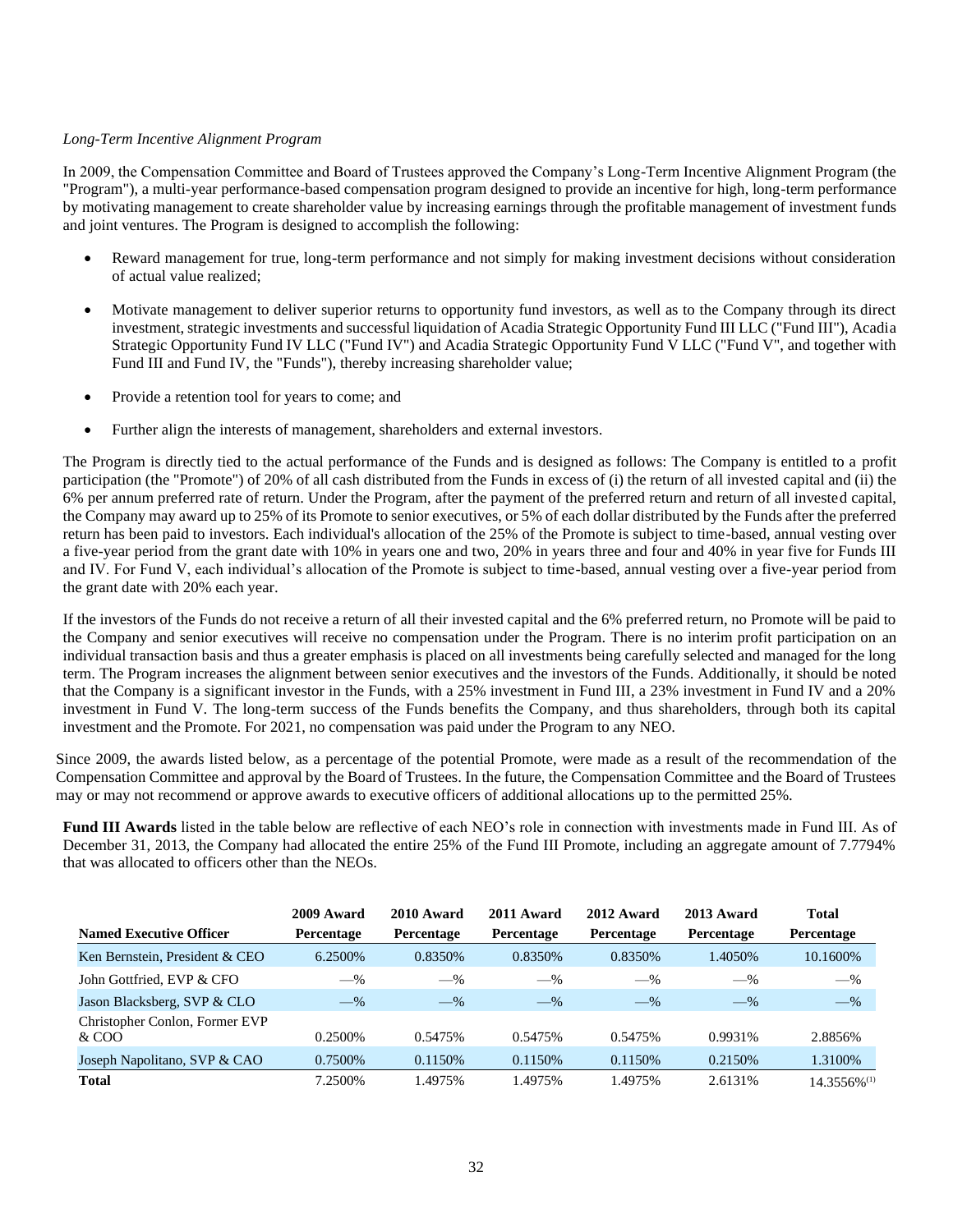(1) The total percentage of the Promote allocated may not be directly correlated with the amount of the Fund's invested capital. This provides the Promote recipients with incentive to acquire appropriate assets with the remaining funds in the Fund and to ensure that diligent efforts will be made to achieve stabilization of those assets.

Fund IV Awards listed in the table below are reflective of each NEO's role in connection with investments made in Fund IV. The Company has allocated a total of 4.25% of the Company's 20% promote allocation (17.0% of the allowable 25%) to one or more of the other officers of the Company.

|                                         | 2013 Award | 2014 Award        | 2015 Award | 2016 Award | 2017 Award        | Total                      |
|-----------------------------------------|------------|-------------------|------------|------------|-------------------|----------------------------|
| <b>Named Executive Officer</b>          | Percentage | <b>Percentage</b> | Percentage | Percentage | <b>Percentage</b> | <b>Percentage</b>          |
| Ken Bernstein, President & CEO          | 0.8750\%   | 0.8750\%          | 1.7500\%   | 1.7500%    | 3.5000\%          | 8.7500\%                   |
| John Gottfried, EVP & CFO               | $-$ %      | $-$ %             | $-$ %      | 0.5000\%   | $-$ %             | 0.5000\%                   |
| Jason Blacksberg, SVP & CLO             | $-$ %      | 0.1250\%          | 0.2500\%   | 0.2500\%   | 0.5000\%          | 1.1250\%                   |
| Christopher Conlon, Former EVP<br>& COO | 0.4000\%   | $0.4000\%$        | 0.8000\%   | 0.8000\%   | 1.6000%           | 4.0000\%                   |
| Joseph Napolitano, SVP & CAO            | 0.1250\%   | 0.1250\%          | 0.2500\%   | 0.2500\%   | 0.5000%           | 1.2500%                    |
| <b>Total</b>                            | 1.4000%    | 1.5250%           | 3.0500\%   | 3.5500\%   | 6.1000\%          | $15.6250\%$ <sup>(1)</sup> |

#### Note:

(1) The total percentage of the Promote allocated may not be directly correlated with the amount of the Fund's invested capital. This provides the Promote recipients with incentive to acquire appropriate assets with the remaining funds in the Fund and to ensure that diligent efforts will be made to achieve stabilization of those assets.

**Fund V Awards** listed in the table below are reflective of each NEO's role in connection with investments made in Fund V. The Company has allocated a total of 2.818% of the Company's promote allocation (11.272% of the allowable 25%) to one or more of the other officers of the Company.

| <b>Named Executive Officer</b> | 2018 Award        | 2019 Award | 2020 Award | 2021 Award | <b>Total</b> |
|--------------------------------|-------------------|------------|------------|------------|--------------|
|                                | <b>Percentage</b> | Percentage | Percentage | Percentage | Percentage   |
| Ken Bernstein, President & CEO | 0.8750\%          | $0.8750\%$ | 1.7500\%   | 1.7500\%   | 5.2500\%     |
| John Gottfried. EVP & CFO      | 0.1250\%          | $0.1250\%$ | 0.2500\%   | 0.2500\%   | 0.7500\%     |
| Jason Blacksberg, SVP & CLO    | 0.1406%           | $0.1406\%$ | 0.2812\%   | 0.2812\%   | 0.8436%      |
| Christopher Conlon, Former EVP |                   |            | 0.8000\%   | $0.0000\%$ |              |
| $&$ COO                        | $0.4000\%$        | $0.4000\%$ |            |            | 1.6000%      |
| Joseph Napolitano, SVP & CAO   | 0.1250\%          | $0.1250\%$ | 0.2500\%   | 0.2500\%   | 0.7500\%     |
| <b>Total</b>                   | 1.6656%           | 1.6656%    | 3.3312\%   | 2.5312%    | 9.1936%      |

#### Note:

(1) The total percentage of the Promote allocated may not be directly correlated with the amount of the Fund's invested capital. This provides the Promote recipients with incentive to acquire appropriate assets with the remaining funds in the Fund and to ensure that diligent efforts will be made to achieve stabilization of those assets.

# **Governance and Other Policies Relating to Compensation**

#### *Share Ownership Guidelines*

In order to further foster the strong ownership culture among the Company's senior executive management team and ensure the continued direct alignment of management and shareholder interests, and consistent with emerging corporate governance trends, the Company has adopted a share ownership policy. The policy contains guidelines for NEOs and Trustees to own at all times a certain level of the Company's Common Shares (including Restricted Share Units, LTIP Units, Restricted LTIP Units and OP units). The share ownership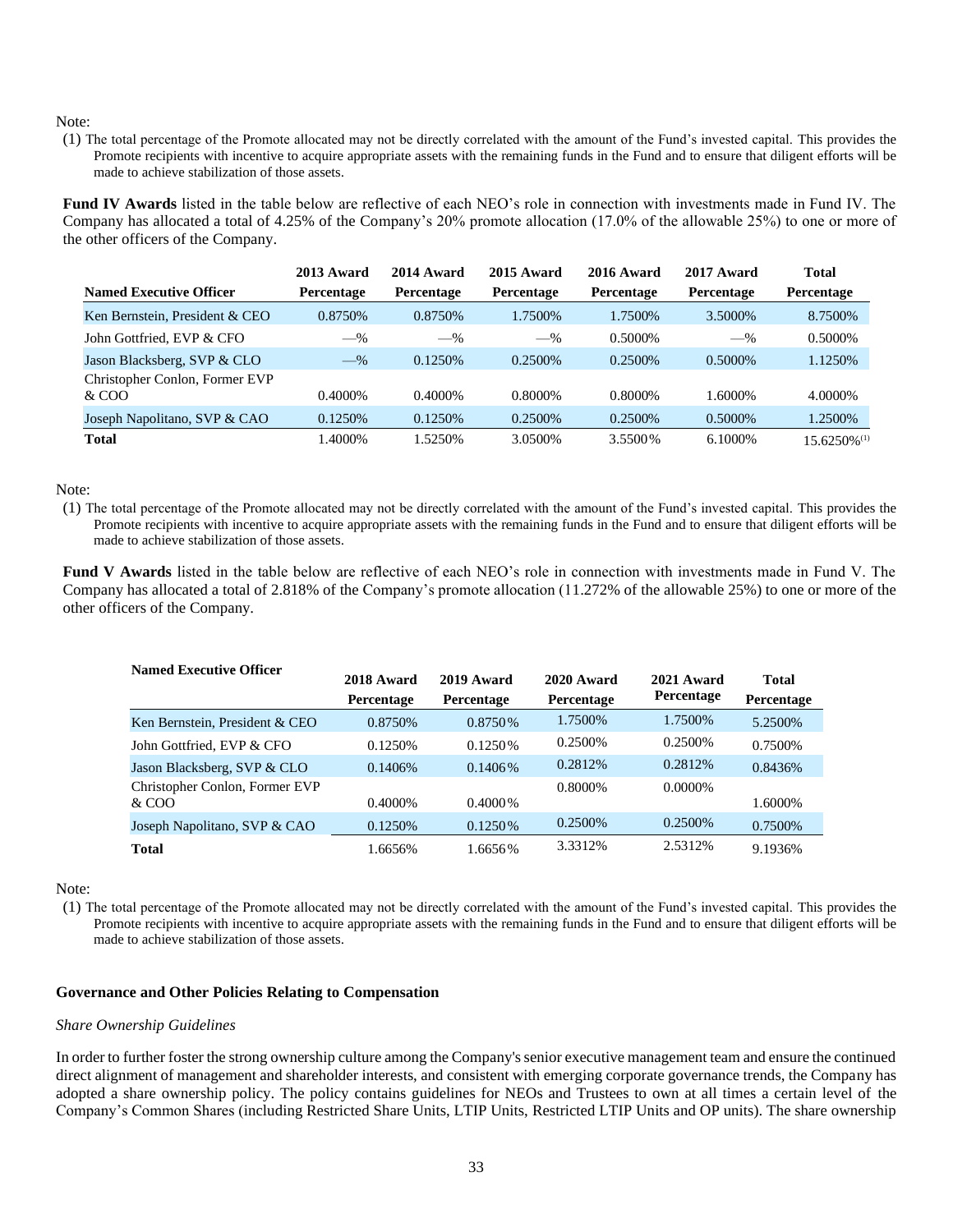guidelines are not mandatory but rather are recommended targets as follows:

| Title                 | <b>Multiple</b>                      | <b>Ownership Requirement Met</b><br>as of December 31, 2021 |
|-----------------------|--------------------------------------|-------------------------------------------------------------|
| <b>CEO</b>            | $10 \times$ Base Salary + Cash Bonus | Yes                                                         |
| All other NEOs        | $3x$ Base Salary + Cash Bonus        | Yes                                                         |
| Non-Employee Trustees | 3x total annual fees                 | Yes(1)                                                      |

### Notes:

(1) All non-employee Trustees have met the recommended targets with the exception of Mr. McIntyre who was elected to the Board during 2021.

# *Clawback Policy*

In the event of an accounting restatement due to material noncompliance with financial reporting requirement under the U.S. federal securities laws (a "Restatement"), the Compensation Committee has the right, in its sole discretion, to use reasonable efforts to recover from any current or former officer that has been designated an "officer" pursuant to Section 16, who received incentive based compensation (including annual cash incentives, non-qualified share options, restricted shares, or LTIPs) during the three-year period preceding the date on which the Company is required to prepare a Restatement, any excess incentive based compensation awarded in excess of the amount that would have been awarded if such incentive based compensation had been calculated based on the financial results reported in the Restatement.

### *Anti-Hedging and Anti-Pledging Policies*

In addition, the Company has a corporate governance policy that prohibits Trustees and employees of the Company (including executive officers) from engaging in the following activities with respect to the Company securities: (i) short sales, (ii) purchases or sales of derivative securities of the Company or any derivative securities that provide the economic equivalent, (iii) maintaining a margin account secured by shares of the Company and (iv) pledges as collateral for a loan. All Trustee and executive officers subject to this policy were in compliance as of the date hereof.

#### *Standard Employment Benefits*

The Company provides a variety of health and welfare benefits, including medical, dental, life, disability and accidental death and dismemberment insurance policies that are generally available to all of its full-time employees. The Company also provides a 401(k) savings plan for employees of the Company (the "401(k) Plan"), which provides for Company matching contributions of 50% up to the first 6% of the participant's base salary contributed to the 401(k) Plan. The All Other Compensation column of the Summary Compensation Table summarizes the matching contributions that the Company made to its NEOs for fiscal 2021, 2020 and 2019.

The Company's Employee Share Purchase Plan (the "Share Purchase Plan", and collectively with the Company's Second Amended and Restated 2006 Incentive Plan and, the 2020 Share Incentive Plan "Share Incentive Plans"). The Share Purchase Plan allows eligible employees of the Company to purchase, through payroll deductions, Common Shares in the Company at a 15% discount to the closing price of the Company's Common Shares on either the first day or the last day of the quarter, whichever is lower. The Share Purchase Plan is designed to retain and motivate employees of the Company and its designated affiliates by encouraging them to acquire ownership in the Company. The Company has reserved 200,000 Common Shares for issuance under the Share Purchase Plan. The Share Purchase Plan is not intended to be an "employee stock purchase plan" within the meaning of Section 423 of the Internal Revenue Code of 1986 (the "Code"), as amended. During 2021, 2020 and 2019, 7,721, 5,266 and 2,320 Common Shares were purchased under the Share Purchase Plan, respectively. As of the date hereof, no NEOs participate in the Share Purchase Plan.

#### *Impact of Accounting and Tax Treatment*

Cash-based compensation, including salary and bonus, are generally charged as an expense in the period in which the amounts are earned by the NEO. The Company expenses the cost of share-based compensation, including Restricted Share Units and Restricted LTIP Units, in its financial statements in accordance with Statement of Financial Accounting Standards Board Accounting Standards Codification ("ASC") Topic 718, "Compensation - Stock Compensation" ("ASC Topic 718"). In accordance with ASC Topic 718, the grant date fair value of equity awards is recognized into expense on a straight-line or graded-vesting basis, as appropriate, over the vesting period.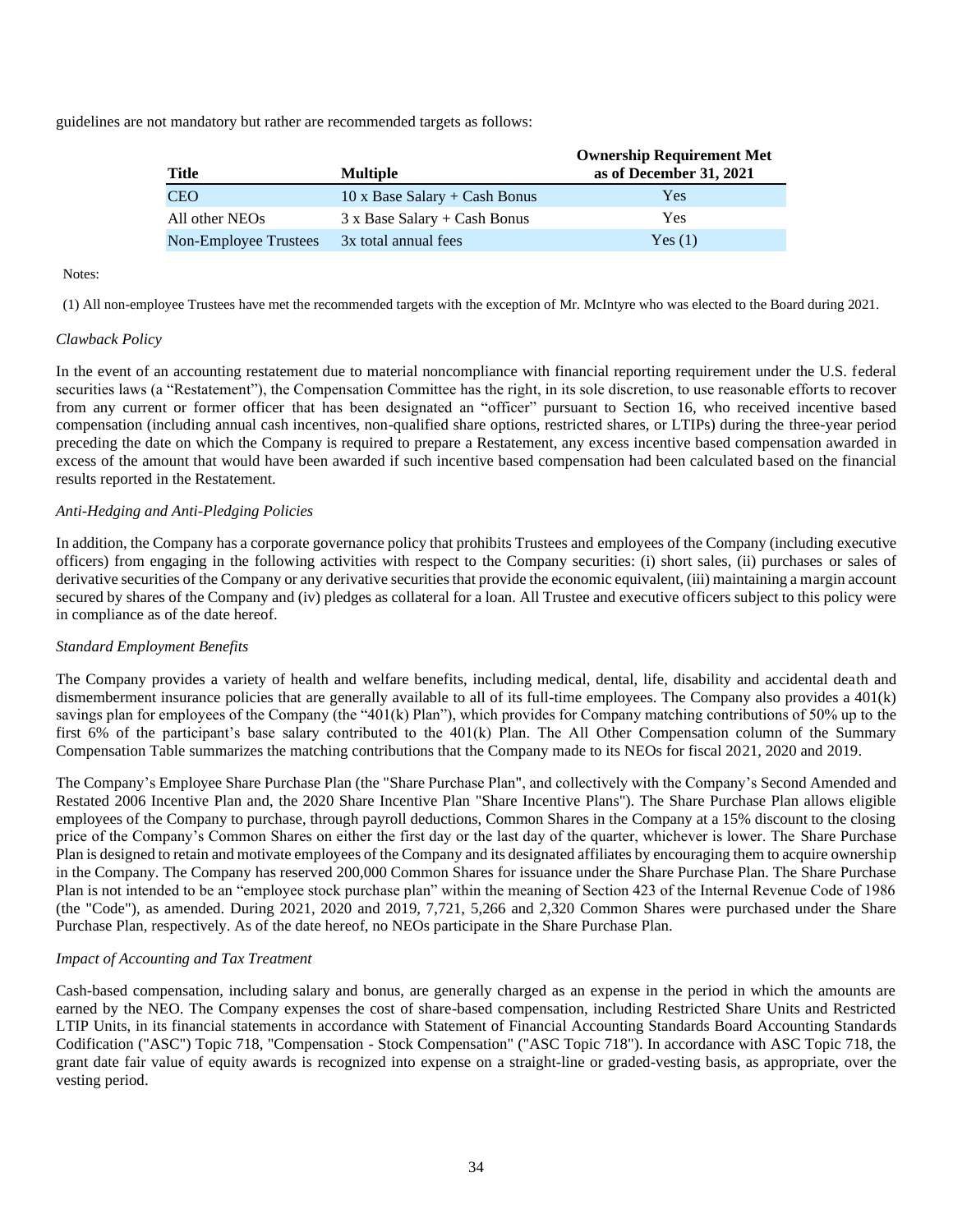Section 162(m) of the U.S. Internal Revenue Code of 1986 (the "Code") limits to \$1 million the deduction that publicly traded corporations may take for compensation paid to "covered employees" of the corporation. Treasury regulations under Section 162(m) (the "Regulations") apply Section 162(m)'s \$1 million deduction limit to a REIT's distributive share of any compensation paid by the REIT's operating partnership to certain current and former executive officers of the REIT. The guidance under the Regulations applies to all compensation deductible in tax years ending on or after December 20, 2019 other than compensation paid pursuant to a written binding contract in effect on December 20, 2019 that is not subsequently materially modified. To the extent that compensation paid to our executive officers does not qualify for deduction under Section 162(m), a larger portion of shareholder distributions may be subject to U.S. federal income taxation as dividend income rather than return of capital.

## *Timing of Equity Grants*

The Company does not in any way time its share awards to the release of material non-public information. The CEO meets with the Compensation Committee in January, February or March of each year and recommends the share awards for the NEOs, other than himself to be granted for the prior year. The Compensation Committee reviews the recommendations and then recommends the awards to the full Board of Trustees for approval. The awards are granted in the first quarter of the current year. There is no consequence for selling vested Common Shares but the Company does encourage NEOs and Trustees to hold such Common Shares in accordance with the guidelines for share ownership for NEOs and Trustees.

### *Relationship of Compensation Policies and Practices to Risk Management*

The Compensation Committee has considered the risks arising from the Company's compensation policies and practices for its employees, and does not believe those risks are reasonably likely to have a material adverse effect on the Company.

# **SUMMARY COMPENSATION TABLE**

The following table lists the annual compensation for the fiscal years 2021, 2020 and 2019 awarded to the NEOs. Compensation included in the table relating to bonus and share awards reflect amounts granted with respect to the periods reflected.

For information relating to the elements of compensation discussed in the Summary Compensation Table, please refer to the "Compensation Discussion and Analysis" above.

|                                     |      |             |                         |                               |                       |                                                          | Change in<br><b>Pension Value</b><br>and Nonqualified<br>Deferred |                                     |                    |
|-------------------------------------|------|-------------|-------------------------|-------------------------------|-----------------------|----------------------------------------------------------|-------------------------------------------------------------------|-------------------------------------|--------------------|
| Name and<br>Principal<br>Position   | Year | Salary (\$) | <b>Bonus</b><br>$($ \$) | <b>Stock Awards</b><br>(3)(1) | Option<br>Awards (\$) | Non-Equity<br><b>Incentive Plan</b><br>Compensation (\$) | Compensation<br>Earnings<br>$($ \$)                               | All Other<br>Compensation<br>(3)(3) | Total $(\$)$ $(4)$ |
| Kenneth F.<br>Bernstein             | 2021 | 700,000     |                         | 3,683,258                     |                       | 1,253,033(2)                                             |                                                                   | 8,988                               | 5,645,279          |
| Chief<br>Executive                  | 2020 | 700,000     | 1,513,068 (2)           | 2,983,820                     | -                     | -                                                        |                                                                   | 8,838                               | 5,205,726          |
| Officer and<br>President            | 2019 | 700,000     |                         | 3,779,601                     |                       | 1,242,825(2)                                             |                                                                   | 8,688                               | 5,731,114          |
| (Principal<br>Executive<br>Officer) |      |             |                         |                               |                       |                                                          |                                                                   |                                     |                    |
|                                     |      |             |                         |                               |                       |                                                          |                                                                   |                                     |                    |
| John Gottfried                      | 2021 | 463,000     |                         | 1,122,667                     |                       | 410,797(2)                                               |                                                                   | 8,988                               | 2,005,452          |
| <b>Chief Financial</b><br>Officer   | 2020 | 463,000     | 235,467 (2)             | 795,958                       |                       |                                                          |                                                                   | 8,838                               | 1,503,263          |
| and Executive<br>Vice President     | 2019 | 449,000     |                         | 916,362                       |                       | 612,897 (2)                                              |                                                                   | 8,688                               | 1,986,947          |
| (Principal<br>Financial<br>Officer) |      |             |                         |                               |                       |                                                          |                                                                   |                                     |                    |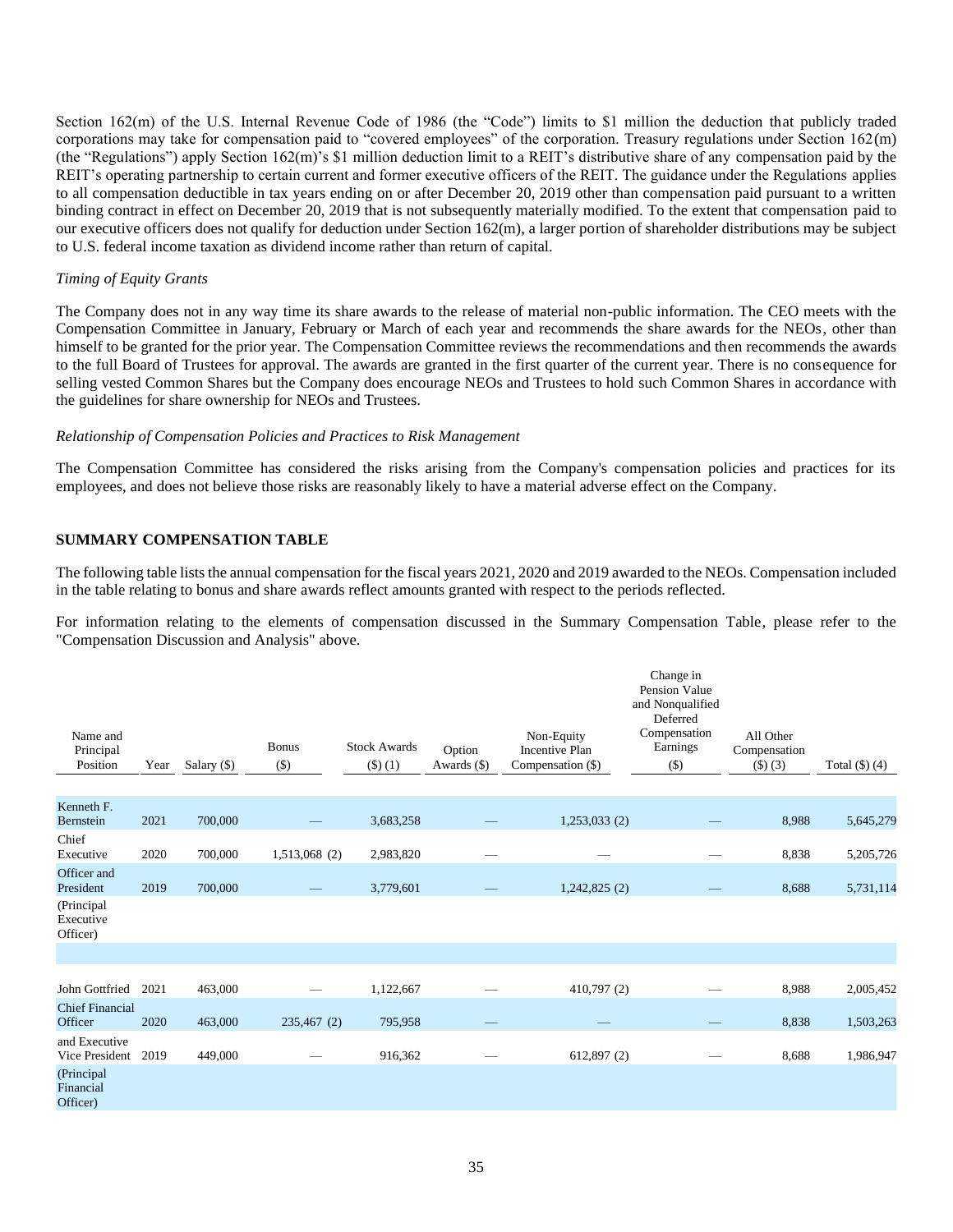| Jason<br>Blacksberg                               | 2021 | 445,000 |             | 579,305   | 464,284(2) | 8,988 | 1,497,577 |
|---------------------------------------------------|------|---------|-------------|-----------|------------|-------|-----------|
| Chief Legal<br>Officer                            | 2020 | 445,000 | 456,924 (2) | 445,192   |            | 8,838 | 1,355,954 |
| and Senior<br>Vice President                      | 2019 | 425,000 |             | 320,327   | 366,374(2) | 8,688 | 1,120,389 |
|                                                   |      |         |             |           |            |       |           |
| Christopher<br>Conlon                             | 2021 | 457,000 |             | 1,448,259 | 409,473(2) | 8,988 | 2,323,720 |
| Former Chief<br>Operating                         | 2020 | 457,000 | 492,961 (2) | 1,001,560 |            | 8,838 | 1,960,359 |
| Officer and<br><b>Executive Vice</b><br>President | 2019 | 444,000 |             | 1,153,092 | 771,900(2) | 8,688 | 2,377,680 |
|                                                   |      |         |             |           |            |       |           |
| Joseph<br>Napolitano                              | 2021 | 365,000 |             | 506,881   | 382,695(2) | 8,963 | 1,263,539 |
| Chief<br>Administrative                           | 2020 | 365,000 | 370,778 (2) | 389,524   |            | 8,813 | 1,134,115 |
| Officer and<br>Senior Vice<br>President           | 2019 | 354,000 |             | 448,401   | 325,233(2) | 8,655 | 1,136,289 |
|                                                   |      |         |             |           |            |       |           |

- (1) Pursuant to SEC rules, the amounts disclosed in this column reflects the grant date fair value of each Restricted Share Unit and Restricted LTIP Unit award calculated in accordance with ASC Topic 718. The grant date fair values of performance-based awards included in this table were calculated based on the outcome of performance measured at maximum levels. For further information as to the Company's Restricted Share Unit and Restricted LTIP Unit awards issued to employees, see Note 14 (Share Incentive and Other Compensation) to the Consolidated Financial Statements in the Company's Annual Report on Form 10-K for the fiscal year ended December 31, 2021 filed with the SEC on March 1, 2022.
- (2) Cash bonus was received in the form of Restricted LTIP Units. The number of Restricted LTIP Units granted in connection with this portion of the LTIP Unit award were at a 20% discount as discussed above for 2020 performance but granted in 2021. In the case of Mr. Conlon, the 2020 amounts include a \$194,131 cash bonus earned during 2020 but paid during 2021 and the 2019 amounts include a \$400,000 cash bonus earned during 2019 but paid during 2020. In the case of Mr. Gottfried, the 2019 amounts include a \$204,912 cash bonus earned during 2019 but paid during 2020.

(3) Detail reflected in the All Other Compensation Table below.

|                                                                                                                           |       | Kenneth F. |              |              |                |       |                         |                  |       |  |  |
|---------------------------------------------------------------------------------------------------------------------------|-------|------------|--------------|--------------|----------------|-------|-------------------------|------------------|-------|--|--|
|                                                                                                                           |       | Bernstein  |              |              | John Gottfried |       |                         | Jason Blacksberg |       |  |  |
|                                                                                                                           | 2021  | 2020       | 2019         | 2021         | 2020           | 2019  | 2021                    | 2020             | 2019  |  |  |
| Perquisites and other<br>personal benefits,<br>unless the aggregate<br>amount is less than<br>\$10,000                    | \$    | -\$        | $\mathbb{S}$ | \$<br>$-$ \$ | - \$           |       | <sup>\$</sup><br>$-$ \$ | $-$ \$           |       |  |  |
| <b>Annual Company</b><br>contributions or<br>allocations to vested<br>and unvested<br>defined contribution<br>plans $(1)$ | 8,700 | 8,550      | 8,400        | 8,700        | 8,550          | 8,400 | 8,700                   | 8,550            | 8,400 |  |  |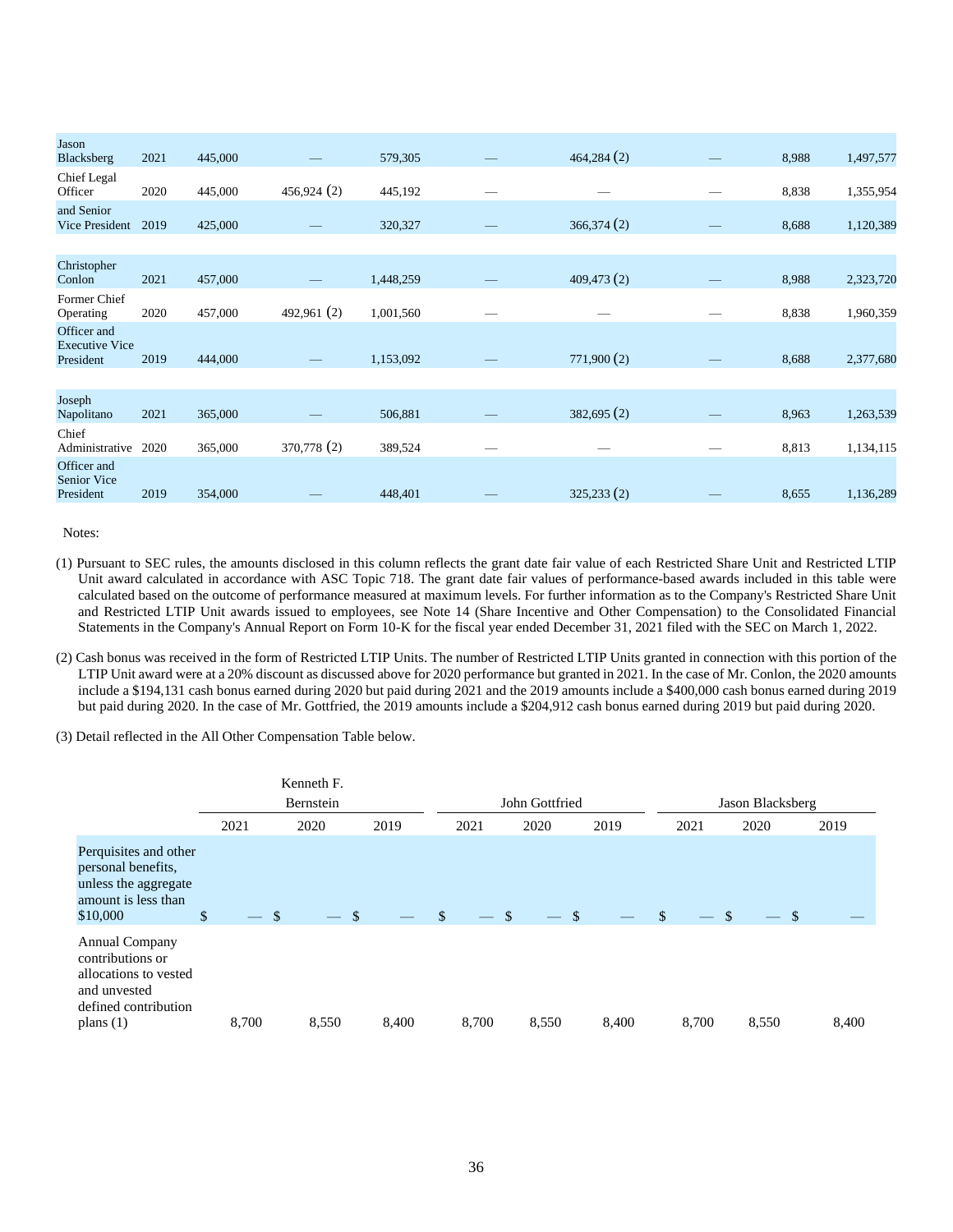| The dollar value of                |   |       |       |       |             |       |       |       |       |       |
|------------------------------------|---|-------|-------|-------|-------------|-------|-------|-------|-------|-------|
| insurance premiums                 |   |       |       |       |             |       |       |       |       |       |
| paid by the                        |   |       |       |       |             |       |       |       |       |       |
| Company on life                    |   |       |       |       |             |       |       |       |       |       |
| insurance policies                 |   |       |       |       |             |       |       |       |       |       |
| for the benefit of the             |   |       |       |       |             |       |       |       |       |       |
| <b>NEO</b>                         |   | 288   | 288   | 288   | 288         | 288   | 288   | 288   | 288   | 288   |
| <b>Total Other</b><br>Compensation | S | 8.988 | 8,838 | 8,688 | \$<br>8.988 | 8,838 | 8,688 | 8.988 | 8.838 | 8,688 |

|                                                                                                                                                          |              |       |               | Christopher Conlon |       | Joseph Napolitano |       |      |          |    |       |
|----------------------------------------------------------------------------------------------------------------------------------------------------------|--------------|-------|---------------|--------------------|-------|-------------------|-------|------|----------|----|-------|
|                                                                                                                                                          |              | 2021  |               | 2020               | 2019  |                   | 2021  |      | 2020     |    | 2019  |
| Perquisites<br>and<br>other<br>personal<br>benefits, unless the<br>aggregate amount is<br>less than $$10,000$                                            | $\mathbb{S}$ |       | \$            |                    | \$    | $\mathbb{S}$      |       | \$   |          | \$ |       |
| Annual<br>Company<br>contributions<br>$\alpha$<br>allocations to vested<br>and<br>unvested<br>defined contribution<br>plans $(1)$                        |              | 8,700 |               | 8,550              | 8,400 |                   | 8,700 |      | 8,550    |    | 8,400 |
| The dollar value of<br>insurance premiums<br>paid<br>by<br>the<br>life<br>Company<br>on<br>policies<br>insurance<br>for the benefit of the<br><b>NEO</b> |              | 288   |               | 288                | 288   |                   | 263   |      | 263      |    | 255   |
| <b>Total Other</b><br>Compensation                                                                                                                       | \$           | 8,988 | <sup>\$</sup> | 8,838 \$           | 8,688 | \$                | 8,963 | - \$ | 8,813 \$ |    | 8,655 |

(1) Represents contributions made by the Company to the account of the NEO under the Company's 401(k) Plan.

#### **GRANTS OF PLAN-BASED AWARDS**

Pursuant to the Company's Share Incentive Plans, the Company granted annual bonus unit awards and long-term incentive awards to the NEOs on February 18, 2021 (with respect to services rendered in the fiscal year ended 2020). The annual bonus unit awards consisted of time-based unvested Restricted LTIP Units. The total long-term incentive awards consisted of unvested Restricted LTIP Units which were allocated 50% as time-based awards and 50% as performance-based awards. For the 50% performance-based award, the number of Restricted LTIP Units will be calculated over a three-year period as described above.

The following table provides a summary of all grants awarded to the NEOs during 2021:

|      |                   |           | Incentive Plan Awards | <b>Estimated Future Payouts Under</b><br>Performance-Based Non-Equity<br>Estimated Future Payouts Under Performance-Based Equity<br>Maximum<br>Threshold | Incentive Plan Awards |        | All Other<br>Stock<br>Awards:<br>Number of<br>Shares or<br>Units | All Other<br>Option<br>Awards:<br>Number of<br>Securities<br>Underlying<br>Options | Exercise or<br><b>Base Price</b><br>of Option<br>Awards | <b>Grant Date Fair</b><br>Value of Stock<br>and Option<br>Awards |     |
|------|-------------------|-----------|-----------------------|----------------------------------------------------------------------------------------------------------------------------------------------------------|-----------------------|--------|------------------------------------------------------------------|------------------------------------------------------------------------------------|---------------------------------------------------------|------------------------------------------------------------------|-----|
| Name | <b>Grant Date</b> | Threshold | Target                |                                                                                                                                                          |                       | Target | Maximum                                                          |                                                                                    |                                                         |                                                                  |     |
|      |                   | $(\$)$    | $($ \$)               | $($ \$                                                                                                                                                   | (# )                  | (4)(1) | (# )                                                             | (4)(2)                                                                             | $($ # $)$                                               | (S/Sh)                                                           | (3) |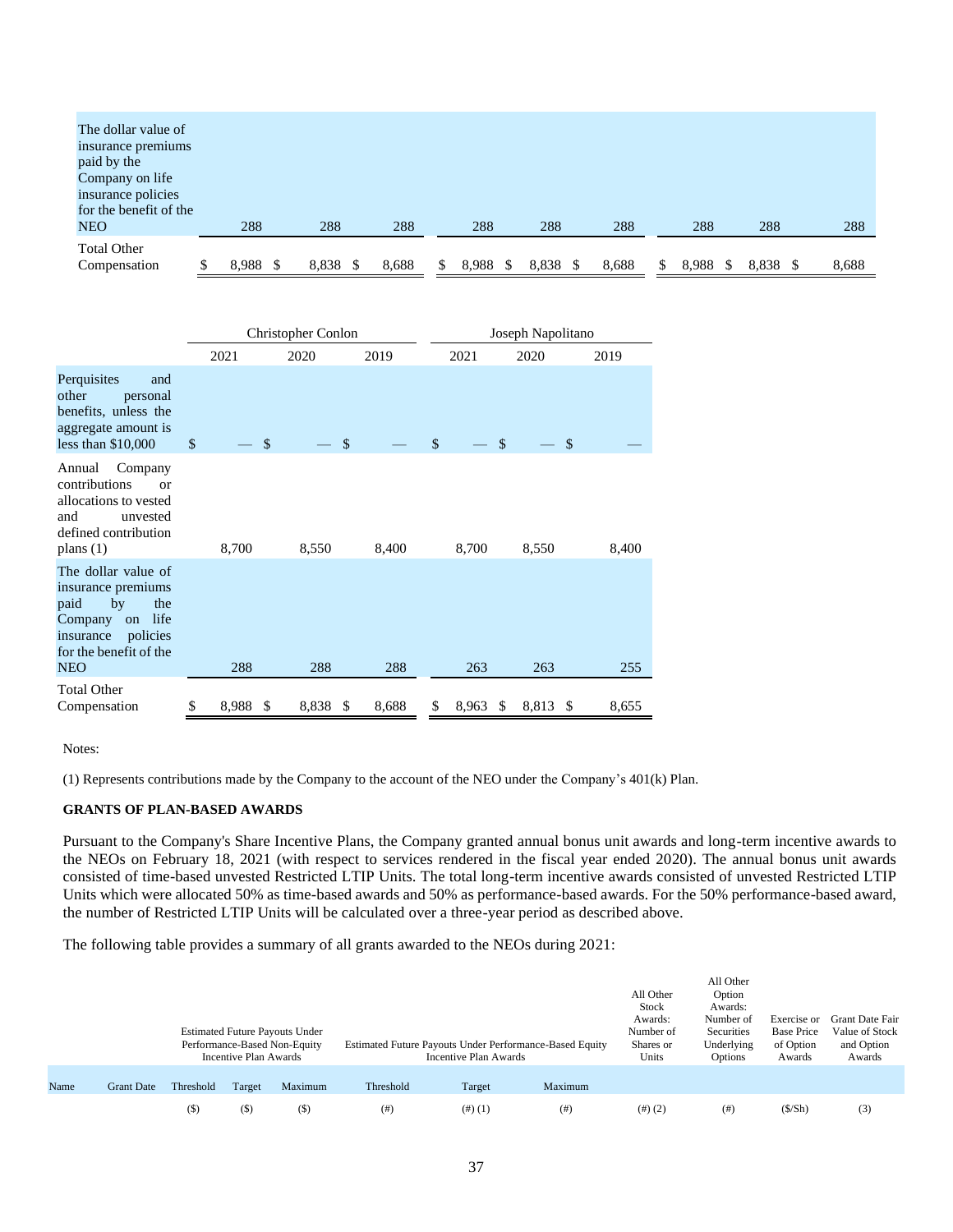| Kenneth F.<br>Bernstein | 2/18/2021 |                          |  |        |        |                          | 83,703                   | $-$ \$ 1,253,033                                     |
|-------------------------|-----------|--------------------------|--|--------|--------|--------------------------|--------------------------|------------------------------------------------------|
|                         | 2/18/2021 |                          |  | 47,428 | 94,856 | 189,712                  | $\frac{1}{2}$            | 2,263,264                                            |
|                         | 2/18/2021 |                          |  |        |        |                          | 94,856                   | 1,419,994                                            |
|                         |           |                          |  | 47,428 | 94,856 | 189,712                  | 178,559                  | \$4,936,291                                          |
| Jason<br>Blacksberg     | 2/18/2021 |                          |  |        |        |                          | 27,343                   | $\mathcal{S}$<br>464,284<br>$\overline{\phantom{0}}$ |
|                         | 2/18/2021 |                          |  | 6,431  | 12,862 | 25,724                   | $\overline{\phantom{m}}$ | 360,908                                              |
|                         | 2/18/2021 |                          |  |        |        | $\overline{\phantom{0}}$ | 12,862                   | 218,397                                              |
|                         |           |                          |  | 6,431  | 12,862 | 25,724                   | 40,205                   | $-$ \$ 1,043,589                                     |
| Christopher<br>Conlon   | 2/18/2021 |                          |  |        |        |                          | 24,115                   | 409,473<br>$\mathcal{S}$                             |
|                         | 2/18/2021 |                          |  | 16,078 | 32,155 | 64,310                   | $\overline{\phantom{a}}$ | 902,268                                              |
|                         | 2/18/2021 |                          |  |        |        | $\overline{\phantom{a}}$ | 32,155                   | 545,991                                              |
|                         |           |                          |  | 16,078 | 32,155 | 64,310                   | 56,270                   | $-$ \$ 1,857,732                                     |
| John<br>Gottfried       | 2/18/2021 |                          |  |        |        |                          | 24,193                   | \$410,797                                            |
|                         | 2/18/2021 | $\overline{\phantom{0}}$ |  | 12,463 | 24,926 | 49,852                   | $\overline{\phantom{0}}$ | 699,424                                              |
|                         | 2/18/2021 |                          |  |        |        | $\overline{\phantom{a}}$ | 24,926                   | 423,243                                              |
|                         |           |                          |  | 12,463 | 24,926 | 49,852                   | 49,119                   | \$1,533,464                                          |
| Joseph<br>Napolitano    | 2/18/2021 |                          |  |        |        |                          | 22,538                   | \$ 382,695                                           |
|                         | 2/18/2021 |                          |  | 5,627  | 11,254 | 22,508                   | $\overline{\phantom{m}}$ | 315,788                                              |
|                         | 2/18/2021 |                          |  |        |        |                          | 11,254                   | 191,093                                              |
|                         |           |                          |  | 5,627  | 11,254 | 22,508                   | 33,792                   | \$889,576                                            |

(1) Represents the performance-based portion of the 2020 awards which will be earned over 5 years with 60% earned at the end of the third year subject to the Company meeting certain performance thresholds. The remaining 40% will be earned ratably over the following two years, provided that the initial 60% is earned as described above. The holders of these Restricted LTIP Units are entitled to receive distributions currently in an amount equal to the per share dividend paid to holders of Common Shares.

(2) The Restricted LTIP Units vest over 5 years with 20% vesting on January 6, 2022 and 20% on each anniversary thereof. The holders of these Restricted LTIP Units are entitled to receive distributions currently in an amount equal to the per share dividend paid to holders of Common Shares.

(3) Calculated in accordance with ASC Topic 718. The grant date fair values of performance-based awards were calculated based on the probable outcome of performance measured at target levels at the time of the grant.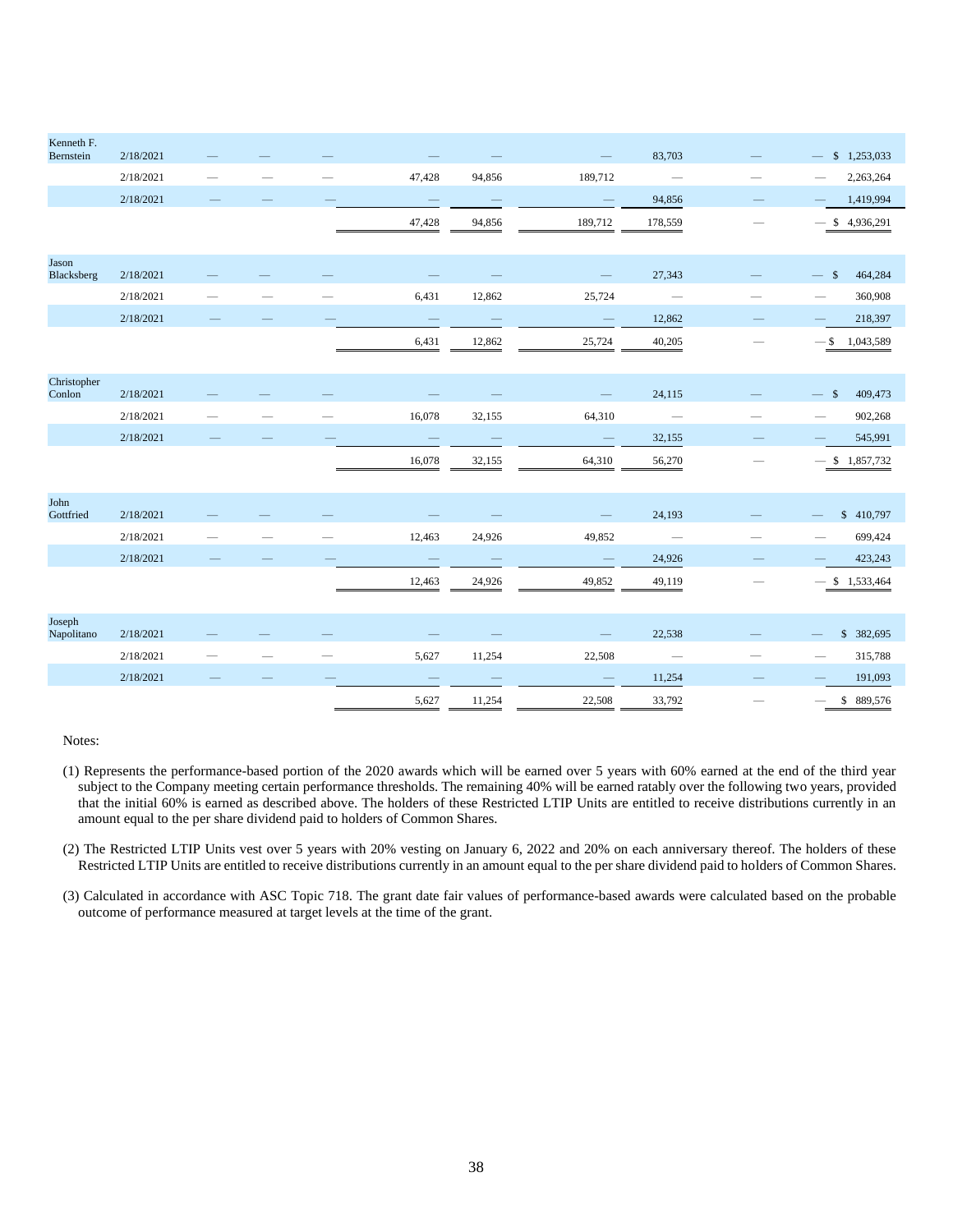# **OUTSTANDING EQUITY AWARDS AT FISCAL YEAR-END**

|                               |               |                                                                 |                                                                 | <b>Option Awards</b>                                                                                               |                             |                              | <b>Stock Awards</b>                                                           |                                                                           |                                                                                                                                       |                                                                                                                                                          |
|-------------------------------|---------------|-----------------------------------------------------------------|-----------------------------------------------------------------|--------------------------------------------------------------------------------------------------------------------|-----------------------------|------------------------------|-------------------------------------------------------------------------------|---------------------------------------------------------------------------|---------------------------------------------------------------------------------------------------------------------------------------|----------------------------------------------------------------------------------------------------------------------------------------------------------|
| Name                          | Grant<br>Date | Number of<br>Securities<br>Underlying<br>Unexercised<br>Options | Number of<br>Securities<br>Underlying<br>Unexercised<br>Options | Equity<br>Incentive Plan<br>Awards:<br>Number of<br>Securities<br>Underlying<br>Unexercised<br>Unearned<br>Options | Option<br>Exercise<br>Price | Option<br>Expiration<br>Date | Number of<br>Shares or<br>Units of<br><b>Stock That</b><br>Have Not<br>Vested | Market Value<br>of Shares or<br>Units of Stock<br>That Have Not<br>Vested | Equity<br>Incentive Plan<br>Awards:<br>Number of<br>Unearned<br>Shares, Units<br>or Other<br><b>Rights That</b><br>Have Not<br>Vested | Equity<br>Incentive Plan<br>Awards:<br>Market or<br>Payout Value<br>of Unearned<br>Shares, Units<br>or Other<br><b>Rights That</b><br>Have Not<br>Vested |
|                               |               |                                                                 | $(\#)$ Exercisable $(\#)$ Unexercisable                         | (# )                                                                                                               | $($ \$ $)$                  |                              | (#) (7)                                                                       | $($ \$) $(1)$ $(7)$                                                       | (#)(8)                                                                                                                                | $($ \$) $(1)$ $(8)$                                                                                                                                      |
| Kenneth F.<br>Bernstein       | 2/28/2017     |                                                                 |                                                                 |                                                                                                                    |                             |                              | 4,186(2)                                                                      | 91,380                                                                    | 4,187                                                                                                                                 | 91,402                                                                                                                                                   |
|                               | 2/28/2017     |                                                                 |                                                                 |                                                                                                                    |                             |                              | 15,695(2)                                                                     | 342,622                                                                   |                                                                                                                                       |                                                                                                                                                          |
|                               | 2/26/2018     |                                                                 |                                                                 |                                                                                                                    |                             |                              | 22,376(3)                                                                     | 488,468                                                                   |                                                                                                                                       |                                                                                                                                                          |
|                               | 2/26/2018     |                                                                 |                                                                 |                                                                                                                    |                             |                              | 21,516(3)                                                                     | 469,694                                                                   | 3,872                                                                                                                                 | 84,526                                                                                                                                                   |
|                               | 2/14/2019     |                                                                 |                                                                 |                                                                                                                    |                             |                              | 31,766(4)                                                                     | 693,452                                                                   |                                                                                                                                       |                                                                                                                                                          |
|                               | 2/14/2019     |                                                                 |                                                                 |                                                                                                                    |                             |                              | 26,989(4)                                                                     | 589,170                                                                   |                                                                                                                                       |                                                                                                                                                          |
|                               | 2/13/2020     |                                                                 |                                                                 |                                                                                                                    |                             |                              | 46,378(5)                                                                     | 1,012,432                                                                 | $\overline{\phantom{0}}$                                                                                                              |                                                                                                                                                          |
|                               | 2/13/2020     |                                                                 |                                                                 |                                                                                                                    |                             |                              | 56,170(5)                                                                     | 1,226,191                                                                 | 28,986                                                                                                                                | 632,764                                                                                                                                                  |
|                               | 2/18/2021     |                                                                 |                                                                 |                                                                                                                    |                             |                              | 94,856(6)                                                                     | 2,070,706                                                                 |                                                                                                                                       |                                                                                                                                                          |
|                               | 2/18/2021     |                                                                 |                                                                 |                                                                                                                    |                             |                              | 83,703(6)                                                                     | 1,827,236                                                                 | 47,428                                                                                                                                | 1,035,353                                                                                                                                                |
|                               |               |                                                                 |                                                                 |                                                                                                                    |                             |                              | 403,635                                                                       | 8,811,351                                                                 | 84,473                                                                                                                                | 1,844,045                                                                                                                                                |
|                               |               |                                                                 |                                                                 |                                                                                                                    |                             |                              |                                                                               |                                                                           |                                                                                                                                       |                                                                                                                                                          |
| John<br>Gottfried             | 2/28/2017     |                                                                 |                                                                 |                                                                                                                    |                             |                              | 438 (2)                                                                       | 9,562                                                                     | 439                                                                                                                                   | 9,583                                                                                                                                                    |
|                               | 2/26/2018     |                                                                 |                                                                 |                                                                                                                    |                             |                              | 6,711(3)                                                                      | 146,501                                                                   |                                                                                                                                       |                                                                                                                                                          |
|                               | 2/26/2018     |                                                                 |                                                                 |                                                                                                                    |                             |                              | 3,316(3)                                                                      | 72,388                                                                    | 596                                                                                                                                   | 13,011                                                                                                                                                   |
|                               | 2/14/2019     |                                                                 |                                                                 |                                                                                                                    |                             |                              | 7,702(4)                                                                      | 168,135                                                                   |                                                                                                                                       |                                                                                                                                                          |
|                               | 2/14/2019     |                                                                 |                                                                 | $\sim$                                                                                                             |                             |                              | 8,860(4)                                                                      | 193,414                                                                   | $\overline{\phantom{0}}$                                                                                                              |                                                                                                                                                          |
|                               | 2/13/2020     |                                                                 |                                                                 |                                                                                                                    |                             |                              | 11,245(5)                                                                     | 245,478                                                                   |                                                                                                                                       |                                                                                                                                                          |
|                               | 2/13/2020     |                                                                 |                                                                 |                                                                                                                    |                             |                              | 8,054(5)                                                                      | 175,819                                                                   | 7,028                                                                                                                                 | 153,421                                                                                                                                                  |
|                               | 2/18/2021     |                                                                 |                                                                 |                                                                                                                    |                             |                              | 24,926(6)                                                                     | 544,135                                                                   |                                                                                                                                       |                                                                                                                                                          |
|                               | 2/18/2021     |                                                                 |                                                                 |                                                                                                                    |                             |                              | 24,193(6)                                                                     | 528,133                                                                   | 12,463                                                                                                                                | 272,067                                                                                                                                                  |
|                               |               |                                                                 |                                                                 |                                                                                                                    |                             |                              | 95,445                                                                        | 2,083,565                                                                 | 20,526                                                                                                                                | 448,082                                                                                                                                                  |
|                               |               |                                                                 |                                                                 |                                                                                                                    |                             |                              |                                                                               |                                                                           |                                                                                                                                       |                                                                                                                                                          |
| Jason<br>Blacksberg 2/28/2017 |               |                                                                 |                                                                 |                                                                                                                    |                             |                              | 755(2)                                                                        | 16,482                                                                    | 756                                                                                                                                   | 16,503                                                                                                                                                   |
|                               | 2/28/2017     |                                                                 |                                                                 |                                                                                                                    |                             |                              | 2,830(2)                                                                      | 61,779                                                                    |                                                                                                                                       |                                                                                                                                                          |
|                               | 2/26/2018     |                                                                 |                                                                 |                                                                                                                    |                             |                              | 6,087(3)                                                                      | 132,879                                                                   |                                                                                                                                       |                                                                                                                                                          |
|                               | 2/26/2018     |                                                                 |                                                                 | $\overline{\phantom{0}}$                                                                                           |                             |                              | 2,151(3)                                                                      | 46,956                                                                    | 387                                                                                                                                   | 8,448                                                                                                                                                    |
|                               | 2/14/2019     |                                                                 |                                                                 |                                                                                                                    |                             |                              | 2,693(4)                                                                      | 58,788                                                                    |                                                                                                                                       |                                                                                                                                                          |
|                               | 2/14/2019     |                                                                 |                                                                 |                                                                                                                    |                             |                              | 7,956(4)                                                                      | 173,679                                                                   |                                                                                                                                       |                                                                                                                                                          |
|                               | 2/13/2020     |                                                                 |                                                                 |                                                                                                                    |                             |                              | 6,289(5)                                                                      | 137,289                                                                   |                                                                                                                                       |                                                                                                                                                          |
|                               | 2/13/2020     |                                                                 |                                                                 |                                                                                                                    |                             |                              | 15,628(5)                                                                     | 341,159                                                                   | 3,931                                                                                                                                 | 85,814                                                                                                                                                   |
|                               | 2/18/2021     |                                                                 |                                                                 |                                                                                                                    |                             |                              | 12,862(6)                                                                     | 280,777                                                                   |                                                                                                                                       |                                                                                                                                                          |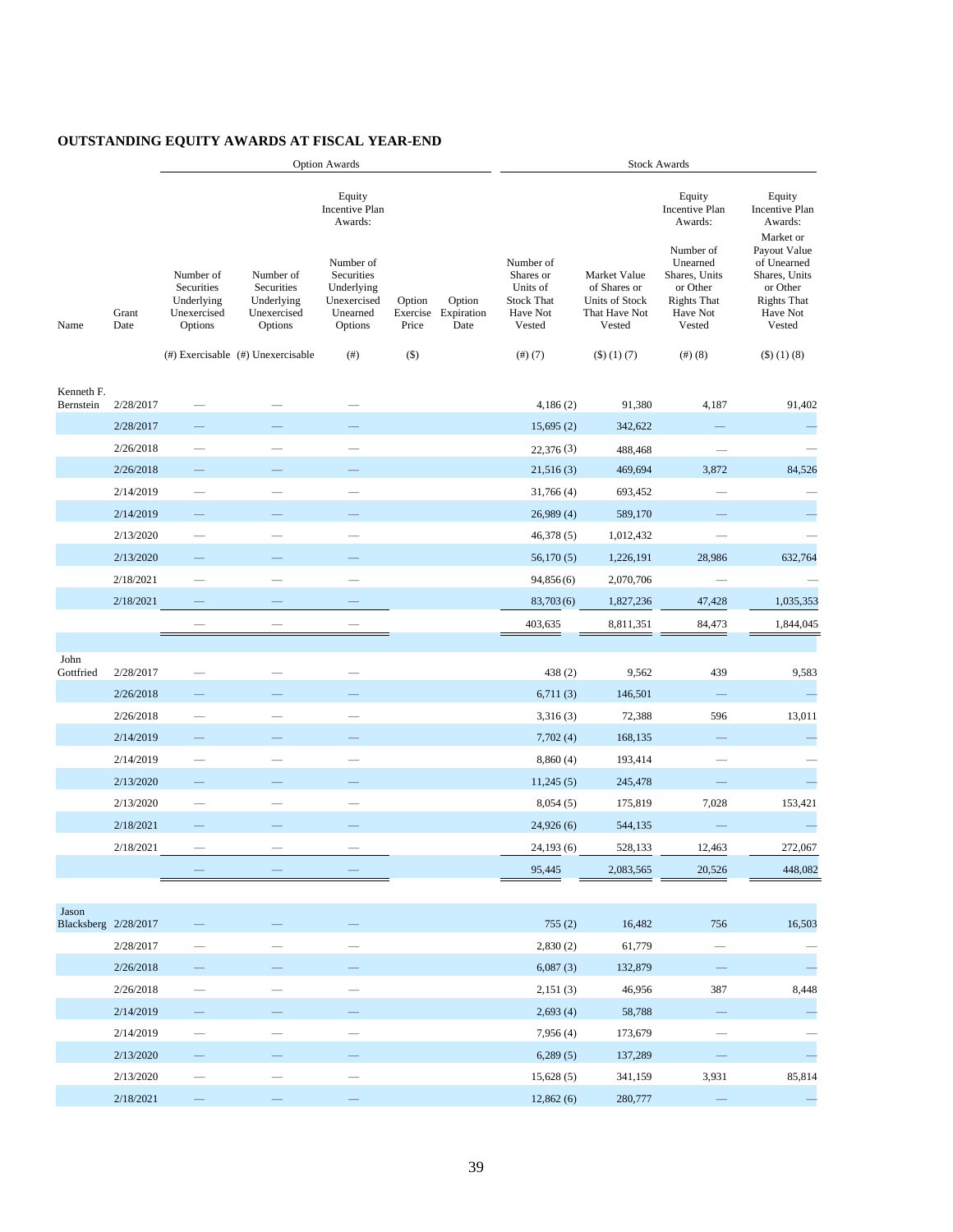|                       | 2/18/2021            |                          |  | 27,343 (6) | 596,898   | 6,431                    | 140,389                  |
|-----------------------|----------------------|--------------------------|--|------------|-----------|--------------------------|--------------------------|
|                       |                      |                          |  | 84,594     | 1,846,686 | 11,505                   | 251,154                  |
|                       |                      |                          |  |            |           |                          |                          |
| Christopher<br>Conlon | 2/28/2017            |                          |  | 1,553(2)   | 33,902    | 1,554                    | 33,924                   |
|                       | 2/28/2017            |                          |  | 5,824(3)   | 127,138   |                          |                          |
|                       | 2/26/2018            |                          |  | 2,463(3)   | 53,767    |                          | $\overline{\phantom{a}}$ |
|                       | 2/26/2018            |                          |  | 6,885(4)   | 150,300   | 1,239                    | 27,047                   |
|                       | 2/14/2019            |                          |  | 9,692(4)   | 211,576   |                          | $\overline{\phantom{0}}$ |
|                       | 2/14/2019            |                          |  | 8,076(5)   | 176,299   |                          |                          |
|                       | 2/13/2020            |                          |  | 14,149(5)  | 308,873   |                          |                          |
|                       | 2/13/2020            |                          |  | 10,221(6)  | 223,124   | 8,843                    | 193,043                  |
|                       | 2/18/2021            |                          |  | 32,155(6)  | 701,944   |                          | $\overline{\phantom{0}}$ |
|                       | 2/18/2021            |                          |  | 24,115(6)  | 526,430   | 16,078                   | 350,972                  |
|                       |                      |                          |  | 115,133    | 2,513,353 | 27,714                   | 604,986                  |
|                       |                      |                          |  |            |           |                          |                          |
| Joseph                | Napolitano 2/28/2017 |                          |  | 758(2)     | 16,547    | 759                      | 16,569                   |
|                       | 2/28/2017            |                          |  | 2,844(2)   | 62,085    | $\overline{\phantom{0}}$ |                          |
|                       | 2/26/2018            |                          |  | 5,331(3)   | 116,376   |                          | $\overline{\phantom{0}}$ |
|                       | 2/26/2018            |                          |  | 3,012(3)   | 65,752    | 542                      | 11,832                   |
|                       | 2/14/2019            |                          |  | 3,769(4)   | 82,277    |                          | ۰                        |
|                       | 2/14/2019            |                          |  | 7,063(4)   | 154,185   |                          |                          |
|                       | 2/13/2020            |                          |  | 5,504(5)   | 120,152   |                          |                          |
|                       | 2/13/2020            |                          |  | 12,682(5)  | 276,848   | 3,439                    | 75,073                   |
|                       | 2/18/2021            |                          |  | 11,254(6)  | 245,675   |                          |                          |
|                       | 2/18/2021            | $\overline{\phantom{0}}$ |  | 22,538(6)  | 492,005   | 5,627                    | 122,837                  |
|                       |                      |                          |  | 74,755     | 1,631,902 | 10,367                   | 226,311                  |

(1) Market value computed by multiplying the closing market price of the Company's Common Shares of \$21.83 as of December 31, 2021, the final trading day of the calendar year, by the number of Restricted Share Units or Restricted LTIP Units that have not vested.

(2) Restricted LTIP Units vest over five years with the last vesting on January 6, 2022.

(3) Restricted LTIP Units vest over five years with the last vesting on January 6, 2023.

(4) Restricted LTIP Units vest over five years with the last vesting on January 6, 2024.

(5) Restricted LTIP Units vest over five years with the last vesting on January 6, 2025.

(6) Restricted LTIP Units vest over five years with the last vesting on January 6, 2026.

(7) Represents the time-based portion of the awards.

(8) Represents the performance-based portion of the awards.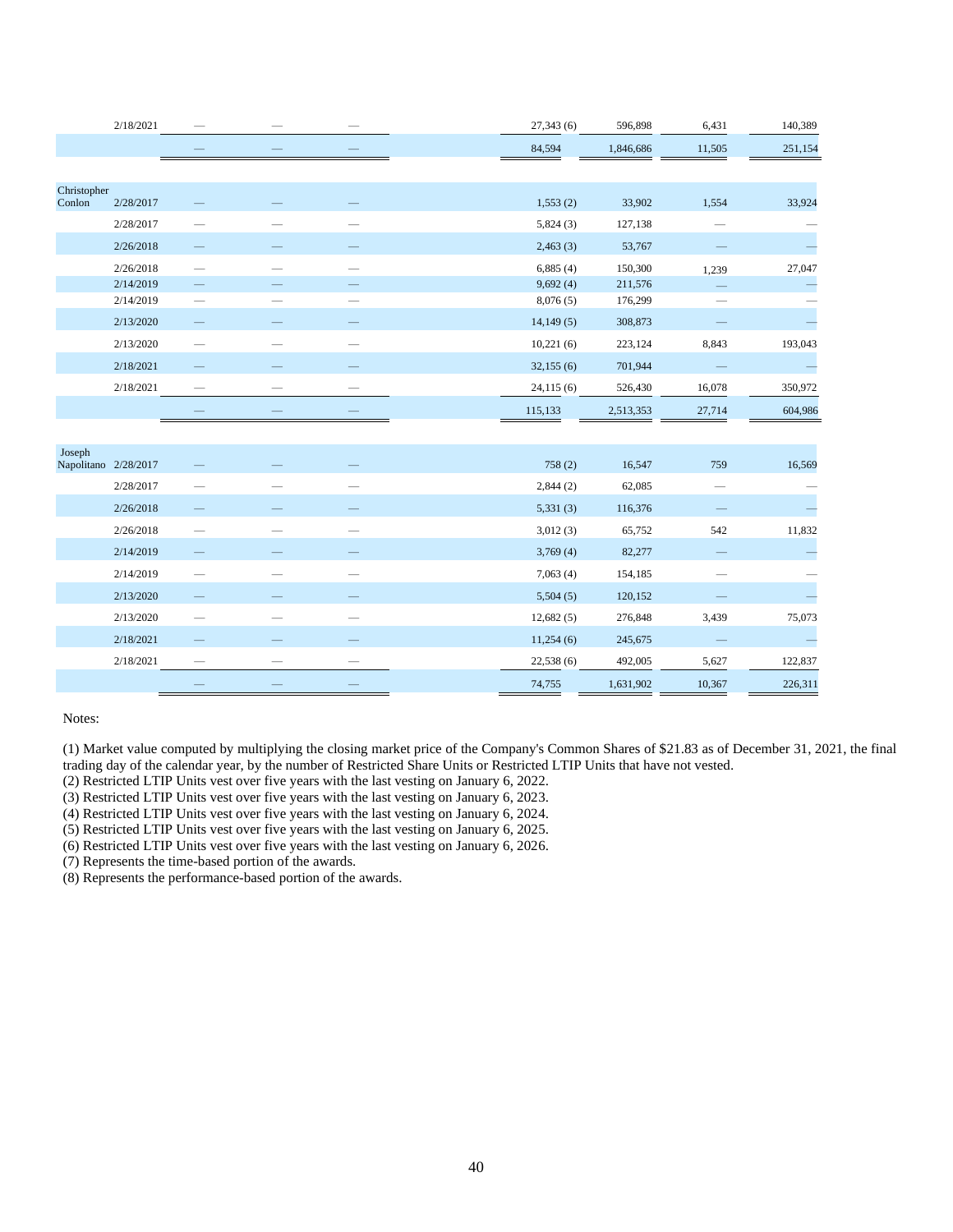# OPTION EXERCISES AND STOCK VESTED

The Option Exercises and Stock Vested Table provides a summary of all values realized by the NEOs upon the exercise of options and similar instruments or the vesting of Restricted Share Units or Restricted LTIP Units during the last fiscal year.

|                         |                   |                           | <b>Option Awards</b>                         |                                    | <b>Stock Awards</b>                         |                                     |
|-------------------------|-------------------|---------------------------|----------------------------------------------|------------------------------------|---------------------------------------------|-------------------------------------|
| Name                    | <b>Grant Date</b> | Exercise/Vestin<br>g Date | Number of Shares<br>Acquired on Exercise (#) | Value Realized on<br>Exercise (\$) | Number of Shares<br>Acquired on Vesting (#) | Value Realized on<br>Vesting $($ 1) |
| Kenneth F.<br>Bernstein | 3/17/2016         | 1/6/2021                  |                                              |                                    | 23,896                                      | 352,705                             |
|                         | 2/28/2017         | 1/6/2021                  |                                              |                                    | 24,065                                      | 355,199                             |
|                         | 2/26/2018         | 1/6/2021                  |                                              |                                    | 27,755                                      | 409,664                             |
|                         | 2/14/2019         | 1/6/2021                  |                                              |                                    | 19,585                                      | 289,075                             |
|                         | 2/13/2020         | 1/6/2021                  |                                              |                                    | 25,636                                      | 378,387                             |
|                         |                   |                           |                                              |                                    | 120,937                                     | 1,785,030                           |
| John Gottfried          | 2/28/2017         | 1/6/2021                  |                                              |                                    | 874                                         | 12,900                              |
|                         | 2/26/2018         | 1/6/2021                  |                                              |                                    | 5,909                                       | 87,217                              |
|                         | 2/14/2019         | 1/6/2021                  |                                              |                                    | 5,520                                       | 81,475                              |
|                         | 2/13/2020         | 1/6/2021                  |                                              |                                    | 4,824                                       | 71,202                              |
|                         |                   |                           |                                              |                                    | 17,127                                      | 252,794                             |
| Jason Blacksberg        | 3/17/2016         | 1/6/2021                  |                                              |                                    | 2,793                                       | 41,225                              |
|                         | 2/28/2017         | 1/6/2021                  |                                              |                                    | 4,339                                       | 64,044                              |
|                         | 2/26/2018         | 1/6/2021                  |                                              |                                    | 4,700                                       | 69,372                              |
|                         | 2/14/2019         | 1/6/2021                  |                                              |                                    | 3,549                                       | 52,383                              |
|                         | 2/13/2020         | 1/6/2021                  |                                              |                                    | 5,479                                       | 80,870                              |
|                         |                   |                           |                                              |                                    | 20,860                                      | 307,894                             |
| Christopher             |                   |                           |                                              |                                    |                                             |                                     |
| Conlon                  | 3/17/2016         | 1/6/2021                  |                                              |                                    | 4,846                                       | 71,527                              |
|                         | 2/28/2017         | 1/6/2021                  |                                              |                                    | 8,929                                       | 131,792                             |
|                         | 2/26/2018         | 1/6/2021                  |                                              |                                    | 6,532                                       | 96,412                              |
|                         | 2/14/2019         | 1/6/2021                  |                                              |                                    | 5,922                                       | 87,409                              |
|                         | 2/13/2020         | 1/6/2021                  |                                              |                                    | 6,092                                       | 89,918                              |
|                         |                   |                           |                                              |                                    | 32,321                                      | 477,058                             |
| Joseph                  |                   |                           |                                              |                                    |                                             |                                     |
| Napolitano              | 3/17/2016         | 1/6/2021                  |                                              |                                    | 4,117                                       | 60,767                              |
|                         | 2/28/2017         | 1/6/2021                  |                                              |                                    | 4,360                                       | 64,354                              |
|                         | 2/26/2018         | 1/6/2021                  |                                              |                                    | 4,984                                       | 73,564                              |
|                         | 2/14/2019         | 1/6/2021                  |                                              |                                    | 3,610                                       | 53,284                              |
|                         | 2/13/2020         | 1/6/2021                  |                                              |                                    | 4,545                                       | 67,084                              |
|                         |                   |                           |                                              |                                    | 21,616                                      | 319,053                             |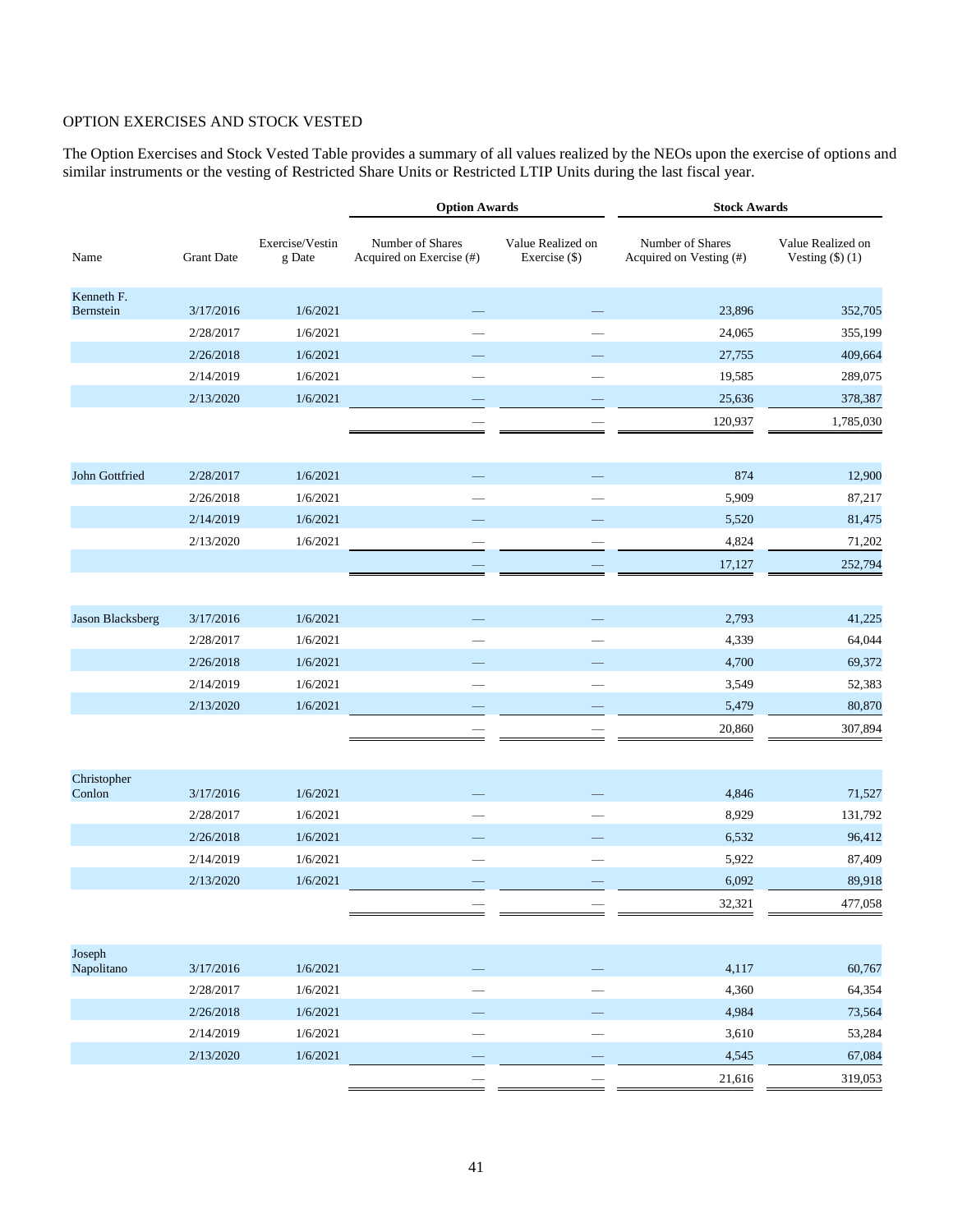(1) Value based on the market value of the Company's Common Shares on the vesting date. The closing price of the Company's Common Shares was \$14.76 on January 6, 2021.

## **EMPLOYMENT AND SEVERANCE AGREEMENTS WITH NAMED EXECUTIVE OFFICERS**

The Company has entered into an employment agreement with Mr. Bernstein and severance agreements with each of the other NEOs.

#### *Kenneth F. Bernstein Amended and Restated Employment Agreement*

On March 31, 2014, the Company and Kenneth F. Bernstein entered into an amended and restated employment agreement, which extended his position as President and Chief Executive Officer for three years, renewable for successive yearly periods thereafter. Under the agreement, Mr. Bernstein is subject to a 15-month post-termination non-compete and non-poaching provision if his employment terminates under certain circumstances. Mr. Bernstein's base salary is subject to an annual review and adjustment by the Board of Trustees, based on recommendations of the Compensation Committee.

Each year during the term of Mr. Bernstein's employment, the full Board of Trustees (excluding Mr. Bernstein), at the Compensation Committee's recommendation, considers Mr. Bernstein for an incentive bonus (to be determined by the Compensation Committee and recommended for approval to the full Board of Trustees) and discretionary bonuses payable in cash, Restricted Share Units, options, Restricted LTIP Units, or any combination thereof, as the Board of Trustees and the Compensation Committee may approve. Mr. Bernstein is also entitled to participate in all benefit plans, health insurance, disability, retirement and incentive compensation plans generally available to the Company's executives.

#### *Severance Agreements for Named Executive Officers Other than Mr. Bernstein*

The Company has entered into severance agreements with each of the NEOs other than Mr. Bernstein. These agreements provide for certain termination or severance payments to be made by the Company to a NEO in the event of his/her termination of employment as the result of his/her Death, Disability, discharge for Cause or Without Cause, resignation or a termination by the NEO for Good Reason or upon a Change of Control (the terms, "Death," "Disability," "Cause," "Without Cause," "Good Reason" and "Change of Control" each as defined below). If the NEO's employment is terminated either because he/she is discharged without Cause or due to a termination by the NEO for Good Reason, the Company will be required to make a lump sum payment equal to among other things, unpaid salary and bonus, severance and pro rata bonus, each paid in accordance with the terms and conditions of such agreements. These payments will be reduced to the extent that they would otherwise be considered parachute payments within the meaning of Section 280G of the Code.

#### **Cause**

The Company has the right to terminate a NEO's employment for "Cause", which is defined to mean the NEO has: (A) deliberately made a misrepresentation in connection with, or willfully failed to cooperate with, a bona fide internal investigation or an investigation by regulatory or law enforcement authorities, after being instructed by the Company to cooperate, or willfully destroyed or failed to preserve documents or other materials known to be relevant to such investigation, or willfully induced others to fail to cooperate or to produce documents or other materials; (B) materially breached (other than as a result of the NEO's incapacity due to physical or mental illness or death) his/her material duties hereunder, which breach is demonstrably willful and deliberate on NEO's part, is committed in bad faith or without reasonable belief that such breach is in the best interests of the Company and such breach is not cured within a reasonable period of time after written notice from the Company specifying such breach (but in any event, no less than 90 days thereafter) in which NEO is diligently pursuing cure; (C) engaged in conduct constituting a material act of willful misconduct in connection with the performance of his/her duties, including, without limitation, misappropriation of funds or property of the Company other than the occasional customary and de minimis use of Company property for personal purposes; (D) materially violated a material Company policy, including but not limited to a policy set forth in the Company's employee handbook; (E) disparaged the Company, its officers, trustees, employees or partners; or (F) committed a felony or misdemeanor involving moral turpitude, deceit, dishonesty or fraud.

#### **Death**

A NEO's employment will terminate upon his/her death ("Death").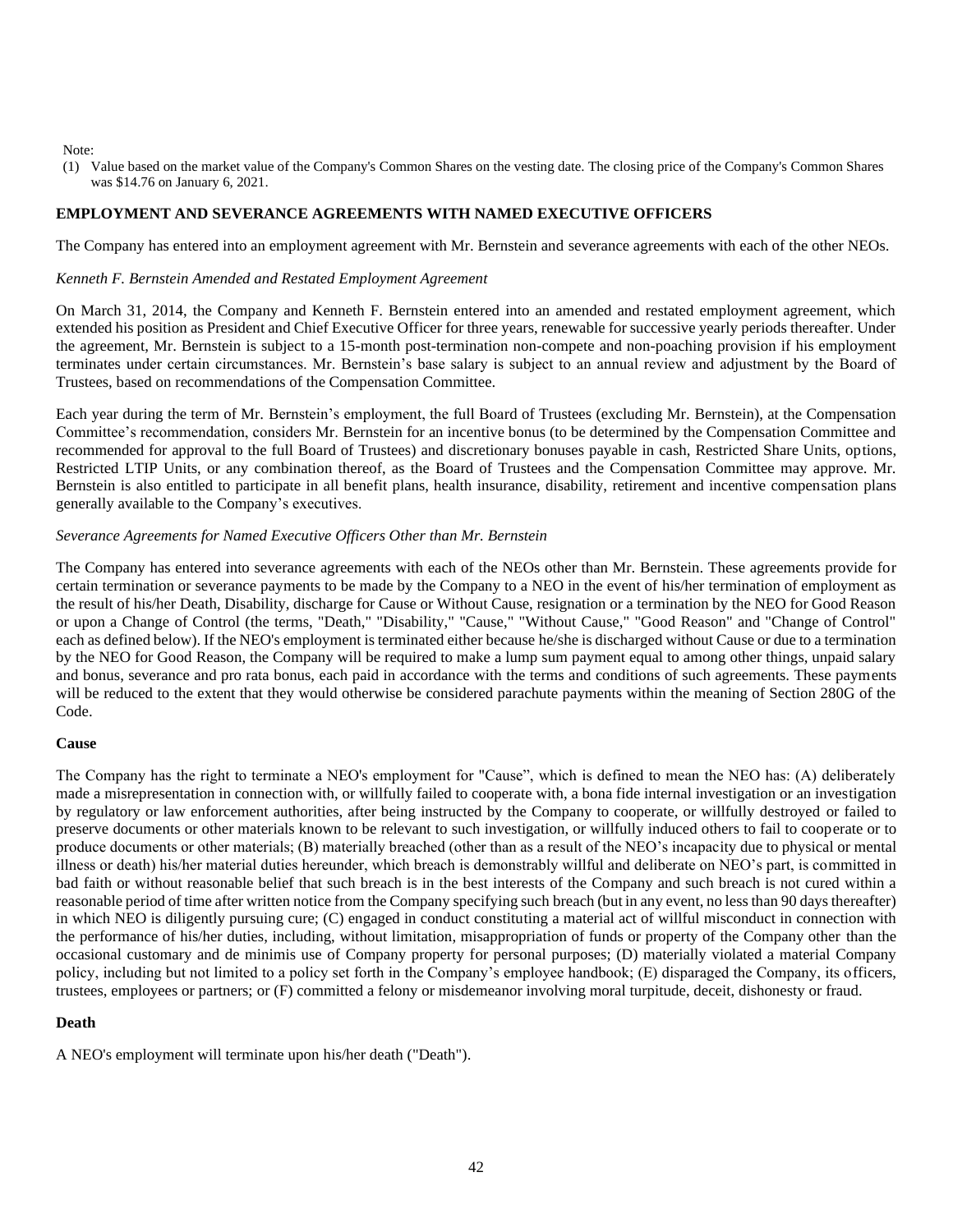# **Disability**

The Company has the right to terminate a NEO's employment due to "Disability" in the event that there is a reasonable determination by the Company that the NEO has become physically or mentally incapable of performing his/her duties under the agreement and such Disability has disabled the NEO for a cumulative period of 180 days within a twelve-month period.

#### **Good Reason**

A NEO has the right to terminate his employment for "Good Reason," which is defined to mean: (A) upon the occurrence of any material breach of this Agreement by the Company; (B) without NEO's consent, a material, adverse alteration in the nature of the NEO's duties, responsibilities or authority, or in the 18-month period following a Change of Control only, upon the determination by the NEO (which determination will be conclusive and binding upon the parties hereto provided it has been made in good faith and in all events will be presumed to have been made in good faith unless otherwise shown clear and convincing evidence) that a material negative change in circumstances has occurred following a Change of Control; (C) without NEO's consent, upon a reduction in the NEO's base salary or a reduction of 10% or greater in NEO's other compensation and employee benefits (which includes a 10% or greater reduction in target cash and equity bonus, or a 10% or greater reduction in total bonus opportunity, but in all cases excludes any grants made under the Long-Term Incentive Alignment Program); or (D) if the Company relocates the NEO's office requiring the NEO to increase his/her commuting time by more than one hour, or in the 18-month period following a Change of Control only, upon the Company requiring the NEO to travel away from the NEO's office in the course of discharging the NEO's responsibilities or duties under the agreement at least 20% more than was required of the NEO in any of the three full years immediately prior to the Change of Control, without, in either case, the NEO's prior written consent. Any notice under the agreement by the NEO must be made within 90 days after the NEO first knows or has reason to know about the occurrence of the event alleged to be Good Reason.

### **Without Cause**

The Company has the right to terminate a NEO's employment without Cause.

### **Upon a Change of Control and Termination**

The NEOs may be entitled to benefits upon a Change of Control and termination of their employment as discussed below.

"Change of Control" has the meaning as set forth in the employment agreement or severance agreements, as applicable.

### **SPECIFIC CIRCUMSTANCES THAT WOULD TRIGGER PAYMENTS UNDER THE EMPLOYMENT AND SEVERANCE AGREEMENTS AND POTENTIAL PAYMENTS UPON TERMINATION OR CHANGE OF CONTROL**

The specific circumstances that would trigger payments and amount of compensation that would be paid by the Company under Mr. Bernstein's employment agreement and the other NEOs' severance agreements are as follows:

# *Compensation upon Termination of Employment by the Company for Cause or Voluntarily By the NEO*

In the event the Company terminates a NEO's employment for Cause, or a NEO voluntarily terminates his employment without Good Reason, the Company will pay that NEO any unpaid annual base salary at the rate then in effect accrued through and including the date of termination and any accrued vacation pay. In addition, in such event, the NEO will be entitled to exercise any options which, as of the date of termination, have vested and are exercisable in accordance with the terms of the applicable option grant agreement or plan. All options, long-term incentive partnership interests ("LTIP Units"), other share-based or other incentive awards, and any grants under the Long-Term Incentive Alignment Program ("FIAP") which have not vested on the date of termination will automatically terminate and be forfeited.

### *Compensation under Mr. Bernstein's Employment Agreement upon Termination of Employment upon Death, Disability, Without Cause or for Good Reason or Change of Control and Termination of Employment*

In the event of termination by the Company of Mr. Bernstein's employment as a result of his Death, Disability, Without Cause or by Mr. Bernstein for Good Reason, subject to the execution of a release of claims by Mr. Bernstein (other than in the case of Death), the Company is obligated to pay or provide to Mr. Bernstein, his estate or personal representative, the following: (i) any unpaid accrued salary through and including the date of termination; plus (ii) an amount equal to three times his current salary; (iii) an additional amount equal to three times the average of the cash value of the bonuses (whether awarded as cash incentive bonuses or in Restricted Share Units or Restricted LTIP Units, the value of the latter to be calculated as of the date of the award) awarded to Mr. Bernstein for each of the last two years immediately preceding the year in which Mr. Bernstein's employment is terminated; (iv) a further amount computed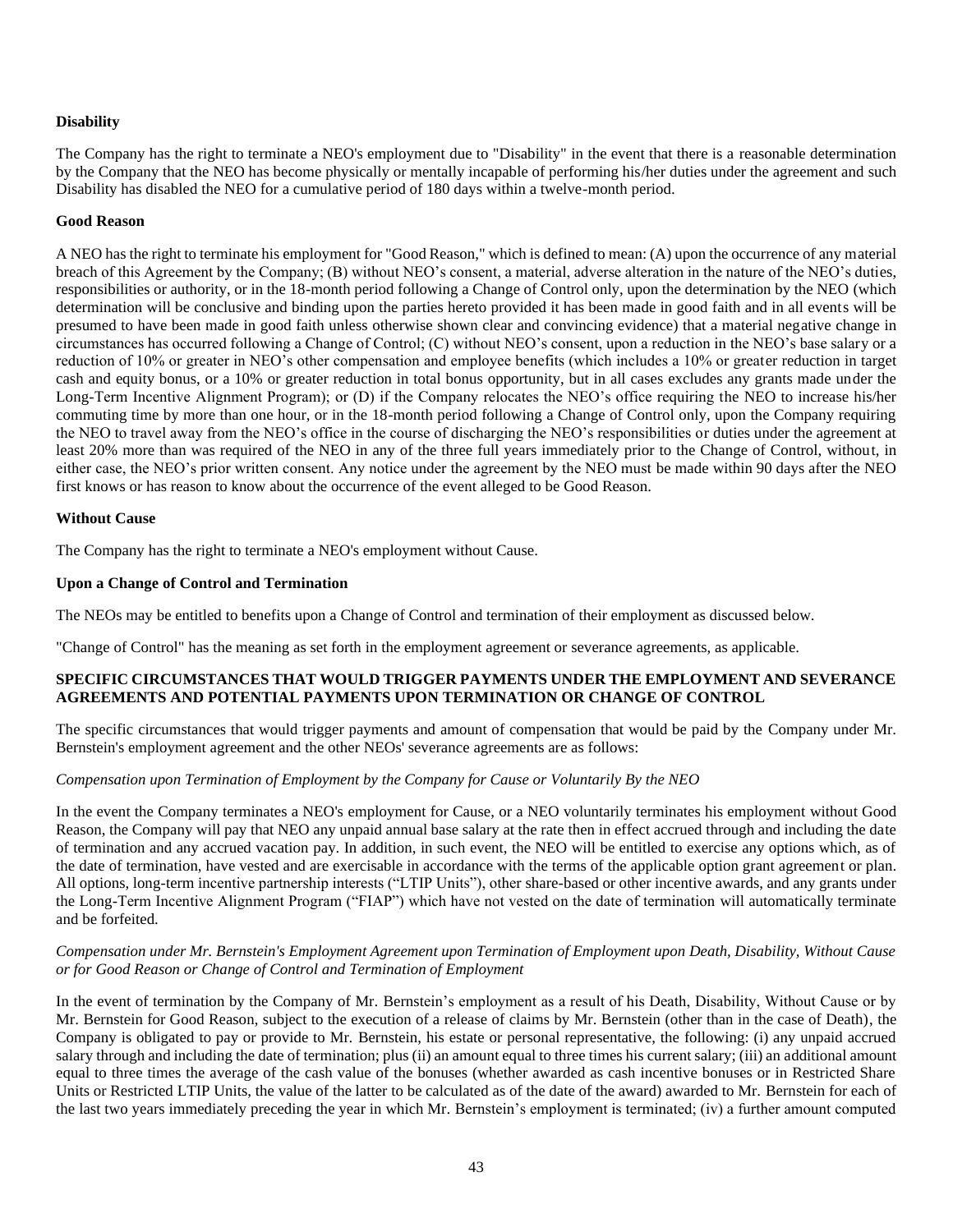at an annualized rate equal to the average of the cash incentive bonuses awarded to Mr. Bernstein for each of the last two years, prorated for the year of termination; (v) reimbursement of expenses incurred prior to date of termination; (vi) all incentive compensation payments whether share based or otherwise that are subject to a vesting schedule including Restricted Share Units, Restricted LTIP Units and options shall immediately vest as of the date of the termination; and (vii) continuation of health coverage for two years with the exception of termination upon Death. Following a Change of Control together with either a termination Without Cause or by Mr. Bernstein for Good Reason within 12 months thereafter, the Company will be obligated to make the same payments described above. Mr. Bernstein is not entitled to any additional Change of Control benefit.

## *Compensation under the Severance Agreements upon Termination of Employment upon Death, Disability, Without Cause or By Other Named Executive Officers for Good Reason or Change of Control and Termination of Employment*

In the event of termination by the Company of the employment of a NEO as a result of the NEO's Death or Disability, the Company is obligated to pay or provide such NEO, the following: (i) any unpaid accrued salary through and including the date of termination, (ii) an amount equal to one times the current annual base salary; (iii) an additional amount equal to one times the average cash bonus (whether electively taken as cash or equity) awarded for each of the last two years immediately preceding the year in which the NEO's employment is terminated; (iv) a pro-rata portion of such NEO's bonus (based upon the average of the last two years' bonuses); (v) reimbursement of expenses incurred prior to date of termination; and (vi) COBRA health continuation for one year. All share options and other share, LTIP, FIAP or incentive-based awards that are scheduled to vest solely on the NEO's continued employment through each applicable vesting date will immediately vest as of the date of the termination; and all awards subject to performance-based vesting will remain outstanding until the conclusion of the applicable performance period as set forth in the respective award grant agreement.

In the event of termination by the Company of the employment of a NEO without Cause or by the NEO for Good Reason not in connection with a Change of Control, the Company is obligated to pay or provide to the NEO the full benefits described above. In addition, a NEO will be entitled to receive an amount equal to one times the current annual base salary and the average cash bonus (whether electively taken as cash or equity) awarded for each of the last two years immediately preceding the year in which the NEO's employment is terminated. All share options and other share, LTIP, FIAP or incentive-based awards that are scheduled to vest solely on the NEO's continued employment through each applicable vesting date will immediately vest as of the date of the termination; and all awards subject to performance-based vesting will continue to be governed by the applicable award agreement.

Following a Change of Control together with either Termination Without Cause or for Good Reason, the Company is obligated to pay or provide to the NEO the full benefits described above under Termination without Cause or for Good Reason not in connection with a Change of Control. In addition, the NEO will be entitled to receive an amount equal to 0.75 times the current annual base salary and the average of the cash value of the bonuses (whether electively taken as cash or equity) awarded for each of the last two years immediately preceding the year in which the NEO's employment is terminated; and continued medical benefits of said NEO for an additional six months. All share options and other share, LTIP, FIAP or incentive-based awards that are scheduled to vest solely on the NEO's continued employment through each applicable vesting date will immediately vest as of the date of the consummation of a Change of Control; and all awards subject to performance-based vesting will continue to be governed by the applicable award agreement.

#### *Acceleration of Vesting and Forfeiture of Awards under Share Incentive Plans*

In addition to the termination payments discussed above, the Share Incentive Plans provide for accelerated vesting of awards in certain circumstances involving a Change of Control of the Company. These plans also provide for forfeiture of awards in certain circumstances, such as in the event of a termination for cause.

# **POTENTIAL PAYMENTS TO NAMED EXECUTIVE OFFICERS UPON TERMINATION**

The following table estimates the potential payments and benefits to the NEOs upon termination of employment and Change of Control, assuming the event occurred on December 31, 2021. These estimates do not reflect the actual amounts that would be paid to such persons, which would only be known at the time they become eligible for payment and would only be payable if the specified event occurs.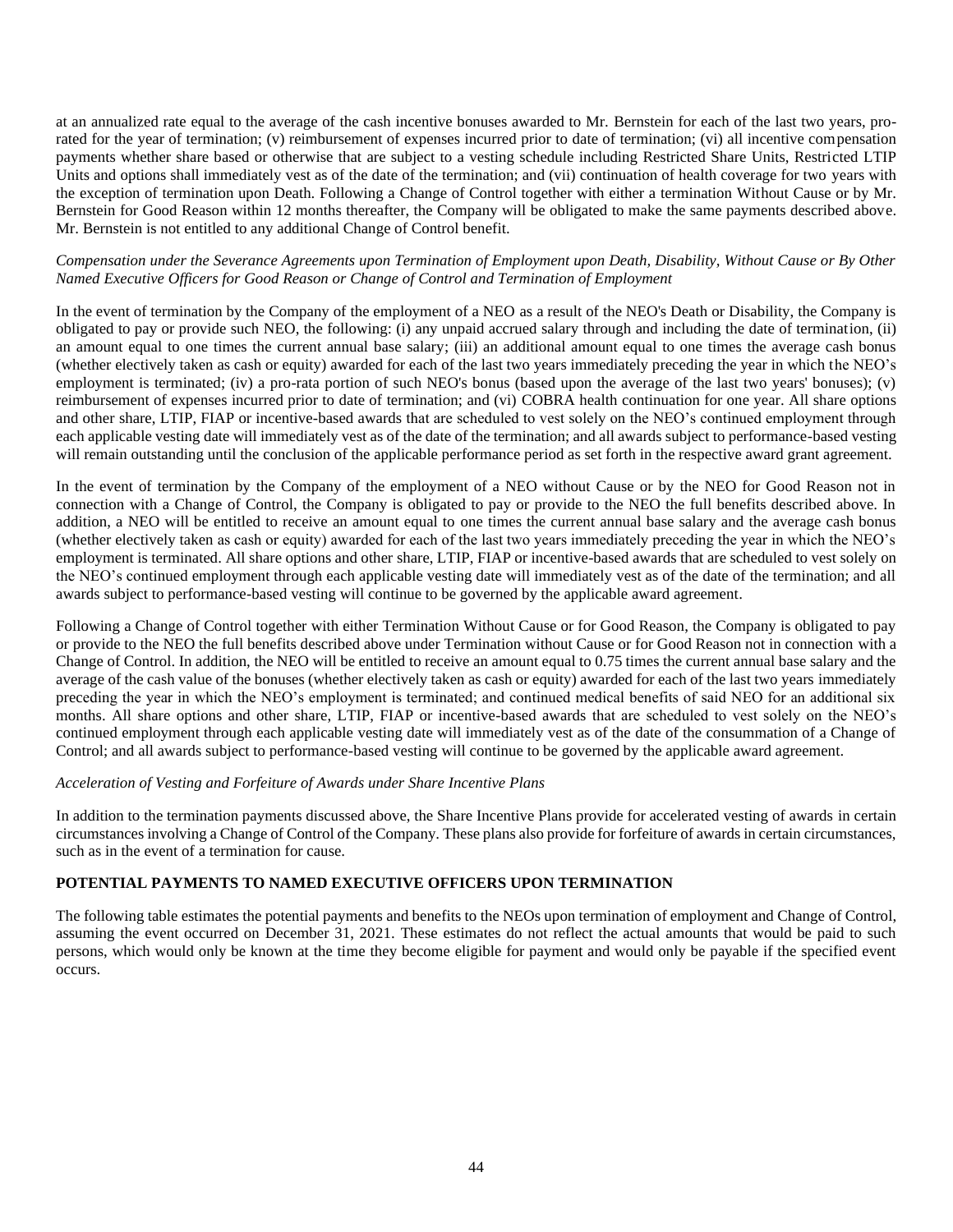| Name                                  | Cash Severance $(\$)$ (1) | Bonus Severance (\$) |     | <b>Options Awards</b><br>$($ \$) | Stock Awards (\$)<br>(4)(5) | Other Benefits (\$)<br>(6) |
|---------------------------------------|---------------------------|----------------------|-----|----------------------------------|-----------------------------|----------------------------|
|                                       |                           |                      |     |                                  |                             |                            |
| Kenneth F. Bernstein                  |                           |                      |     |                                  |                             |                            |
| For Cause or Voluntary<br>Resignation |                           |                      |     |                                  |                             |                            |
| Death                                 | 2,100,000                 | 15,214,515           | (2) |                                  | 10,655,396                  |                            |
| Disability                            | 2,100,000                 | 15,214,515           | (2) |                                  | 10,655,396                  | 45,202                     |
| Good Reason                           | 2,100,000                 | 15,214,515           | (2) |                                  | 10,655,396                  | 45,202                     |
| <b>Without Cause</b>                  | 2,100,000                 | 15,214,515           | (2) |                                  | 10,655,396                  | 45,202                     |
| Change of Control and<br>Termination  | 2,100,000                 | 15,214,515           | (2) |                                  | 10,655,396                  | 45,202                     |
| Change of Control                     |                           |                      | (2) |                                  | 10,655,396                  |                            |
| John Gottfried                        |                           |                      |     |                                  |                             |                            |
| For Cause or Voluntary<br>Resignation |                           |                      |     |                                  |                             |                            |
| Death                                 | 463,000                   | 795,538              | (3) |                                  | 2,531,647                   | 22,601                     |
| Disability                            | 463,000                   | 795,538              | (3) |                                  | 2,531,647                   | 22,601                     |
| Good Reason                           | 926,000                   | 1,193,307            | (3) |                                  | 2,531,647                   | 22,601                     |
| <b>Without Cause</b>                  | 926,000                   | 1,193,307            | (3) |                                  | 2,531,647                   | 22,601                     |
| Change of Control and                 |                           |                      |     |                                  |                             |                            |
| Termination                           | 1,273,250                 | 1,491,634            | (3) |                                  | 2,531,647                   | 33,901                     |
| Change of Control                     |                           |                      | (3) |                                  | 2,531,647                   |                            |
| <b>Christopher Conlon</b>             |                           |                      |     |                                  |                             |                            |
| For Cause or Voluntary<br>Resignation |                           |                      |     |                                  |                             |                            |
| Death                                 | 457,000                   | 1,277,098            | (3) |                                  | 3,118,339                   | 22,601                     |
| Disability                            | 457,000                   | 1,277,098            | (3) |                                  | 3,118,339                   | 22,601                     |
| Good Reason                           | 914,000                   | 1,915,647            | (3) |                                  | 3,118,339                   | 22,601                     |
| <b>Without Cause</b>                  | 914,000                   | 1,915,647            | (3) |                                  | 3,118,339                   | 22,601                     |
| Change of Control and<br>Termination  | 1,256,750                 | 2,394,559            | (3) |                                  | 3,118,339                   | 33,901                     |
| Change of Control                     |                           |                      | (3) |                                  | 3,118,339                   |                            |
| Joseph Napolitano                     |                           |                      |     |                                  |                             |                            |
| For Cause or Voluntary<br>Resignation |                           |                      |     |                                  |                             |                            |
| Death                                 | 365,000                   | 668,443              | (3) |                                  | 1,858,213                   | 22,576                     |
| Disability                            | 365,000                   | 668,443              | (3) |                                  | 1,858,213                   | 22,576                     |
| Good Reason                           | 730,000                   | 1,002,665            | (3) |                                  | 1,858,213                   | 22,576                     |
| Without Cause                         | 730,000                   | 1,002,665            | (3) |                                  | 1,858,213                   | 22,576                     |
| Change of Control and<br>Termination  | 1,003,750                 | 1,253,331            | (3) |                                  | 1,858,213                   | 33,864                     |
| Change of Control                     |                           |                      | (3) |                                  | 1,858,213                   |                            |

# **POTENTIAL PAYMENTS UPON TERMINATION OR CHANGE OF CONTROL**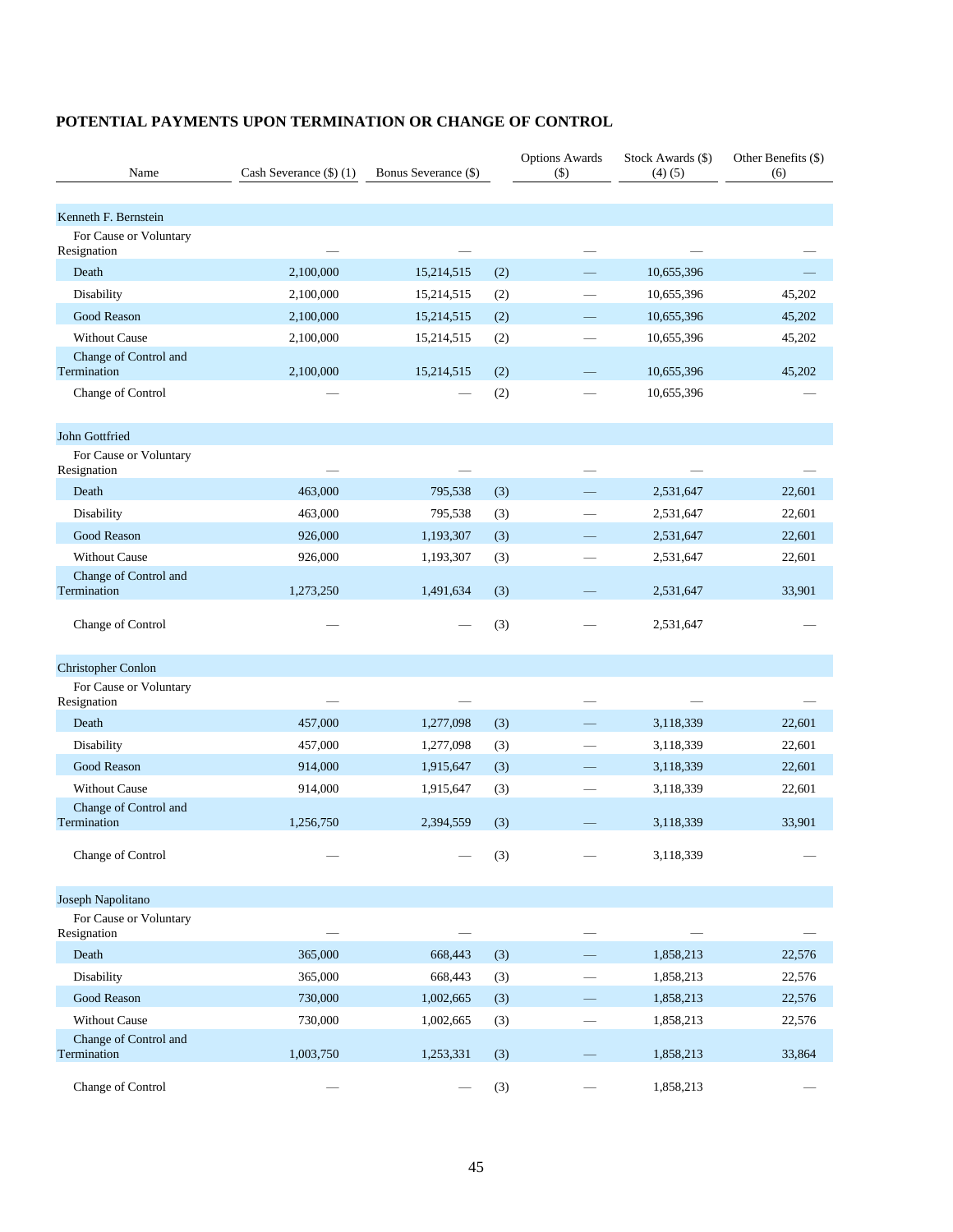| Jason Blacksberg                      |           |           |     |                                |           |        |
|---------------------------------------|-----------|-----------|-----|--------------------------------|-----------|--------|
| For Cause or Voluntary<br>Resignation |           |           |     |                                |           |        |
| Death                                 | 445,000   | 811,057   | (3) |                                | 2,097,840 | 22,601 |
| Disability                            | 445,000   | 811,057   | (3) |                                | 2,097,840 | 22,601 |
| Good Reason                           | 890,000   | 1,216,586 | (3) |                                | 2,097,840 | 22,601 |
| <b>Without Cause</b>                  | 890,000   | 1,216,586 | (3) | $\overbrace{\hspace{25mm}}^{}$ | 2,097,840 | 22,601 |
| Change of Control and<br>Termination  | 1,223,750 | 1,520,732 | (3) |                                | 2,097,840 | 33,901 |
| Change of Control                     |           |           | (3) |                                | 2,097,840 |        |
|                                       |           |           |     |                                |           |        |

- (1) Reflects three years of severance salary for Mr. Bernstein. For the other NEOs, reflects one year of severance salary in the case of termination as a result of Death or Disability, two years of severance salary in the case of termination by the Company Without Cause or by the NEO for Good Reason not in connection with a Change in Control and 2.75 years of severance salary in the case of a Change of Control together with either termination Without Cause or for Good Reason.
- (2) Reflects three years of severance bonuses and a pro-rated cash bonus for Mr. Bernstein.
- (3) Reflects one year of severance bonus and a pro-rated cash bonus in the case of termination as a result of Death or Disability, two years of severance bonus and a pro-rated cash bonus in the case of termination by the Company Without Cause or by the NEO for Good Reason not in connection with a Change in Control and 2.75 years of severance bonus and a pro-rated cash bonus in the case of a Change of Control together with either termination Without Cause or for Good Reason.
- (4) Reflects the payment upon the immediate vesting of all Restricted Share Units and Restricted LTIP Units with the exception of those subject to performance measurement periods. In the case of Restricted Share Units and Restricted LTIP Units subject to performance measurement periods, they will remain unvested until such time as the measurement period is completed and will be measured at that time. For the purposes of this table, those Restricted Share Units and Restricted LTIP Units have been valued at their threshold amount.
- (5) Restricted Share payments based on the number of shares times \$21.83, the closing price of the Company's Common Shares on December 31, 2021.
- (6) Represents health coverage.

#### **CEO Compensation Pay Ratio**

For 2021, the Company estimated the ratio between the CEO's total compensation and the median annual total compensation of all employees (except the CEO). In searching for the median employee, base compensation totals in 2021 were considered. The "Median Employee" was identified using the base compensation of all full-time, part-time, and temporary employees employed by the Company on December 31, 2021, then the Median Employee's compensation was calculated under the Summary Compensation Table rules. The CEO had annual total compensation of \$5,645,279 and the Median Employee had annual total compensation of \$111,000. Therefore, the CEO's annual total compensation is estimated as 51 times that of the median of the annual total compensation of all employees. Given the different methodologies that various public companies will use to determine an estimate of their pay ratio, the estimated ratio reported above should not be used as a basis for comparison between companies.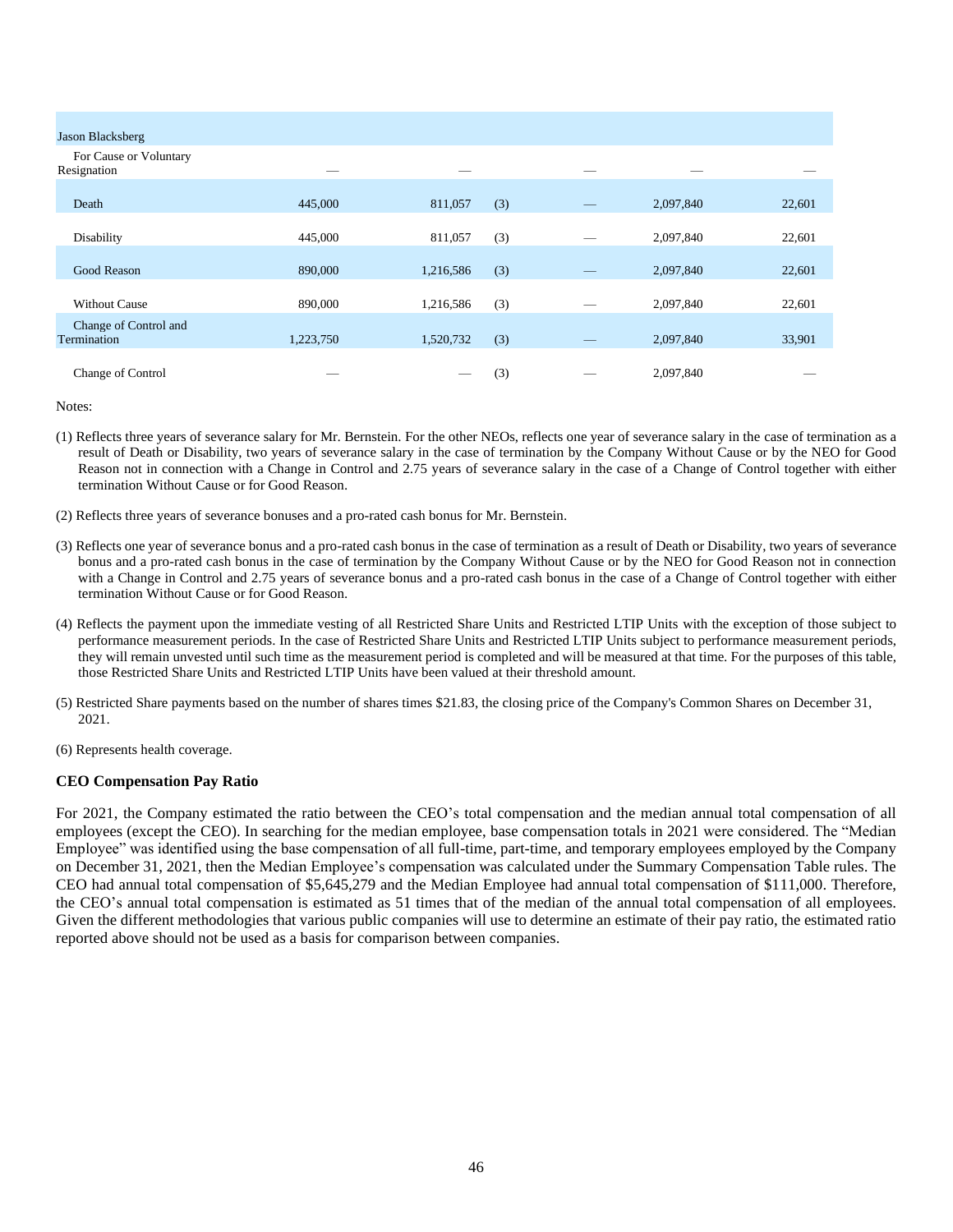### **BOARD OF TRUSTEES COMPENSATION**

Each Trustee who is not also an officer and full-time employee of the Company or the Operating Partnership receives the following trustee compensation:

| Annual cash fee                                                                           | \$<br>75,000 |
|-------------------------------------------------------------------------------------------|--------------|
| Annual equity fee (payable in Restricted Share Units or<br><b>Restricted LTIP Units</b> ) | 100,000      |
| <b>Additional Annual Cash Fees:</b>                                                       |              |
| Lead Trustee                                                                              | 100,000      |
| Audit Committee Chair                                                                     | 25,000       |
| Other Committee Chair                                                                     | 15,000       |

The Restricted Share Units or Restricted LTIP Units issued to Trustees in the above table vest over three years with 33% vesting on each of the next three anniversaries of the grant date. Trustees have the option to convert all or part of any cash payment due to them to Common Shares or LTIP Units with a vesting period of one year at a 10% discount to the preceding 20-day average share price from the date of the 2021 Annual Meeting. No dividends are paid currently on Restricted Share Units but instead cumulate and are paid when they vest.

Trustees who are officers and full-time employees of the Company or its subsidiaries receive no separate compensation for service as a Trustee or Committee member. Additionally, members of the Board of Trustees are reimbursed for travel and lodging expenses associated with attending meetings of the Board and committees of the Board.

Pursuant to the Company's 2006 Deferred Compensation Plan, as amended (the "Deferred Compensation Plan"), Trustees may elect to defer receipt of their annual trustee fees. Each Trustee participating in the Deferred Compensation Plan has an account, which the administrator credits with a number of Common Shares having a fair market value (as of the date of the credit) equal to the amount of the participant's compensation that the Trustee has elected to defer and would otherwise have been paid in cash or other property to the Trustee during the preceding month. The Deferred Compensation Plan generally allows the Trustees to defer receipt of their compensation and, therefore, defer paying tax on that compensation. To defer eligible compensation for any given calendar year, a Trustee must make a written election at least 30 days before the calendar year begins. The Company will credit each Trustee's deferred compensation account with additional Common Shares that (i) have a fair market value, when credited, equal to the product of any per Common Share cash dividend paid during the prior quarter and the number of Common Shares credited to the Trustee's account and (ii) equitably adjust the Trustee's account for any share dividends that would have been paid during the prior month with respect to the Common Shares credited to the Trustee's account on the last day of the prior quarter. A Trustee's account will be paid to the Trustee upon the occurrence of one or more permissible payment triggers elected by the Trustee, which may include a date certain, a change of control of the Company, or his or her separation of service from the Company and will be paid to his or her beneficiaries in the event of his or her death, in each case based on the timeframe for distributions specified in the Trustee's deferral election form. Under certain circumstances, the Board may permit a Trustee to withdraw a limited number of Common Shares from his or her account if the Trustee suffers a Hardship (as defined in the Deferred Compensation Plan).

For 2021, Ms. Luscombe elected to defer payment of her Trustee fees that are payable in Common Shares and Mr. Crocker elected to defer a portion of his Trustee fees that are payable in Cash. No other Trustee elected to defer compensation for 2021.

See the Board of Trustees Compensation Table below for a summary of the compensation paid to the members of the Board of Trustees during 2021.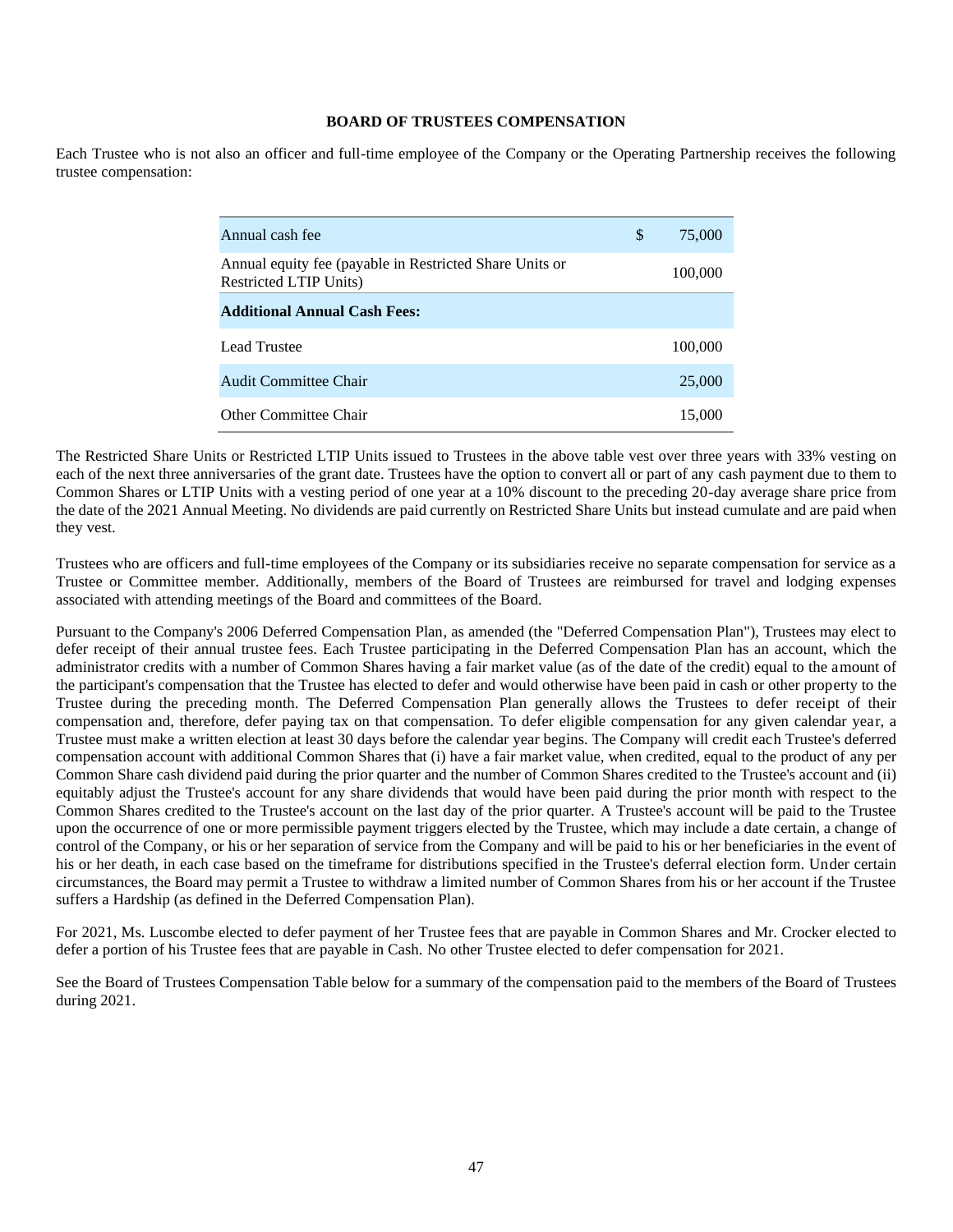#### **TRUSTEE COMPENSATION**

| Name                        | Fees Earned or<br>Paid in Cash (\$) | Stock<br>Awards (\$)<br>(2) |      | Option<br>Awards (\$) | Non-Equity Incentive<br>Plan Compensation (\$) | Change in Pension Value<br>and Nonqualified<br>Deferred Compensation<br>Earnings (\$) | All Other<br>Compensation (\$)<br>(11) |     | Total $(\$)$ |
|-----------------------------|-------------------------------------|-----------------------------|------|-----------------------|------------------------------------------------|---------------------------------------------------------------------------------------|----------------------------------------|-----|--------------|
|                             |                                     |                             |      |                       |                                                |                                                                                       |                                        |     |              |
| Lee S.<br>Wielansky (1)     | 125,000                             | 159,483                     | (3)  |                       |                                                |                                                                                       | 14,207                                 |     | 298,690      |
| Lorrence T.<br>Kellar       |                                     | 187,971                     | (4)  |                       |                                                |                                                                                       | 20,120                                 |     | 208,091      |
| Douglas Crocker<br>$\rm II$ | 75,000                              | 119,612                     | (5)  |                       |                                                |                                                                                       | 7,074                                  |     | 201,686      |
| Wendy<br>Luscombe           | 90,000                              | 102,528                     | (6)  |                       |                                                |                                                                                       | 4,650                                  | (6) | 197,178      |
|                             |                                     |                             |      |                       |                                                |                                                                                       |                                        |     |              |
| Kenneth A.<br>McIntyre      | 90,625                              | 102,528                     | (7)  |                       |                                                |                                                                                       | 1,524                                  |     | 194,677      |
|                             |                                     |                             |      |                       |                                                |                                                                                       |                                        |     |              |
| William T. Spitz            |                                     | 205,056                     | (8)  |                       |                                                |                                                                                       | 5,910                                  |     | 210,966      |
|                             |                                     |                             |      |                       |                                                |                                                                                       |                                        |     |              |
| Lynn C. Thurber             |                                     | 216,460                     | (9)  |                       |                                                |                                                                                       | 6,050                                  |     | 222,510      |
|                             |                                     |                             |      |                       |                                                |                                                                                       |                                        |     |              |
| C. David Zoba               |                                     | 187,971                     | (10) |                       |                                                |                                                                                       | 21,350                                 |     | 209,321      |

Notes:

(1) Mr. Wielansky is the Independent Lead Trustee.

- (2) Reflects 4,873 Restricted Share Units or Restricted LTIP Units granted in 2021 to each Trustee, which vest over three years with 33% vesting on each of the next three anniversaries of the grant date. The grant date per share fair value for the grants was \$21.04.
- (3) Mr. Wielansky elected to receive \$50,000 of his Annual Retainer of \$75,000 in Restricted LTIP Units. These Restricted LTIP Units were issued at a 10% discount and vest over one year.
- (4) Mr. Kellar elected to receive his Annual Retainer of \$75,000 in Restricted LTIP Units. These Restricted LTIP Units were issued at a 10% discount and vest over one year.
- (5) Mr. Crocker elected to receive his Chairperson fee of \$15,000 in Restricted Share Units. These Restricted Share Units were issued at a 10% discount and vest over one year.
- (6) Ms. Luscombe has deferred the Restricted Share Unit portion of her 2021 trustee fee of \$100,000 and dividends of \$4,650.
- (7) Mr. McIntyre's amount includes \$15,625, which was paid upon his joining the Board in March of 2021.
- (8) Mr. Spitz elected to receive the cash component of his Annual Retainer of \$75,000 and Chairperson fee of \$15,000 in Restricted Share Units. These Restricted Share Units were issued at a 10% discount and vest over one year.
- (9) Ms. Thurber elected to receive the cash component of her Annual Retainer of \$75,000 and Chairperson fee of \$25,000 in Restricted Share Units. These Restricted Share Units were issued at a 10% discount and vest over one year.
- (10) Mr. Zoba elected to receive the cash component of his Annual Retainer of \$75,000 in Restricted LTIP Units. These Restricted LTIP Units were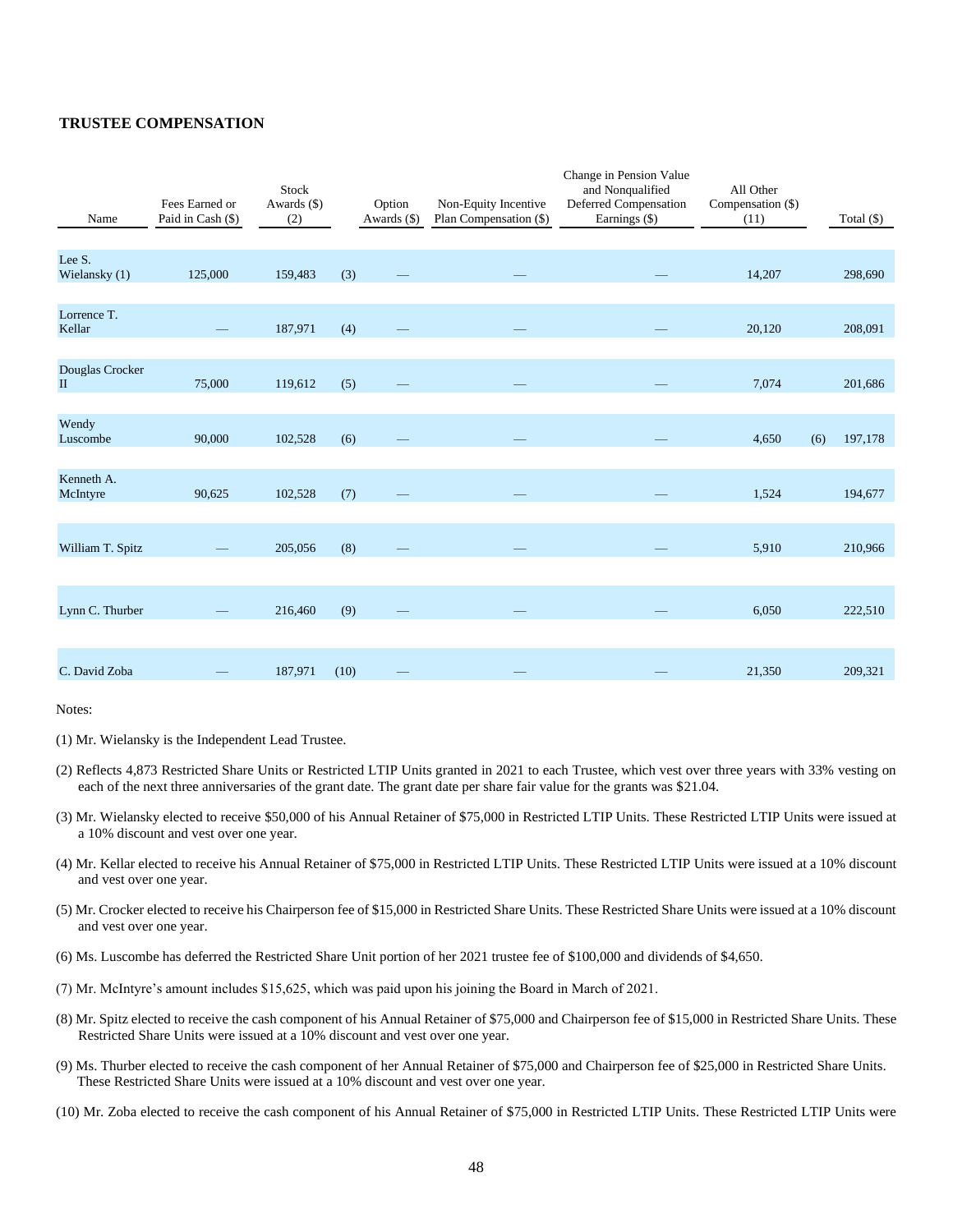issued at a 10% discount and vest over one year.

(11) Reflects cumulative dividends on unvested Restricted Share Units which vested in May 20212 and dividends paid on vested and unvested LTIP Units.

As of December 31, 2021, each independent Trustee had the following outstanding options and Restricted Share Unit or Restricted LTIP Unit awards:

### **OUTSTANDING TRUSTEE EQUITY AWARDS AT FISCAL YEAR-END**

|                       |               | <b>Option Awards</b>                                                               |                                                                                         |                                                                                 |                             |                              | <b>Stock Awards</b>                                                                     |                                                                                                    |                                                                                                    |                                                                                                                        |  |
|-----------------------|---------------|------------------------------------------------------------------------------------|-----------------------------------------------------------------------------------------|---------------------------------------------------------------------------------|-----------------------------|------------------------------|-----------------------------------------------------------------------------------------|----------------------------------------------------------------------------------------------------|----------------------------------------------------------------------------------------------------|------------------------------------------------------------------------------------------------------------------------|--|
|                       |               |                                                                                    |                                                                                         | Equity<br>Incentive<br>Plan<br>Awards:                                          |                             |                              |                                                                                         |                                                                                                    | Equity<br>Incentive<br>Plan Awards:                                                                | Equity<br><b>Incentive Plan</b><br>Awards:                                                                             |  |
| Trustee               | Grant<br>Date | Number of<br>Securities<br>Underlying<br>Unexercised<br>Options (#)<br>Exercisable | Number of<br>Securities<br>Underlying<br>Unexercised<br>Options $(\#)$<br>Unexercisable | Number of<br>Securities<br>Underlying<br>Unexercised<br>Unearned<br>Options (#) | Option<br>Exercise<br>Price | Option<br>Expiration<br>Date | Number<br>of Shares<br>or Units<br>of Stock<br>That Have<br>Not<br>Vested $(\#)$<br>(2) | Market<br>Value of<br>Shares or<br>Units of<br><b>Stock That</b><br>Have Not<br>Vested (\$)<br>(1) | Number of<br>Unearned<br>Shares, Units<br>or Other<br><b>Rights That</b><br>Have Not<br>Vested (#) | Market or<br>Payout Value<br>of Unearned<br>Shares, Units<br>or Other<br><b>Rights That</b><br>Have Not<br>Vested (\$) |  |
| Lee S.<br>Wielansky   | 5/9/2019      |                                                                                    |                                                                                         |                                                                                 |                             |                              | 1,184(3)                                                                                | 25,847                                                                                             |                                                                                                    |                                                                                                                        |  |
|                       | 5/7/2020      |                                                                                    |                                                                                         |                                                                                 |                             |                              | 5,597(4)                                                                                | 122,183                                                                                            |                                                                                                    |                                                                                                                        |  |
|                       | 5/6/2021      |                                                                                    |                                                                                         |                                                                                 |                             |                              | 2,707(5)                                                                                | 59,094                                                                                             |                                                                                                    |                                                                                                                        |  |
|                       | 5/6/2021      |                                                                                    |                                                                                         |                                                                                 |                             |                              | 4,873(6)                                                                                | 106,378                                                                                            |                                                                                                    |                                                                                                                        |  |
| Total                 |               |                                                                                    |                                                                                         |                                                                                 |                             |                              | 14,361                                                                                  | 313,502                                                                                            |                                                                                                    |                                                                                                                        |  |
|                       |               |                                                                                    |                                                                                         |                                                                                 |                             |                              |                                                                                         |                                                                                                    |                                                                                                    |                                                                                                                        |  |
| Lorrence<br>T. Kellar | 5/9/2019      |                                                                                    |                                                                                         |                                                                                 |                             |                              | 1,184(3)                                                                                | 25,847                                                                                             |                                                                                                    |                                                                                                                        |  |
|                       | 5/7/2020      |                                                                                    |                                                                                         |                                                                                 |                             |                              | 5,597(4)                                                                                | 122,183                                                                                            |                                                                                                    |                                                                                                                        |  |
|                       | 5/6/2021      |                                                                                    |                                                                                         |                                                                                 |                             |                              | 4,061(5)                                                                                | 88,652                                                                                             |                                                                                                    |                                                                                                                        |  |
|                       | 5/6/2021      |                                                                                    |                                                                                         |                                                                                 |                             |                              | 4,873(6)                                                                                | 106,378                                                                                            |                                                                                                    |                                                                                                                        |  |
| Total                 |               |                                                                                    |                                                                                         |                                                                                 |                             |                              | 15,715                                                                                  | 343,060                                                                                            |                                                                                                    |                                                                                                                        |  |
|                       |               |                                                                                    |                                                                                         |                                                                                 |                             |                              |                                                                                         |                                                                                                    |                                                                                                    |                                                                                                                        |  |
| Douglas<br>Crocker II | 5/9/2019      |                                                                                    |                                                                                         |                                                                                 |                             |                              | 888(3)                                                                                  | 19,385                                                                                             |                                                                                                    |                                                                                                                        |  |
|                       | 5/9/2019      |                                                                                    |                                                                                         |                                                                                 |                             |                              | 296(3)                                                                                  | 6,462                                                                                              |                                                                                                    |                                                                                                                        |  |
|                       | 5/7/2020      |                                                                                    |                                                                                         |                                                                                 |                             |                              | 5,597(4)                                                                                | 122,183                                                                                            |                                                                                                    |                                                                                                                        |  |
|                       | 5/6/2021      |                                                                                    |                                                                                         |                                                                                 |                             |                              | 812(5)                                                                                  | 17,726                                                                                             |                                                                                                    |                                                                                                                        |  |
|                       | 5/6/2021      |                                                                                    |                                                                                         |                                                                                 |                             |                              | 4,873(6)                                                                                | 106,378                                                                                            |                                                                                                    |                                                                                                                        |  |
| Total                 |               |                                                                                    |                                                                                         |                                                                                 |                             |                              | 12,466                                                                                  | 272,134                                                                                            |                                                                                                    |                                                                                                                        |  |

| Wendy<br>Luscombe | 5/9/2019 | and the state of the state of the state of the state of the state of the state of the state of the state of th<br>$\overline{\phantom{a}}$ | $\overline{\phantom{a}}$        | 1,184(3) | 25,847  |
|-------------------|----------|--------------------------------------------------------------------------------------------------------------------------------------------|---------------------------------|----------|---------|
|                   | 5/7/2020 | $\hspace{0.1mm}-\hspace{0.1mm}$                                                                                                            | $\hspace{0.1mm}-\hspace{0.1mm}$ | 5,597(4) | 122,183 |
|                   | 5/6/2021 | $\sim$                                                                                                                                     | $-$                             | 4,873(6) | 106,378 |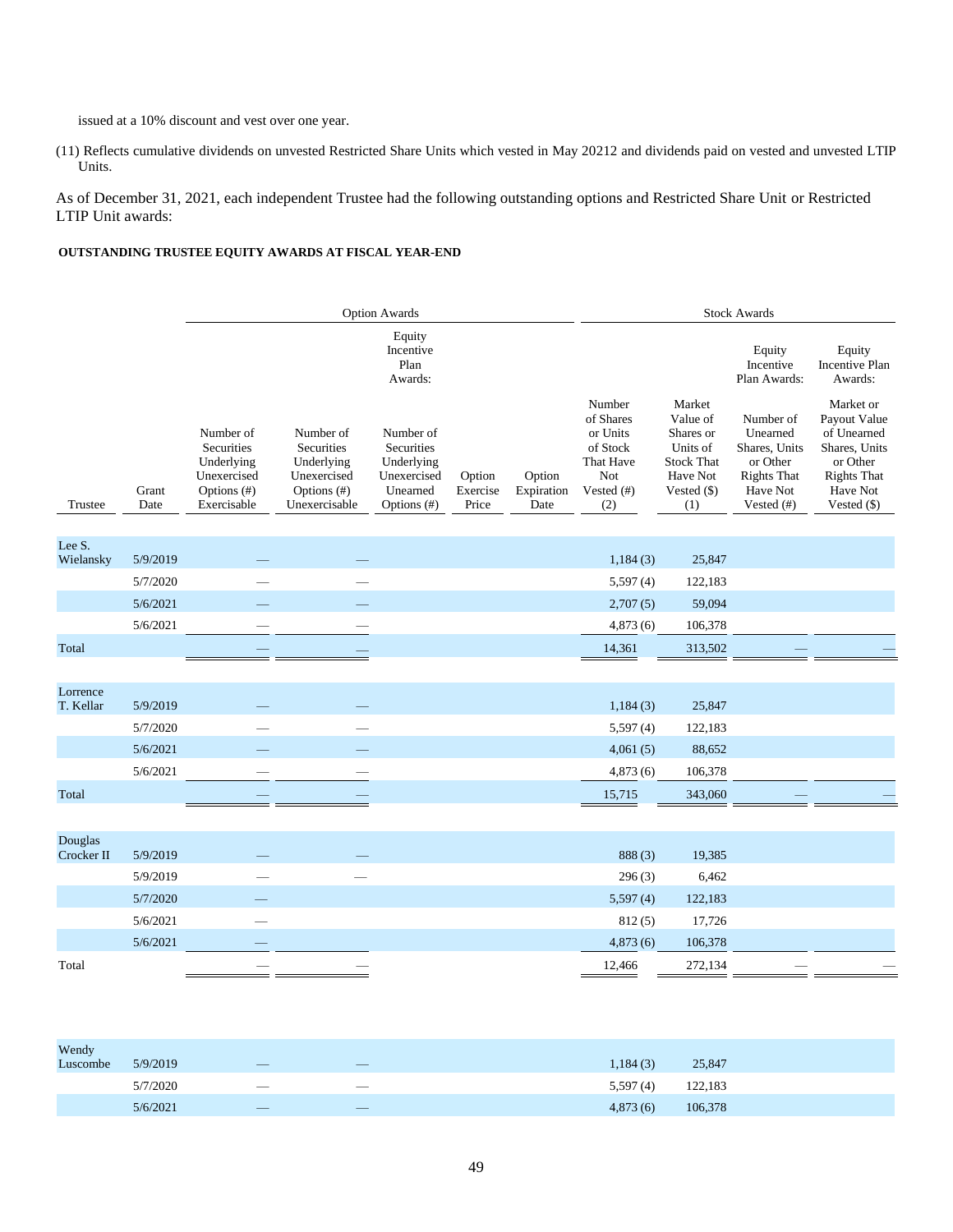| Total               |          |  | 11,654   | 254,408 |  |
|---------------------|----------|--|----------|---------|--|
| Kenneth<br>A.       |          |  |          |         |  |
| McIntyre            | 3/1/2021 |  | 828 (4)  | 18,075  |  |
|                     | 5/6/2021 |  | 4,873(6) | 106,378 |  |
| Total               |          |  | 5,701    | 124,453 |  |
|                     |          |  |          |         |  |
| William T.<br>Spitz | 5/9/2019 |  | 1,184(3) | 25,847  |  |
|                     | 5/7/2020 |  | 5,597(4) | 122,183 |  |
|                     | 5/6/2021 |  | 4,873(5) | 106,378 |  |
|                     | 5/6/2021 |  | 4,873(6) | 106,378 |  |
| Total               |          |  | 16,527   | 360,786 |  |
|                     |          |  |          |         |  |
| Lynn<br>Thurber     | 5/9/2019 |  | 1,184(3) | 25,847  |  |
|                     | 5/7/2020 |  | 5,597(4) | 122,183 |  |
|                     | 5/6/2021 |  | 5,415(5) | 118,209 |  |
|                     | 5/6/2021 |  | 4,873(6) | 106,378 |  |
| Total               |          |  | 17,069   | 372,617 |  |
|                     |          |  |          |         |  |
| C. David<br>Zoba    | 5/9/2019 |  | 1,184(3) | 25,847  |  |
|                     | 5/7/2020 |  | 5,597(4) | 122,183 |  |
|                     | 5/6/2021 |  | 4,061(5) | 88,652  |  |
|                     | 5/6/2021 |  | 4,873(6) | 106,378 |  |
| Total               |          |  | 15,715   | 343,060 |  |

(1) Market value computed by multiplying the closing market price of the Company's Common Shares of \$21.83 as of December 31, 2021 by the number of Shares or Units that have not vested.

(2) Represents time-based awards only.

(3) Restricted Share Units and Restricted LTIP Units vest over three years with the last vesting on May 9, 2022.

(4) Restricted Share Units and Restricted LTIP Units vest over three years with the last vesting on May 9, 2023.

(5) Restricted Share Units and Restricted LTIP Units vest on May 9, 2022.

(6) Restricted Share Units and Restricted LTIP Units vest over three years with the last vesting on May 9, 2024.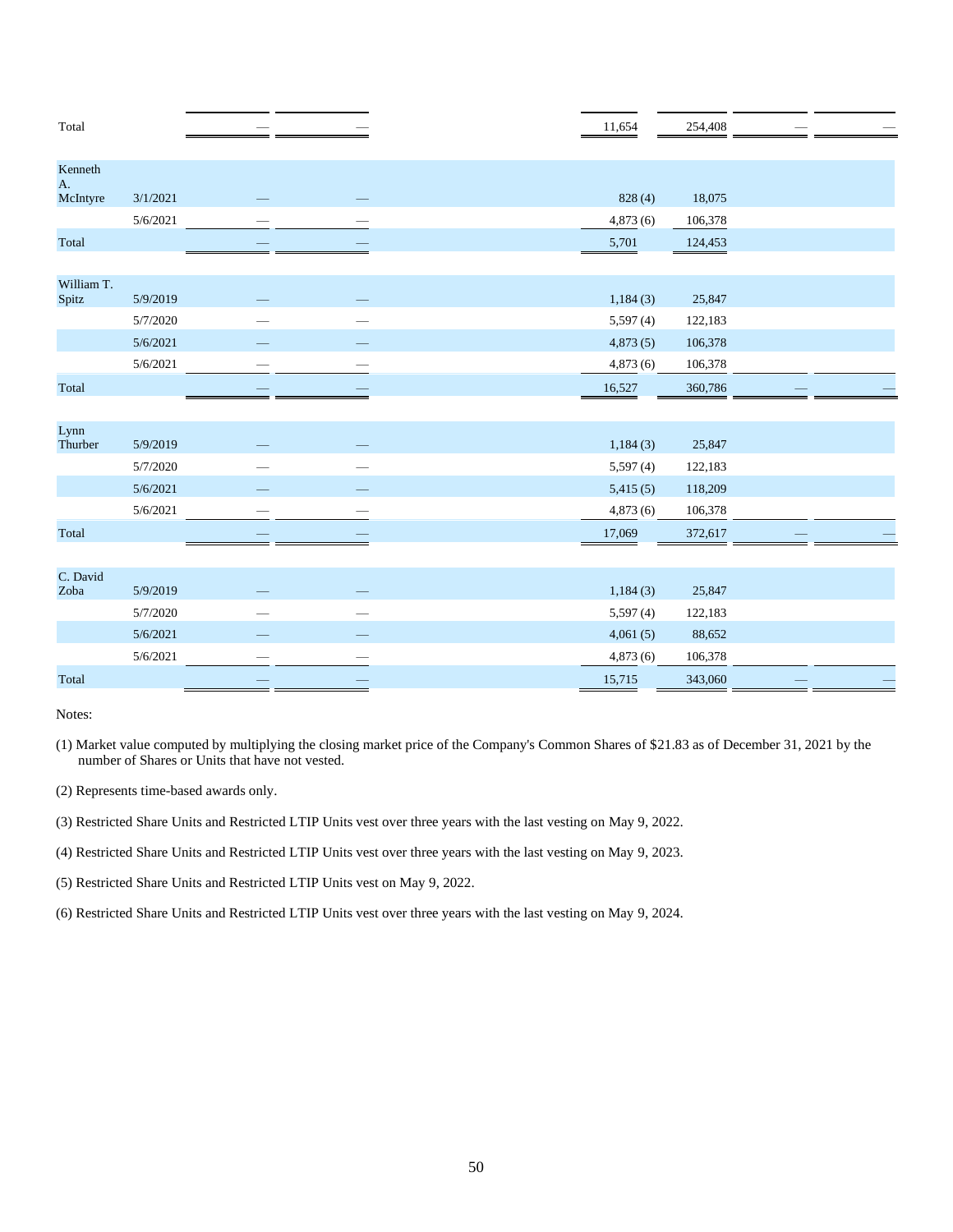### **ACADIA REALTY TRUST COMPENSATION COMMITTEE REPORT (1)**

### **Executive Summary**

The Compensation Committee has reviewed and discussed the Compensation Discussion and Analysis with management, and based on this review and discussion, has recommended to the Board of Trustees that the Compensation Discussion and Analysis be included in the annual report on Form 10-K for Acadia Realty Trust, a Maryland real estate investment trust (the "Company"), and the Company's Proxy Statement. The members of the Compensation Committee for the 2021 fiscal year were Messrs. Spitz, Crocker, and Kellar and Ms. Thurber.

## **Compensation Committee**

William T. Spitz, Chairperson Douglas Crocker II Lorrence T. Kellar Lynn C. Thurber

\_\_\_\_\_\_\_\_\_\_\_\_\_\_\_\_\_\_\_\_\_

Note:

(1) Notwithstanding anything to the contrary set forth in any of the Company's previous or future filings under the Securities Act of 1933, as amended (the "Securities Act"), or the Exchange Act, that might incorporate by reference this Proxy Statement or future filings made by the Company under those statutes, the Compensation Committee Report is not deemed filed with the SEC and shall not be deemed incorporated by reference into any of those prior filings or into any future filings made by the Company under those statutes.

# **AUDIT COMMITTEE INFORMATION**

#### **Independent Registered Public Accounting Firm Compensation**

#### *Audit Fees*

The aggregate fees billed for professional services rendered by BDO USA, LLP for the audit of the Company's consolidated financial statements as included in the Company's Form 10-K, for rendering an opinion on the Company's internal control over financial reporting and for reviews of the consolidated financial statements as included in the Company's Forms 10-Q, were \$1,287,115 and \$1,107,427 for the years ended December 31, 2021 and 2020, respectively.

In addition to the fees above, aggregate fees billed for professional services rendered by BDO USA, LLP for equity transactions aggregated \$42,092 and \$0 for the years ended December 31, 2021 and 2020, respectively.

#### *Audit Related Fees*

There were no audit related fees billed for assurance and related services by BDO USA, LLP that were not included in "Audit Fees," above, for the years ended December 31, 2021 and 2020.

### *Tax Fees*

The aggregate fees billed for professional services rendered by BDO USA, LLP for tax preparation and compliance were \$282,390 and \$299,244 for the years ended December 31, 2021 and 2020, respectively.

### *All Other Fees*

There were no other fees billed for products or services provided by BDO USA, LLP other than the services listed in "Audit Fees," "Audit Related Fees" and "Tax Fees," above, for the years ended December 31, 2021 and 2020.

#### *Policy on Pre-Approval of Independent Auditor Services*

The Audit Committee is responsible for approving the engagement of BDO USA, LLP to perform audit and non-audit services on behalf of the Company or any of its subsidiaries before BDO USA, LLP provides those services. The Audit Committee has pre-approved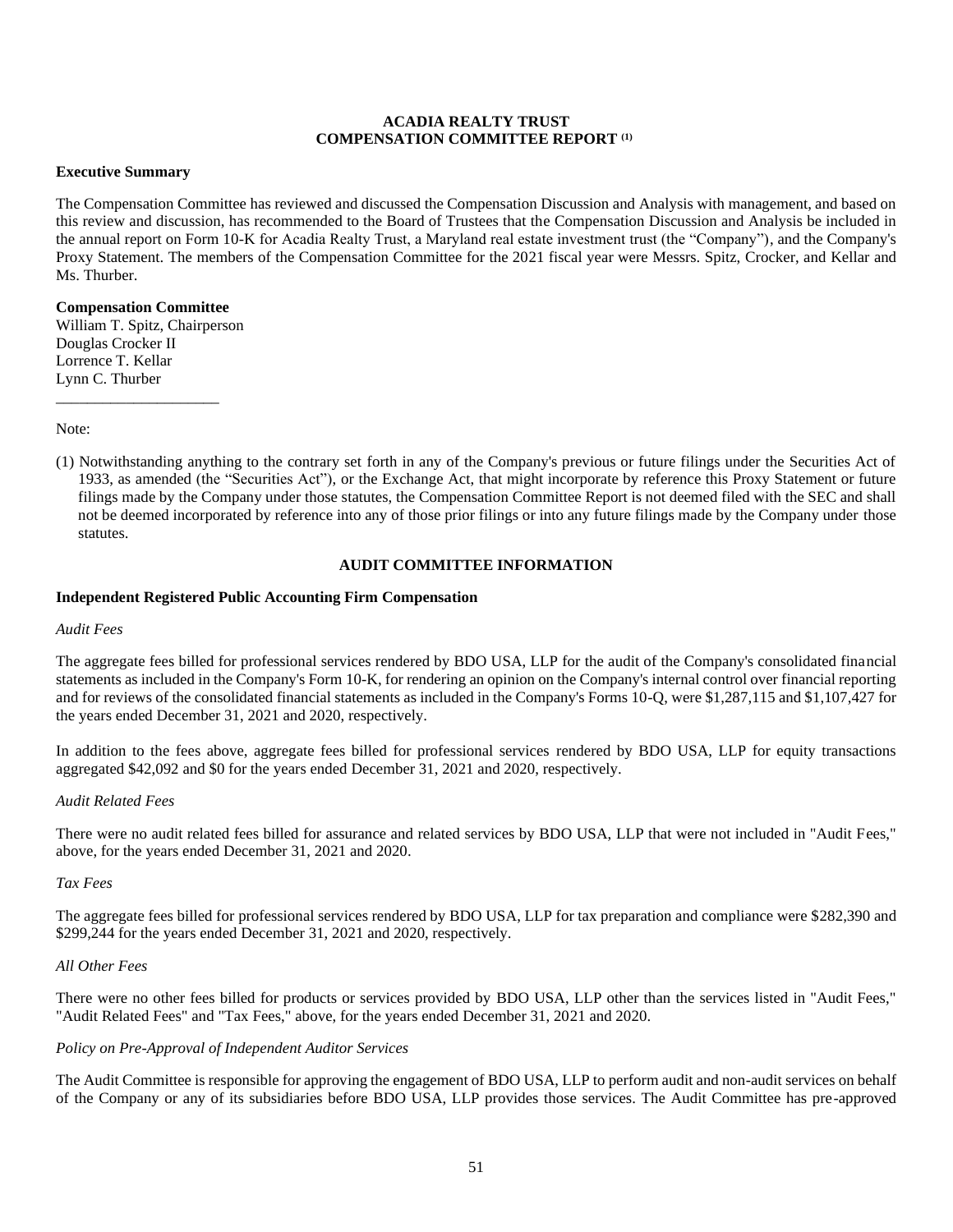services other than the audit of the Company's year-end financial statements as follows: (i) audit services in connection with financial statements of acquired properties prepared in accordance with Section 3-14 of Regulation S-X at a cost not to exceed \$100,000 per quarter; (ii) non-audit services in connection with equity issuances at a cost not to exceed \$100,000 per quarter; and (iii) other non-audit services in an amount not to exceed \$100,000 per annum. Non-audit services in excess of these limits require the approval of the Audit Committee. All fees for audit and non-audit services were approved by the Audit Committee pursuant to its charter or pursuant to the pre-approval policy discussed above.

# **REPORT OF THE AUDIT COMMITTEE (1)**

The Audit Committee presently consists of the following members of the Board of Trustees of Acadia Realty Trust, a Maryland real estate investment trust (the "Company"): Ms. Thurber, Mr. Kellar, Ms. Luscombe and Mr. Spitz, all of whom meet the independence requirements for audit committee members under the listing standards of the New York Stock Exchange.

The Audit Committee has reviewed and discussed the audited financial statements of the Company for the year ended December 31, 2021 with the Company's management. The Audit Committee has discussed with BDO USA, LLP, the Company's independent auditors, the matters required to be discussed by Public Company Accounting Oversight Board Auditing Standard No. 16 (Communication with Audit Committees).

The Audit Committee has received the written disclosures and the letter from BDO USA, LLP required by applicable requirements of the Public Company Accounting Oversight Board regarding the independent accountant's communications with the Audit Committee concerning independence and has discussed with BDO USA, LLP, its independence.

Based on the Audit Committee's review and discussions noted above, the Audit Committee recommended to the Board of Trustees that the Company's audited financial statements be included in the Company's Annual Report on Form 10-K for the fiscal year ended December 31, 2021 for filing with the Securities and Exchange Commission.

> **Audit Committee** Lynn C. Thurber, Chairperson Lorrence T. Kellar Wendy Luscombe William T. Spitz

#### Note:

(1) Notwithstanding anything to the contrary set forth in any of the Company's previous or future filings under the Securities Act or the Exchange Act that might incorporate by reference this Proxy Statement or future filings made by the Company under those statutes, the Audit Committee Report is not deemed filed with the SEC and shall not be deemed incorporated by reference into any of those prior filings or into any future filings made by the Company under those statutes. The Board of Trustees has previously adopted an Audit Committee Charter that may be found on the Company's website at www.acadiarealty.com. Please note that the information on, or available through, the Company's website is not incorporated by reference in this Proxy Statement.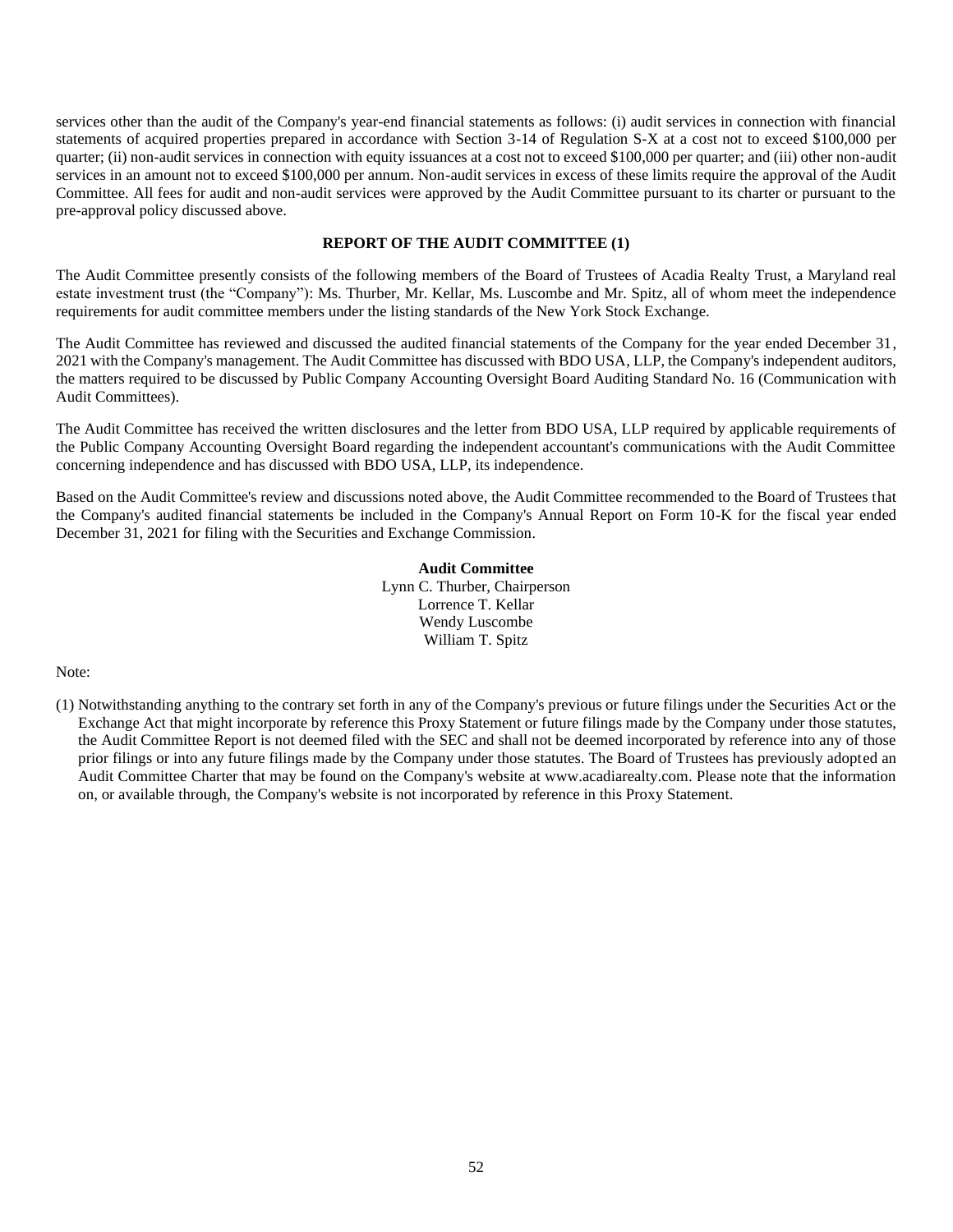# **SECURITY OWNERSHIP OF CERTAIN BENEFICIAL OWNERS AND MANAGEMENT**

The Company's authorized capital consists of 200,000,000 Common Shares. As of March 8, 2022, the Company had 93,618,738 Common Shares outstanding, which shares were held by 254 record holders. In addition, as of March 8, 2022, Acadia Realty Limited Partnership had 5,247,182 outstanding common OP Units, which are generally entitled to be exchanged on a one-for-one basis for Common Shares, and 126,781 preferred OP Units.

The Company is not aware of any person or any group within the meaning of Section 13(d)(3) of the Exchange Act that is the beneficial owner of more than 5% of any class of the Company's voting securities other than as set forth in the table below. The Company does not know of any arrangements at present, the operation of which may, at a subsequent date, result in a change in control of the Company.

The following table sets forth, as of March 8, 2022, certain information concerning the holdings of each person known to the Company to be a beneficial owner of more than 5% of the Common Shares at March 8, 2022, all Common Shares beneficially owned by each Trustee, each nominee for Trustee, each Named Executive Officer named in the Summary Compensation Table appearing elsewhere herein and by all Trustees and executive officers as a group. Each of the persons named below has sole voting power and sole investment power with respect to the shares set forth opposite his, her or its name, except as otherwise noted.

| <b>Beneficial Owners</b>                          | <b>Number of Common Shares</b><br><b>Beneficially Owned</b> |      | <b>Percent of Class</b> |
|---------------------------------------------------|-------------------------------------------------------------|------|-------------------------|
|                                                   |                                                             |      |                         |
| 5% Beneficial Owners                              |                                                             |      |                         |
| BlackRock, Inc. (1)                               | 17,281,725                                                  |      | 18.46                   |
| The Vanguard Group, Inc. (2)                      | 14,059,695                                                  |      | 15.02                   |
| Cohen & Steers, Inc. (3)                          | 10,851,526                                                  |      | 11.59                   |
| T. Rowe Price Associates, Inc. (4)                | 6,092,196                                                   |      | 6.51                    |
| State Street Corporation (5)                      | 4,918,910                                                   |      | 5.25                    |
|                                                   |                                                             |      |                         |
| Trustees and Executive Officers (6)               |                                                             |      |                         |
| Kenneth F. Bernstein                              | 1,861,501                                                   | (7)  | 1.99                    |
| John Gottfried                                    | 60,268                                                      | (8)  | $\ast$                  |
| Christopher Conlon                                | 126,517                                                     | (9)  | ∗                       |
| Joseph Napolitano                                 | 111,998                                                     | (10) | $\ast$                  |
| Jason Blacksberg                                  | 62,726                                                      | (11) | $\ast$                  |
| Douglas Crocker II                                | 63,281                                                      | (12) | $\ast$                  |
| Lorrence T. Kellar                                | 72,001                                                      | (13) | $\ast$                  |
| <b>Wendy Luscombe</b>                             | 24,245                                                      | (14) | $\ast$                  |
| Kenneth A. McIntyre                               | 414                                                         | (15) | $\ast$                  |
| William T. Spitz                                  | 51,942                                                      | (16) | $\ast$                  |
| Lynn C. Thurber                                   | 34,179                                                      | (17) | $\ast$                  |
| Lee S. Wielansky                                  | 72,342                                                      | (18) | $\ast$                  |
| C. David Zoba                                     | 37,898                                                      | (19) | $\ast$                  |
| All Executive Officers and Trustees as a<br>Group |                                                             |      |                         |
| $(13$ persons)                                    | 2,579,312                                                   | (20) | 2.75                    |

Notes:

\* Represents less than 1%.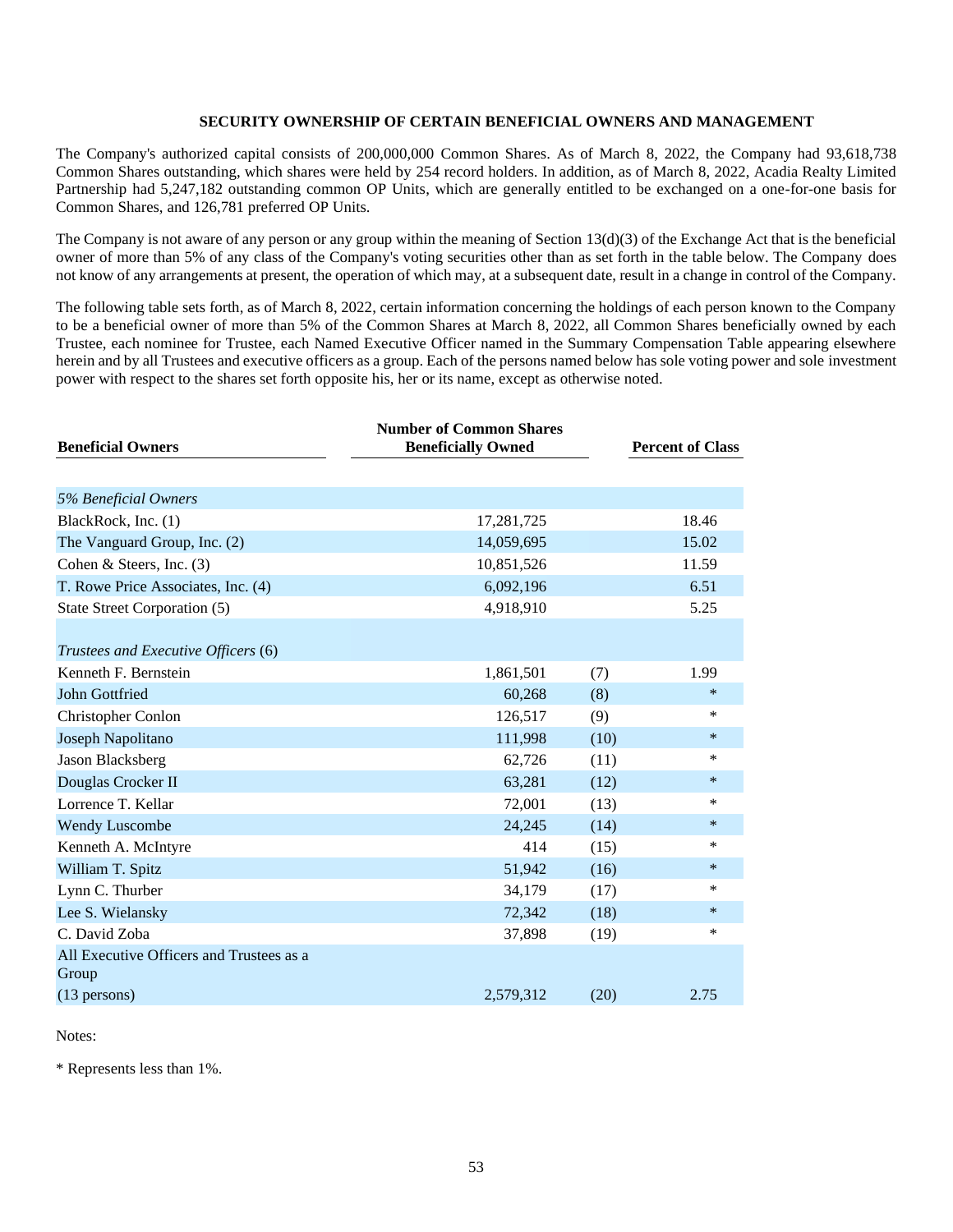(1) Other than the information relating to its percentage of ownership of the Company's Common Shares, the beneficial ownership information with respect to BlackRock, Inc. is based solely on a Schedule 13G/A BlackRock, Inc. filed with the SEC on January 27, 2022 (the "BlackRock 13G/A").

The principal business office address of BlackRock, Inc. is 55 East  $52<sup>nd</sup>$  Street, New York, NY 10055. According to the BlackRock, Inc. 13G/A, the reporting entities ownership of the Company's Common Shares is as follows:

|                 | Number of shares beneficially owned by each reporting person with: |                               |                           |                                    |
|-----------------|--------------------------------------------------------------------|-------------------------------|---------------------------|------------------------------------|
|                 | Sole Voting Power                                                  | <b>Shared Voting</b><br>Power | Sole Dispositive<br>Power | <b>Shared Dispositive</b><br>Power |
| Blackrock, Inc. | 16,512,731                                                         |                               | 17, 281, 725              |                                    |

(2) Other than the information relating to its percentage of ownership of the Company's Common Shares, the beneficial ownership information with respect to The Vanguard Group, Inc. ("The Vanguard Group") is based solely on the Schedule 13G/A The Vanguard Group filed with the SEC on February 9, 2022 (the "Vanguard 13G/A").

The principal business office address of The Vanguard Group is 100 Vanguard Blvd. Malvern, PA 19355. According to the Vanguard 13G/A, The Vanguard Group's ownership of the Company's Common Shares is as follows:

Number of shares beneficially owned by each reporting person with:

|              | Sole Voting Power | <b>Shared Voting</b><br>Power | Sole Dispositive<br>Power | <b>Shared Dispositive</b><br>Power |
|--------------|-------------------|-------------------------------|---------------------------|------------------------------------|
| The Vanguard |                   |                               |                           |                                    |
| Group        |                   | 157.448                       | 13.827.953                | 231,742                            |

(3) Other than the information relating to its percentage of ownership of the Company's Common Shares, the beneficial ownership information with respect to Cohen & Steers, Inc. ("Cohen & Steers") is based solely on a Schedule 13G/A Cohen & Steers filed with the SEC on February 10, 2022 ("Cohen & Steers 13G/A").

The principal business office address of Cohen & Steers is 280 Park Avenue,  $10^{th}$  Floor, New York, NY 10017. According to the Cohen & Steers 13G/A, Cohen & Steers ownership of the Company's Common Shares is as follows:

| Number of shares beneficially owned by each reporting person with: |  |  |  |
|--------------------------------------------------------------------|--|--|--|
|                                                                    |  |  |  |

|                      | Sole Voting Power | <b>Shared Voting</b><br>Power | Sole Dispositive<br>Power | <b>Shared Dispositive</b><br>Power |
|----------------------|-------------------|-------------------------------|---------------------------|------------------------------------|
| Cohen & Steers, Inc. | 9,789,348         |                               | 10,851,526                | $\overline{\phantom{a}}$           |

(4) Other than the information relating to its percentage of ownership of the Company's Common Shares, the beneficial ownership information with respect to T. Rowe Price Associates, Inc. ("Price Associates") is based solely on a Schedule 13G/A Price Associates filed with the SEC on February 14, 2022 ("Price Associates 13G/A").

The principal business office address of Price Associates is 100 E. Pratt Street, Baltimore, MD 21202. According to the Price Associates 13G/A, Price Associates ownership of the Company's Common Shares is as follows:

|                           | Number of shares beneficially owned by each reporting person with: |                               |                           |                                    |
|---------------------------|--------------------------------------------------------------------|-------------------------------|---------------------------|------------------------------------|
|                           | Sole Voting Power                                                  | <b>Shared Voting</b><br>Power | Sole Dispositive<br>Power | <b>Shared Dispositive</b><br>Power |
| T. Rowe Price Associates, |                                                                    |                               |                           |                                    |
| Inc.                      | 2,251,156                                                          |                               | 6,092,196                 |                                    |

(5) Other than the information relating to its percentage of ownership of the Company's Common Shares, the beneficial ownership information with respect to State Street Corporation ("State Street") is based solely on a Schedule 13G/A State Street filed with the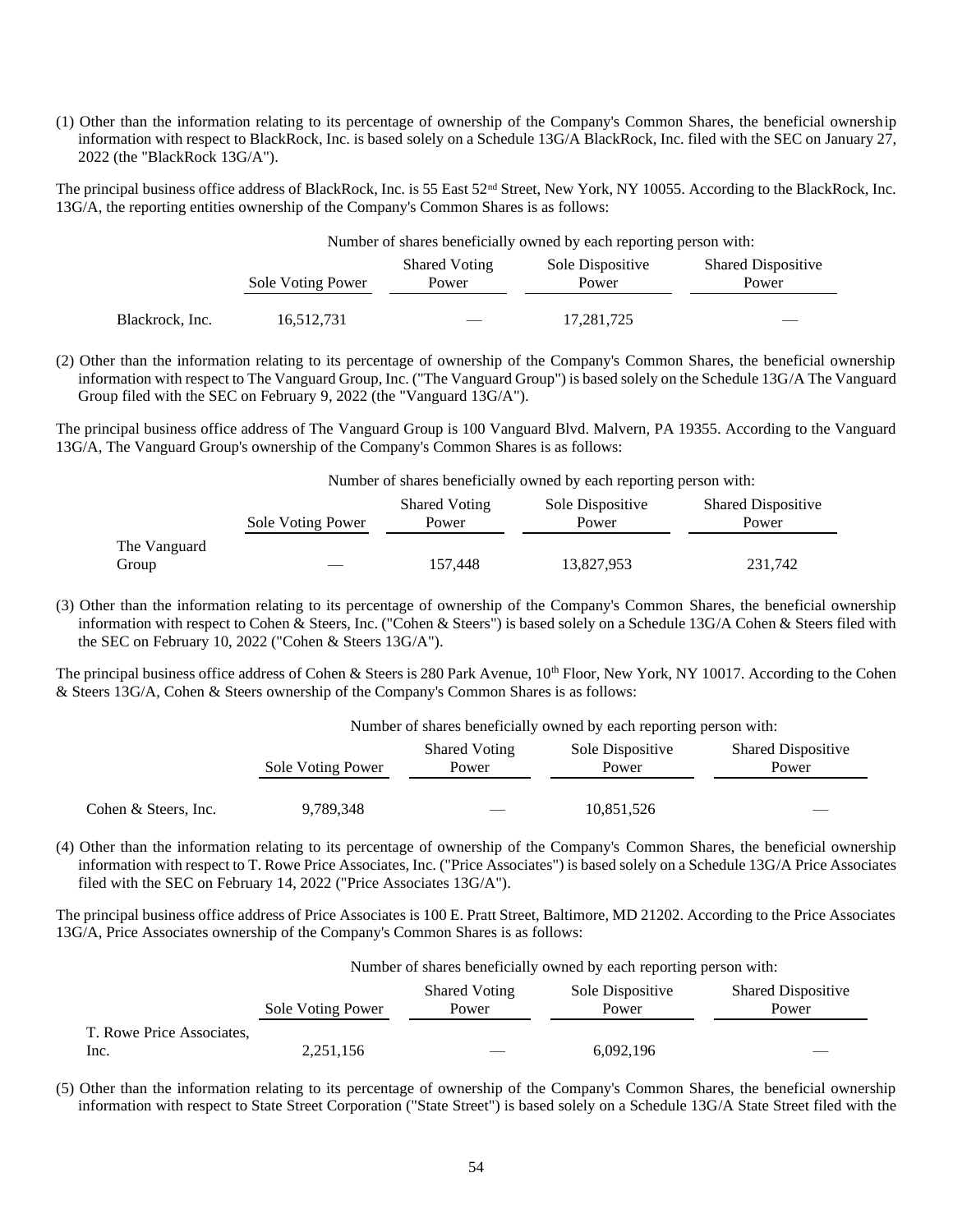SEC on February 10, 2022 ("State Street 13G/A").

The principal business office address of State Street is One Lincoln Street, Boston, MA 02111. According to the State Street 13G/A, State Street ownership of the Company's Common Shares is as follows:

|                           | Number of shares beneficially owned by each reporting person with: |                               |                           |                                    |
|---------------------------|--------------------------------------------------------------------|-------------------------------|---------------------------|------------------------------------|
|                           | Sole Voting Power                                                  | <b>Shared Voting</b><br>Power | Sole Dispositive<br>Power | <b>Shared Dispositive</b><br>Power |
| State Street Corporation. |                                                                    | 4,162,499                     |                           | 4,918,910                          |

- (6) The principal business office address of each such person is c/o Acadia Realty Trust, 411 Theodore Fremd Avenue, Suite 300, Rye, NY 10580.
- (7) The Common Shares beneficially owned by Mr. Bernstein in his individual capacity consist of (i) 143,639 OP Units which are immediately exchangeable into a like number of Common Shares and 1,363,270 LTIP Units and (ii) 354,592 Common Shares. The amount reflected does not include 695,980 Restricted LTIP Units, none of which will vest in the next 60 days.
- (8) Represents (i) 50,468 LTIP Units and (ii) 9,800 Common Shares. The amount reflected does not include 198,379 Restricted LTIP Units, none of which will vest in the next 60 days.
- (9) Represents (i) 116,517 LTIP Units and (ii) 10,000 Common Shares.
- (10) Represents (i) 111,880 LTIP Units and (ii) 118 Common Shares. The amount reflected does not include 117,675 Restricted LTIP Units, none of which will vest in the next 60 days.
- (11) Represents (i) 62,726 LTIP Units. The amount reflected does not include 135,694 Restricted LTIP Units, none of which will vest in the next 60 days.
- (12) Represents (i) 57,838 Common Shares and (ii) 5,443 LTIP Units. The amount reflected does not include 12,170 Restricted Share Units and 296 Restricted LTIP Units, 6,419 of which will vest in the next 60 days.
- (13) Represents (i) 45,361 Common Shares and (ii) 26,640 LTIP Units. The amount reflected does not include 15,715 Restricted LTIP Units, 9,668 of which will vest in the next 60 days.
- (14) Represents 24,245 Common Shares. The amount reflected does not include 11,654 Restricted Share Units, 5,607 of which will vest in the next 60 days. Of these 24,245 Common Shares, 20,143 have been deferred.
- (15) Represents 414 Common Shares. The amount reflected does not include 828 Restricted Share Units or 4,873 Restricted LTIP Units, 2,038 of which will vest in the next 60 days.
- (16) Represents 51,942 Common Shares. The amount reflected does not include 16,527 Restricted Share Units, 10,480 of which will vest in the next 60 days.
- (17) Represents 34,179 Common Shares. The amount reflected does not include 17,069 Restricted Share Units, 11,022 of which will vest in the next 60 days.
- (18) Represents 55,611 Common Shares and (ii) 16,731 LTIP Units. The amount reflected does not include 14,361 Restricted LTIP Units, 8,314 of which will vest in the next 60 days.
- (19) Represents 3,190 Common Shares and 34,708 LTIP Units. The amount reflected does not include 15,715 Restricted LTIP Units, 9,668 of which will vest in the next 60 days.
- (20) See Notes (7) through (19).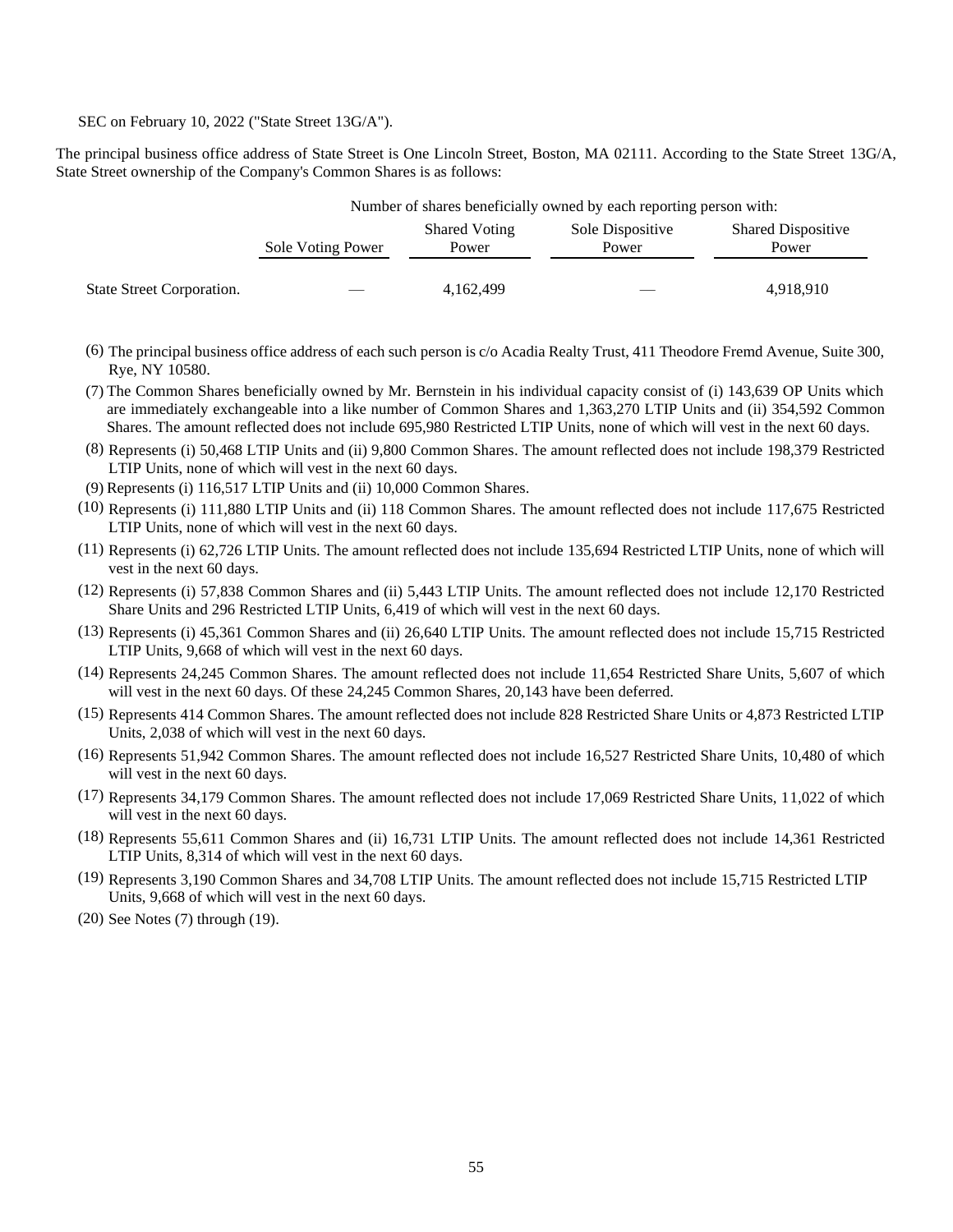#### **CERTAIN RELATIONSHIPS AND RELATED TRANSACTIONS**

Although the Company does not believe it is a conflict of interest or a related party transaction, the Company notes that it earned property management, construction development, legal and leasing fees from its investments in unconsolidated partnerships totaling \$1,434,947 for the year ended December 31, 2021.

#### *Review and Approval of Related Person Transactions.*

The Company reviews all relationships and transactions in which the Company and the Company's Trustees and Named Executive Officers or their immediate family members are participants to determine whether such persons have a direct or indirect material interest. The Company's legal and accounting staff is primarily responsible for the development and implementation of processes and controls to obtain information from the Trustees and Named Executive Officers with respect to related person transactions and for then determining, based on the facts and circumstances, whether the Company or a related person has a direct or indirect material interest in the transaction. In addition, pursuant to its Charter, the Audit Committee reviews and approves all related party transactions in which (i) the aggregate amount involved will or may be expected to exceed \$100,000 in any calendar year, (ii) the Company is a participant, and (iii) any related party has or will have a direct or indirect interest (other than solely as a result of being a director or a less than 10% beneficial owner of another entity). The Company does not have any written standards for approving related party transactions. However, the Audit Committee only approves a related party transaction if it believes the transaction is in the best interest of the Company and its shareholders.

#### **ANNUAL REPORT TO SHAREHOLDERS**

A copy of the Company's Annual Report to Shareholders is being provided to each shareholder of the Company along with this Proxy Statement. **Upon written request of any record or beneficial owner of Common Shares of the Company whose proxy was solicited in connection with the Annual Meeting, the Company will furnish such owner, without charge, a copy of its Annual Report on Form 10-K for the year ended December 31, 2021. A request for a copy of such Annual Report on Form 10-K should be made in writing, addressed to Acadia Realty Trust, 411 Theodore Fremd, Suite 300, Rye, NY 10580, Attention: Corporate Secretary.** Copies of the Annual Report to Shareholders and Annual Report on Form 10-K may be found on the Company's website at www.acadiarealty.com. Please note that the information on, or available through, the Company's website is not incorporated by reference in this Proxy Statement.

### **OTHER MATTERS**

As of the date of this Proxy Statement, the Board of Trustees does not know of any matters to be presented at the Annual Meeting other than those specifically set forth in the Notice of Annual Meeting. If any other matters, however, are properly brought before the Annual Meeting or any postponement or adjournment thereof, proxies will be voted by the proxy holders in their discretion.

#### **DELINQUENT SECTION 16(a) REPORTS**

Section 16(a) of the Exchange Act requires the Company's Named Executive Officers, certain other officers and Trustees and persons who own more than 10% of the Common Shares to file reports of ownership and changes in ownership with the SEC and to furnish the Company with copies of these reports. As a practical matter, the Company assists its officers and Trustees by monitoring transactions and completing and filing Section 16 reports on their behalf.

# **SUBMISSION OF SHAREHOLDER PROPOSALS**

Pursuant to Rule 14a-8 under the Exchange Act, some shareholder proposals may be eligible for inclusion in the Company's 2023 proxy statement and form of proxy. In accordance with Rule 14a-8, these proposals must be received by the Company on or before November 25, 2022. All such proposals must be submitted in writing to the Corporate Secretary of the Company at the following address: Acadia Realty Trust, 411 Theodore Fremd Avenue, Suite 300, Rye, NY 10580, Attention: Corporate Secretary.

In addition, if you desire to bring business (including Trustee nominations) before the Company's 2023 Annual Meeting, other than proposals presented under Rule 14a-8, the Company's current Bylaws provide that you must provide written notice to the Corporate Secretary at the address noted in the preceding paragraph between October 26, 2022 and November 25, 2022; provided, however, if the date of the 2023 Annual Meeting is advanced or delayed by more than 30 days from May 5, 2023 (the anniversary of the date of the Annual Meeting), notice by a shareholder must be delivered not earlier than the 150th day prior to the 2023 Annual Meeting and not later than 5:00 p.m., Eastern Time, on the later of the 120th day prior to the 2023 Annual Meeting or the tenth day following the day on which public announcement of the date of 2023 Annual Meeting is first made. You are also advised to review the Company's current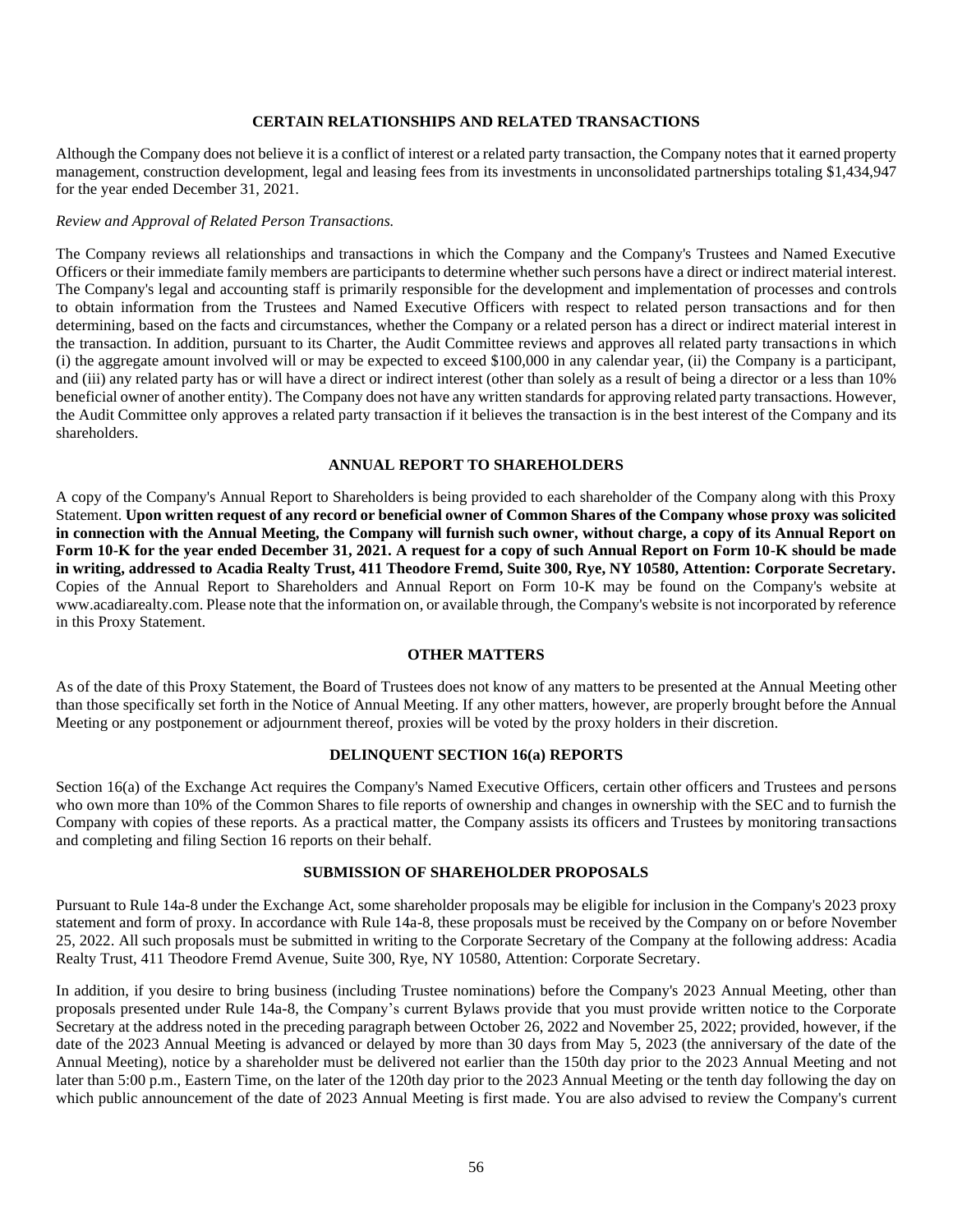Bylaws, which contain additional requirements about advance notice of shareholder proposals and Trustee nominations.

To comply with the universal proxy rules (once effective), shareholders who intend to solicit proxies in support of trustee nominees other than the Company's nominees must provide notice that sets forth the information required by Rule 14a-19 under the Exchange Act no later than March 6, 2023.

# **DELIVERY OF DOCUMENTS TO SHAREHOLDERS SHARING AN ADDRESS**

The Company has adopted a procedure called "householding," which has been approved by the SEC. Under this procedure, the Company is delivering only one copy of its Annual Report and Proxy Statement to multiple shareholders who share the same mailing address and have the same last name, unless the Company has received contrary instructions from an affected shareholder. This procedure reduces the Company's printing costs, mailing costs and fees. Shareholders who participate in householding will continue to receive separate proxy cards.

The Company will deliver promptly, upon written or oral request, a separate copy of the Annual Report and Proxy Statement to any shareholder at a shared address to which a single copy of the Annual Report or the Proxy Statement was delivered. A shareholder who wishes to receive a separate copy of the Proxy Statement and Annual Report, now or in the future, should submit a request in writing to Acadia Realty Trust, 411 Theodore Fremd Avenue, Suite 300, Rye, NY 10580, Attention: Corporate Secretary. You may also call (914) 288-8100 to request a copy of the Proxy Statement and Annual Report. You may also access the Company's Annual Report and Proxy statement at www.acadiarealty.com/proxy. Please note that the information on, or available through, the Company's website is not incorporated by reference in this Proxy Statement.

If you are a shareholder of record and would like to revoke your householding consent and receive multiple copies of the Annual Report or Proxy Statement in the future, or if you currently receive multiple copies of these documents and would like only to receive a single copy, please contact the Company at the address listed in the preceding paragraph.

A number of brokerage firms have instituted householding. If you hold your shares in "street name," please contact your bank, broker or other holder of record to request information about householding.

# **SPECIAL NOTE REGARDING FORWARD-LOOKING STATEMENTS**

Certain disclosure in this proxy statement may contain forward-looking statements within the meaning of Section 27A of the Securities Act of 1933, as amended, and Section 21E of the Exchange Act. Forward-looking statements, which are based on certain assumptions and describe our future plans, strategies and expectations are generally identifiable by the use of the words such as "may," "will," "should," "expect," "anticipate," "estimate," "believe," "intend" or "project," or the negative thereof, or other variations thereon or comparable terminology. Forward-looking statements involve known and unknown risks, uncertainties and other factors that could cause our actual results and financial performance to be materially different from future results and financial performance expressed or implied by such forward-looking statements, including, but not limited to: (i) the economic, political and social impact of, and uncertainty surrounding the COVID-19 pandemic, including its impact on our tenants and their ability to make rent and other payments or honor their commitments under existing leases; (ii) macroeconomic conditions, such as a disruption of or lack of access to the capital markets; (iii) our success in implementing our business strategy and our ability to identify, underwrite, finance, consummate and integrate diversifying acquisitions and investments; (iv) changes in general economic conditions or economic conditions in the markets in which we may, from time to time, compete, and their effect on our revenues, earnings and funding sources; (v) increases in our borrowing costs as a result of changes in interest rates and other factors, including the discontinuation of USD LIBOR, which is currently anticipated to occur in 2023; (vi) our ability to pay down, refinance, restructure or extend our indebtedness as it becomes due; (vii) our investments in joint ventures and unconsolidated entities, including our lack of sole decision-making authority and our reliance on our joint venture partners' financial condition; (viii) our ability to obtain the financial results expected from our development and redevelopment projects; (ix) our tenants' ability and willingness to renew their leases with us upon expiration, our ability to re-lease our properties on the same or better terms in the event of nonrenewal or in the event we exercise our right to replace an existing tenant, and obligations we may incur in connection with the replacement of an existing tenant; (x) our potential liability for environmental matters; (xi) damage to our properties from catastrophic weather and other natural events, and the physical effects of climate change; (xii) uninsured losses; (xiii) our ability and willingness to maintain our qualification as a REIT in light of economic, market, legal, tax and other considerations; (xiv) information technology security breaches, including increased cybersecurity risks relating to the use of remote technology during the COVID-19 pandemic; (xv) the loss of key executives; and (xvi) the accuracy of our methodologies and estimates regarding ESG metrics, goals and targets, tenant willingness and ability to collaborate towards reporting ESG metrics and meeting ESG goals and targets, and the impact of governmental regulation on our ESG efforts.